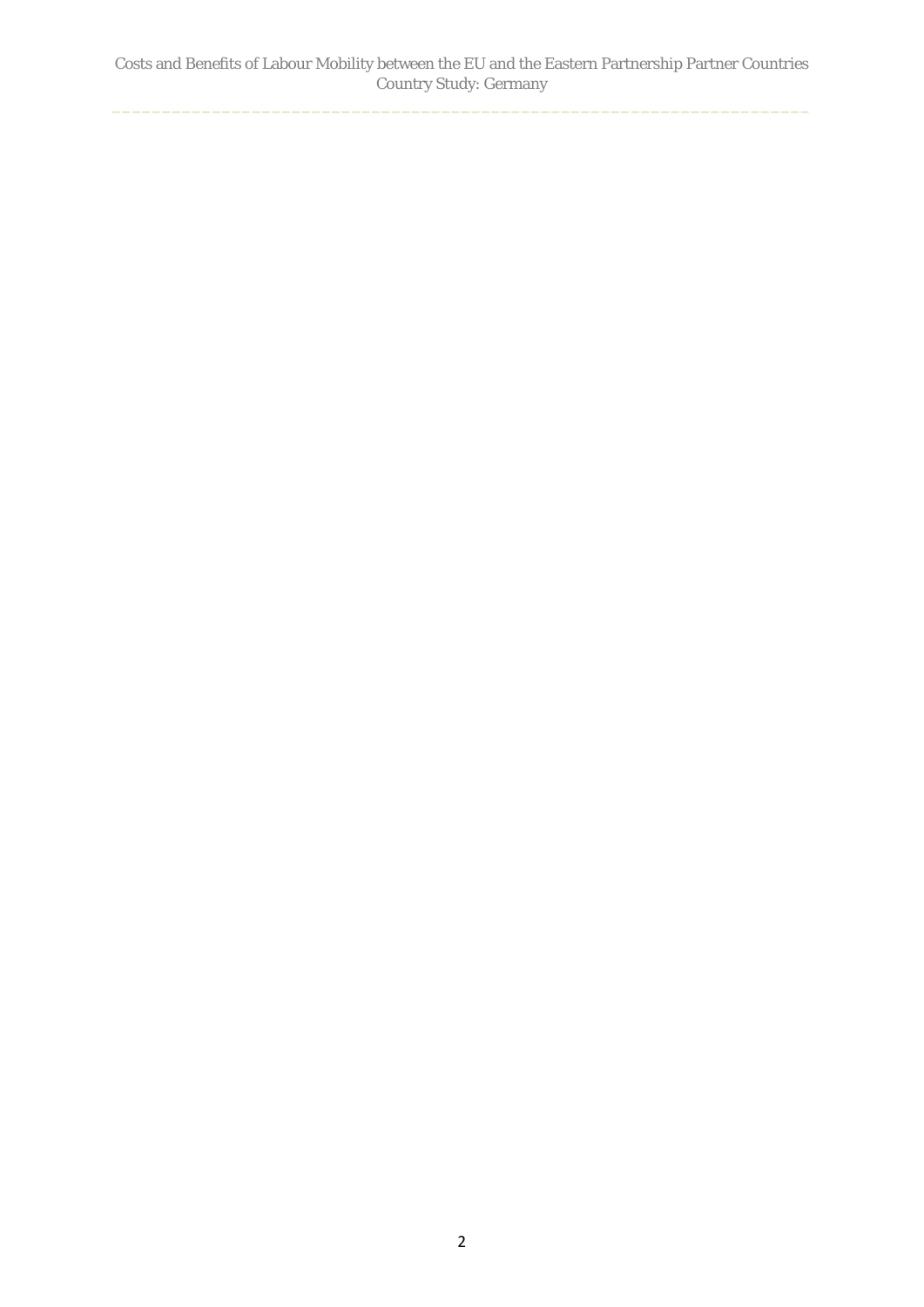# **Contents**

| 4.1 Employment, Type of Employment and Earnings of Male EaP Migrants 27 |  |
|-------------------------------------------------------------------------|--|
|                                                                         |  |
|                                                                         |  |
|                                                                         |  |
|                                                                         |  |
|                                                                         |  |
|                                                                         |  |
|                                                                         |  |
|                                                                         |  |
|                                                                         |  |
|                                                                         |  |
|                                                                         |  |
|                                                                         |  |
|                                                                         |  |
|                                                                         |  |
|                                                                         |  |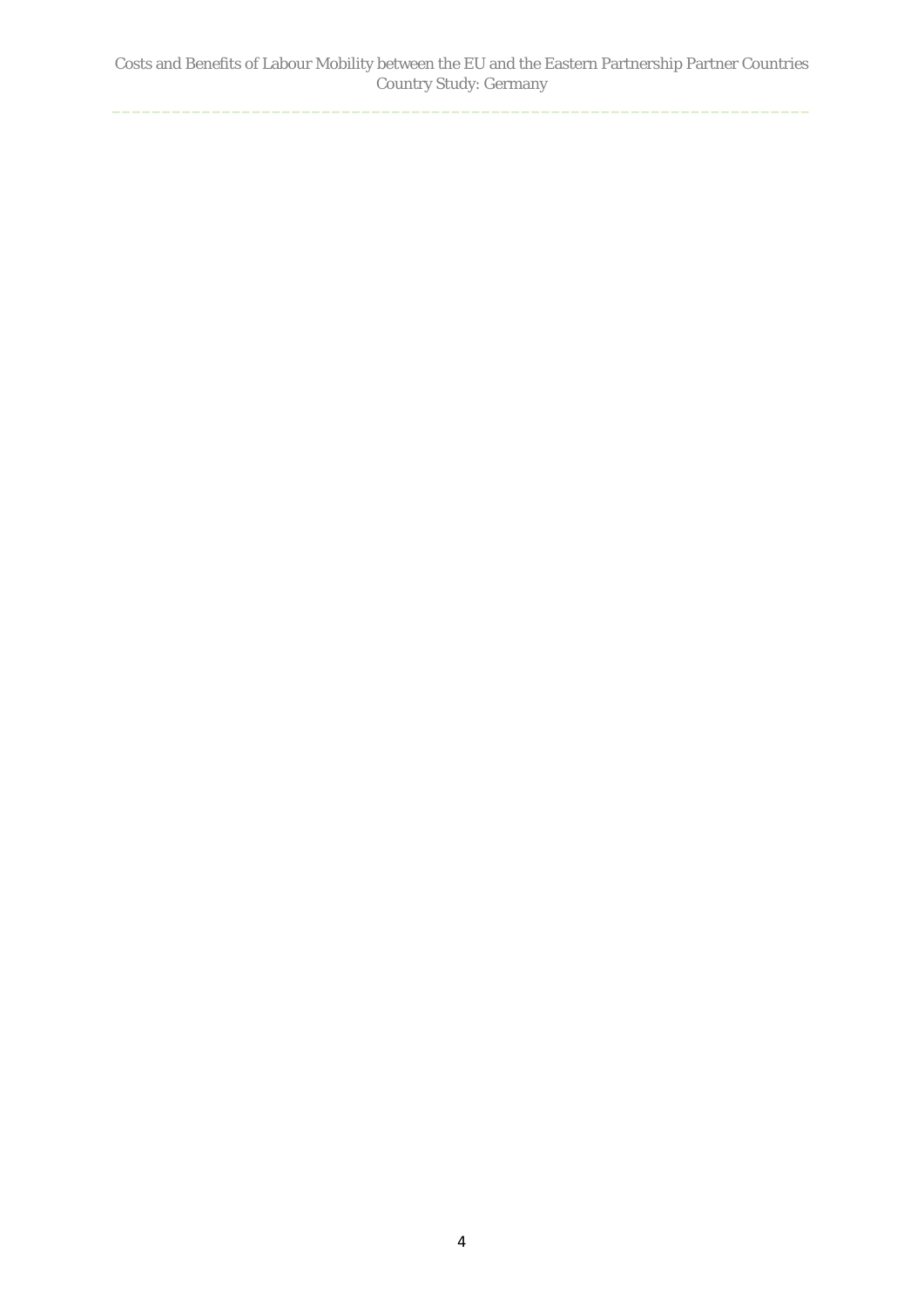#### <span id="page-4-0"></span>**Summary**

This study provides an overview of the situation of migrants from Eastern Partnership (EaP) countries in Germany. In particular, the chapter focuses on the labour market integration of EaP migrants, their access to social assistance and social services, and the impact of these flows on the German labour market. We then provide an informed view of the scope for future increased mobility between Germany and EaP countries, in light of the skills needs and demographic trends that are expected in the next 10 to 20 years.

The chapter uses the German Microcensus of 2008 as a primary source of information. The German Microcensus is a 1 per cent random sample of the population containing extensive information on socio-economic, demographic and labour market characteristics of residents in Germany. Moreover, we complement the analysis with information from the central registers of foreigners and the Migration and Skill Survey in Moldova and Ukraine (ETF, 2007a, 2007b).

Throughout the chapter we identify immigrants based on their nationality, with an immigrant being considered as non-German born and with non-German nationality. We further focus on the first generation of migrants. Within the EaP group, we can distinguish Ukrainian migrants as a separate group. We therefore report our analysis for Ukrainians, other EaP countries and the EaP as a whole. In our analysis, we also compare EaP migrants with natives, as well as EU migrants and other immigrants in Germany. We distinguish EU15 migrants (nationals from Austria, Belgium, Denmark, Finland, France, Germany, Greece, Ireland, Italy, Luxembourg, the Netherlands, Portugal, Spain, Sweden and the United Kingdom), EU8 migrants (nationals from the Czech Republic, Estonia, Hungary, Latvia, Lithuania, Poland, Slovakia and Slovenia), EU2 migrants (nationals from Bulgaria and Romania) and "other migrants". The vast majority of this last category comprises immigrants who have a long settlement tradition in Germany, such as Turkish migrants and immigrants from the former Yugoslavia (guest-worker migrants). This group represents a substantial share of immigrants in Germany, and has peculiar characteristics that make them worth studying in comparison with EaP migrants.

In Section 1, we present the legal framework that governs mobility between Germany and EaP countries. Germany has participated in the signing of EU mobility partnerships with EaP countries, but there are currently no special agreements in place to facilitate mobility. EaP migrants must enter Germany with a valid visa. The primary purpose for entering Germany is to gain employment.

In Section 2, we present the recent trends in flows and stocks of EaP migration to Germany. After a peak in the early 2000s, EaP migration experienced a slowdown. We argue that the 2004 EU enlargement and the more recent visa facilitation agreements with EaP neighbouring countries such as Poland might have changed the attractiveness of Germany. We hence conclude that EaP migrants are a small fraction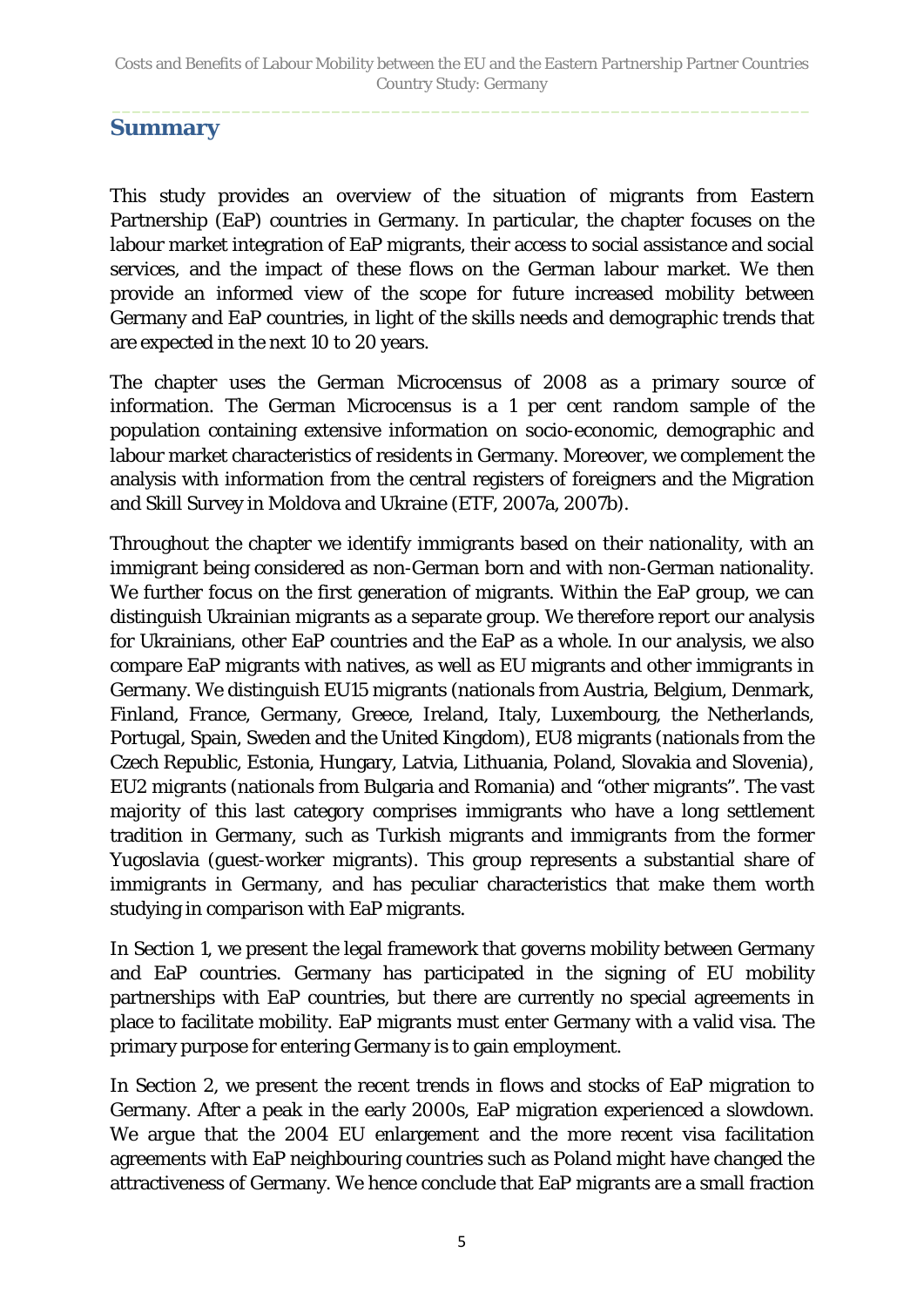of the total EU and non-EU migrants in Germany. Interestingly, we find a feminisation of this process over time as well as an increase in the average length of stay of these migrants.

In Section 3, we analyse in depth the average characteristics of the whole EaP population present in Germany. We provide descriptive evidence of EaP migrants being on average younger and more educated than all other migrant groups in our analysis. In particular, up to 45 per cent of Ukrainian migrants have a tertiary degree, compared with 18 per cent of the German population. However, we also find that on average, EaP nationals have worse labour market outcomes: lower earnings and lower employment probabilities.

While Section 3 reports the average characteristics of the population, the results of that section might be driven by the differences in the demographic and socioeconomic composition of the various groups. Hence, in Section 4 we take into account such characteristics through the use of regression analysis. In other words, Section 4 presents the labour market outcomes of EaP nationals and *comparable* natives, EU and other migrants. The regression validates the previous descriptive findings: EaP nationals experience lower employment probabilities and earnings. These worse outcomes seem to translate into higher rates of welfare receipt, and in particular unemployment benefits.

We further argue in this section that EaP migrants seem more likely to be engaged in low-skilled occupations, and moreover are more likely to be overqualified for such occupations. For example, Ukrainian men are 29 per cent more likely to have educational attainment above the skill level needed to perform the task required in their occupation. Such numbers are even larger for female EaP migrants. We continue by reporting the assimilation pattern of these migrants into the labour market. Although integration occurs, the process seems rather slow. Even after 10 to 20 years in Germany, EaP migrants maintain a substantial economic disadvantage against natives. We conclude this section trying to understand whether these overqualified migrants put competitive pressure on the wages of natives. We find very little evidence of competition between natives and migrants in the German market.

After having presented the current profiles of EaP migrants and their integration in the German market, we continue the discussion in Section 5 with an overview of expected skills needs in Germany in the next two decades. Due to the structural demographic changes, it is expected that Germany will need a significant immigration of high-skilled workers, particularly those in health care, legal, management and business administration, and science and engineering occupations.

Section 6 then contemplates whether EaP migrants are providing, could provide or will provide those skills that will be in short supply. We show that Ukrainian men are more likely than natives to have a degree in maths, IT, science and technology, and that all EaP migrants – in particular women – are up to 20 per cent more likely than natives have a degree in engineering. Using the Migration and Skill Survey for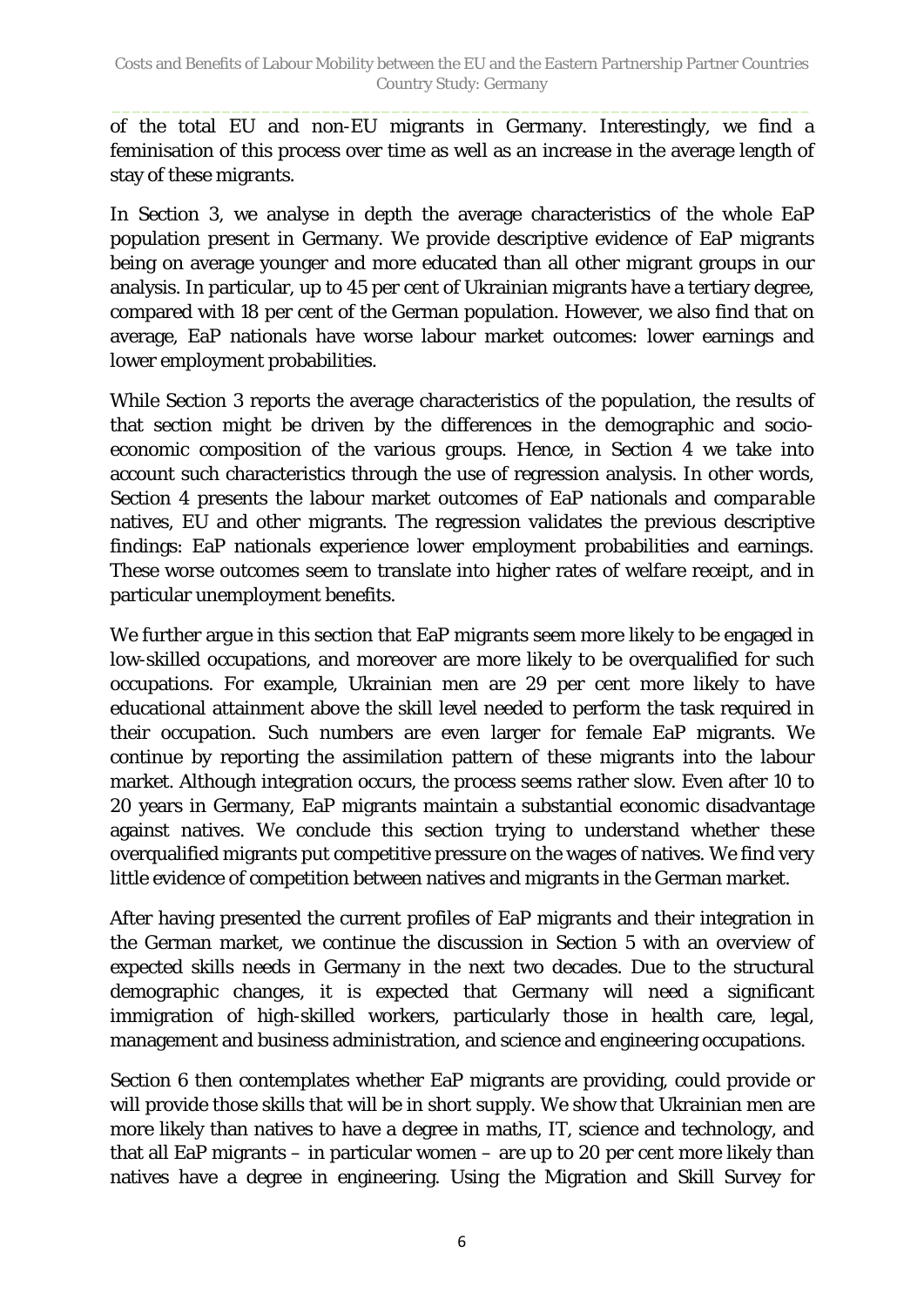Moldova and Ukraine, we show that Germany is perceived as a top potential destination for future migrants. We also show that between a third and half of Ukrainian and Moldovan potential migrants to Germany have a degree in engineering and services.

Section 7 summarises the costs and benefits of EaP migration. Currently EaP migrants seem disadvantaged in terms of employment probabilities and earnings in comparison to all other groups. There is also a concern of higher rates of welfare access, especially in the male subgroup. However, these migrants also appear to be qualified workers, and to be qualified in those areas where we expect to have a labour shortage in the forthcoming years. EaP migration may currently impose some costs to the German economy, it could, however, also bring potential benefits if the transition to the labour market was smoothened. We argue that the potential benefits of EaP migration crucially depend on whether the high overqualification rates derive from poor skill recognition and transferability or an actual lack of human capital. If the former is true, a better system of foreign-qualification recognition would not only help migrant integration but also fill the expected skills shortages. In such a case, EaP migration would benefit Germany.

To conclude, Germany is expected to need migrants in the approaching decades. High-skilled EaP migration could be incentivised – but only under policies that ensure integration and the frictionless recognition of foreign qualifications, hence strengthening the labour market participation of EaP migrants. In the absence of such policies, Germany will bear the costs of a poorly managed migration flow, and EaP migrants will face the risk of poor labour market outcomes.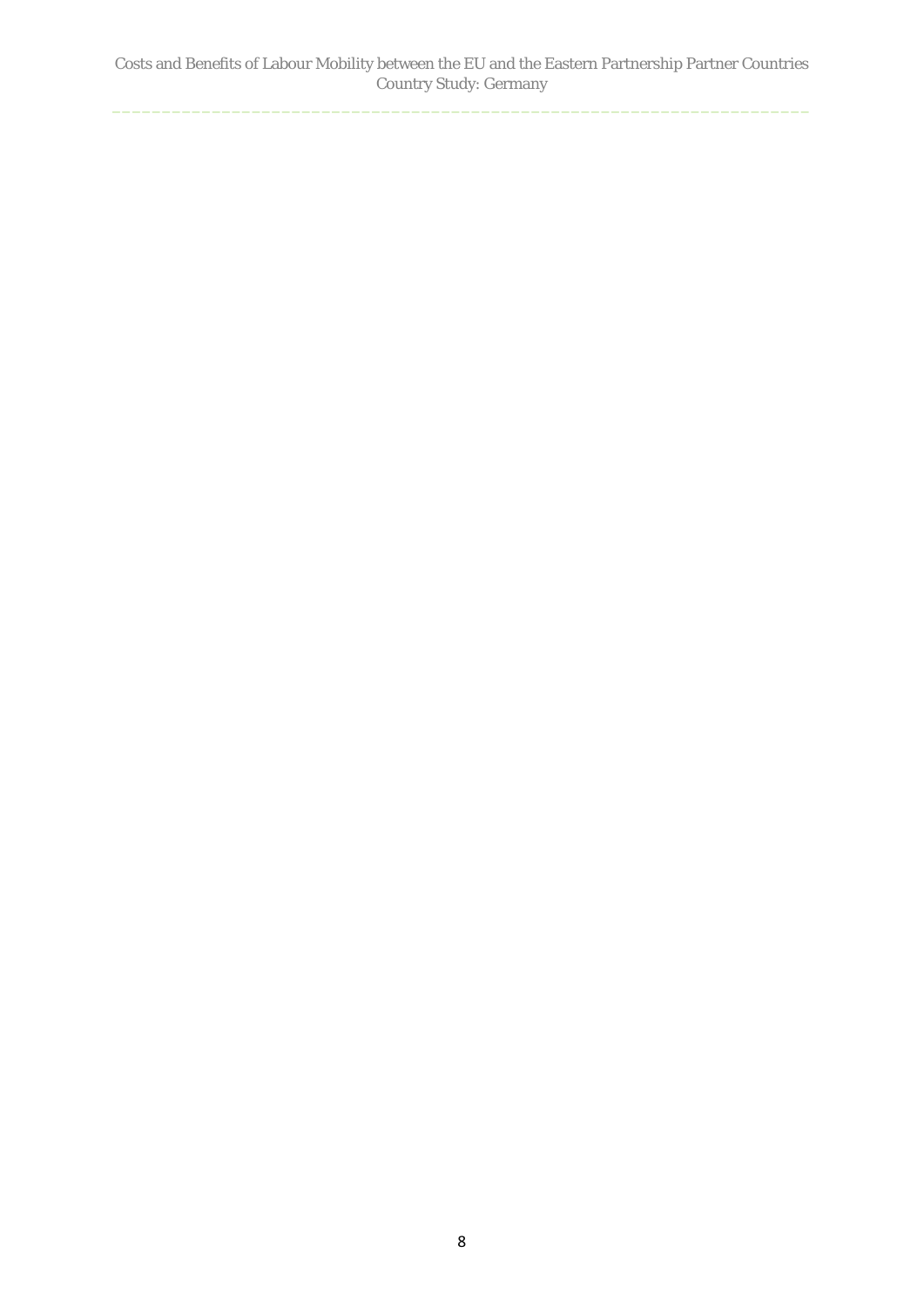#### <span id="page-8-0"></span>**Introduction**

Immigration to Germany began after World War II.<sup>[1](#page-8-2)</sup> First, German refugees and expellees from Eastern Europe and then guest workers from Southern Europe entered Germany under unrestrictive immigration policies. At the time, unconstrained migration was primarily demand-driven and helped the post-war reconstruction as well as smoothed the transition of all German states to full modernisation and industrialisation. [Figure 1](#page-8-1) shows the net flows of migrants to Germany from 1950 to 2011. The first migration waves correspond to the peaks in flows in the 1950s and late 1960s, when recruitment treaties were signed with Italy (1955), Spain and Greece (1960), Turkey (1961), Portugal (1964) and Yugoslavia (1968).



<span id="page-8-1"></span>**Figure 1: Net Flows of Migrants to Germany, 1950-2011**

*Source:* Statistisches Bundesamt (Federal Statistical Office).

With the oil crisis of the 1970s, German migration experienced a slowdown, induced not only by the severe economic conditions but also by more restrictive immigration policies. The introduction of migration controls – such as the immigration ban of 1973 – set the context for the "closed door" approach maintained until today (Brenke and Zimmermann, 2007). With the exception of the arrival of asylum seekers and ethnic Germans that boosted the last migration wave after the fall of the Iron Curtain in the 1990s, Germany has kept a relatively strict immigration policy, also in the context of the more recent European migration. In fact, Germany did not immediately open up its labour market following EU enlargement, unlike other EU member states. Nonetheless, Germany has experienced an increase in migration flows from the new member states after the enlargement of 2004. Brenke et al. (2010) find that the immigrants from accession states who arrived in Germany after

<span id="page-8-2"></span> $\overline{a}$ <sup>1</sup> For a review of the German migration history, see Zimmermann (1995) and Bauer et al. (2005).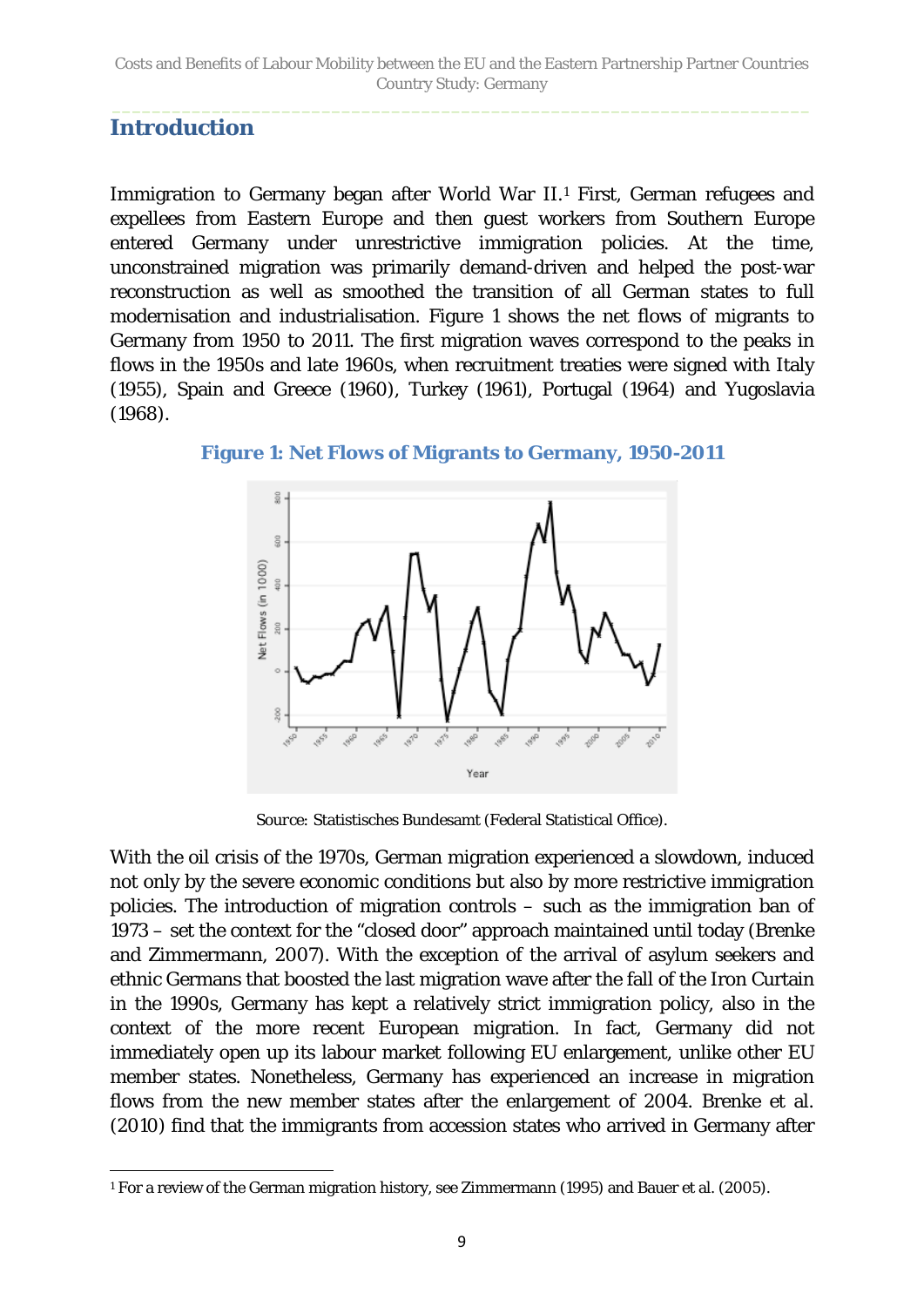enlargement are younger and less educated compared with the previous immigrant groups. These immigrants also earn less conditional on being employed than the previous waves. In comparison with other EU member states, however, these populations still represent a small percentage of the total immigrant stock in Germany.

As explained further below, arrivals from Eastern Partnership (EaP) countries have followed a similar trend: apart from a peak of Ukrainian migration in the early 2000s, flows have been small and the presence of EaP migrants is fairly limited in the German context.

While a number of studies have extensively analysed the scale and effects of EU migration after enlargement (for an overview, see Kahanec and Zimmermann, 2010), there is still little known about the presence of migrants from EaP countries in Germany, as well as their effect on the economy and welfare system. This chapter fills this gap. We study their profiles, labour market outcomes and integration in the German labour market. The aim is to understand how these immigrants fare in Germany, and whether such migration could or should be fostered.

Section 1 introduces the legal framework under which EaP migrants can enter Germany. Section 2 focuses on the total flows and stocks of these migrants, while Section 3 investigates the average characteristics of this population. Section 4 studies the labour market outcomes of comparably similar migrants, natives and other EU migrants, and whether these migrants introduce labour market pressures on native workers. We then turn to consider whether such migration would be beneficial in the future. Section 5 presents evidence of skills needs in Germany and Section 6 analyses whether migration from EaP countries could match these needs. Conclusions follow.

## <span id="page-9-0"></span>**1. The Legal Framework**

Germany cooperates with several third countries through Contract Worker Agreements and Guest Worker Agreements, but currently such agreements are not in place with any of the EaP countries. Nevertheless, in the past few years, EU member states have signed mobility partnerships with Moldova (2008), Georgia (2009) and Armenia (2011), with Germany participating in these agreements. These agreements foster intergovernmental cooperation. The European Commission acts as a coordinator in the negotiations between countries, but participation of the EU member states into these agreements is completely voluntary. Despite being nonlegally binding, such partnerships surely represent the increasing intention towards a well-managed movement of people and open dialogues with these countries. The current policies that Germany applies to EaP migration are in line with the effort of the European Commission to foster cooperation with the EaP countries. However, no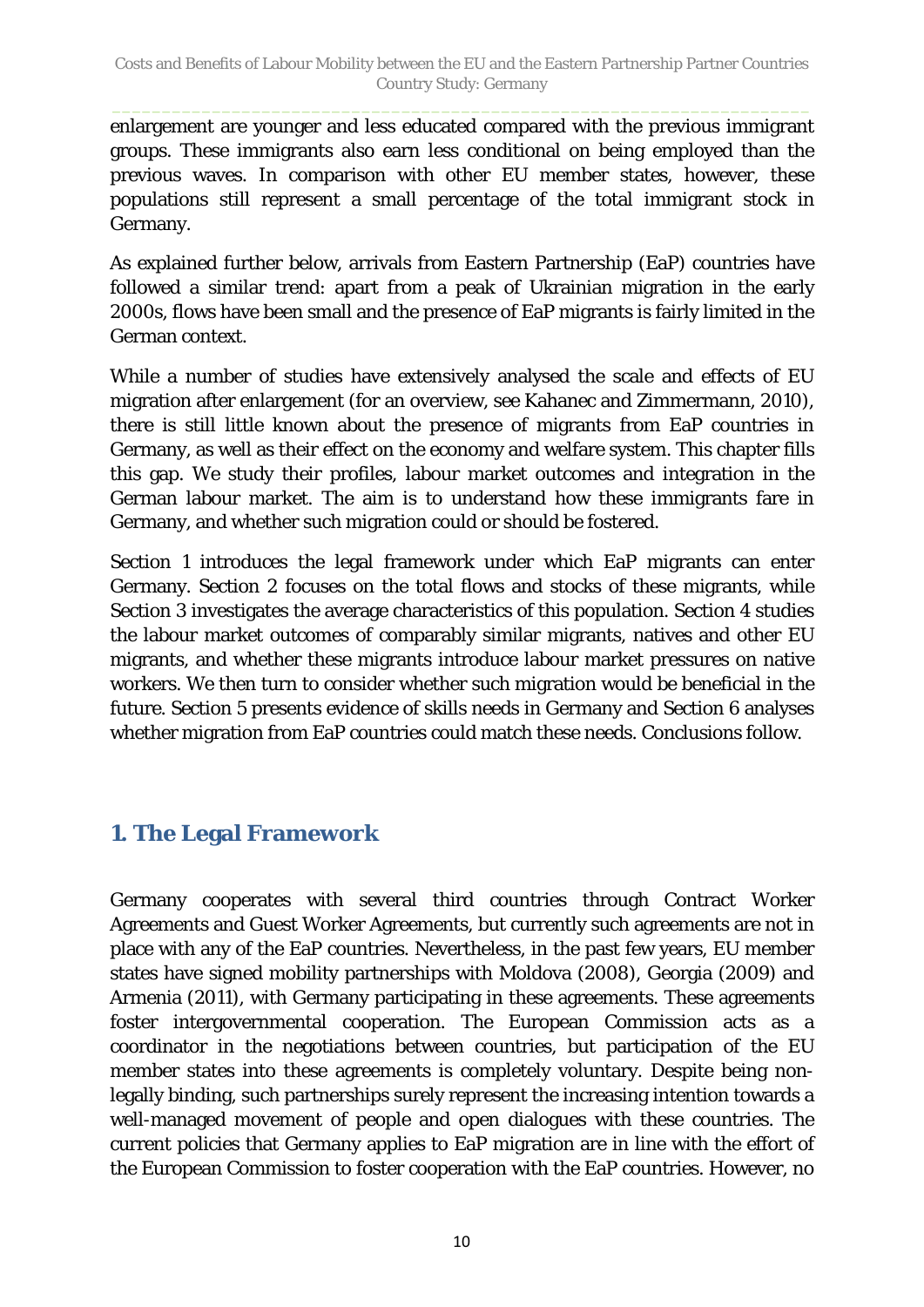action has been taken at present, and it is not clear if, how and when these informal agreements will indeed foster mobility between Germany and its EaP counterparts.

Within the current legal framework, EaP nationals are required to hold a visa when entering Germany. Under the Immigration Act of 2005, such a visa permits the holder to reside in Germany for its duration, and is converted into a residence or settlement permit once the holder arrives in the country. The Act establishes six main reasons for issuing temporary residence permits: education or training, gainful employment, international law, humanitarian, political or family reasons (Federal Foreign Office, 2009). A permanent settlement is issued once the foreigner has been in possession of a temporary residence permit for five years and if they meet the additional requirements (secure income, no criminal record, adequate command of the German language, etc.).

A residence permit for the purpose of education is issued to individuals who will attend a state or state-organised higher education institution or comparable training establishment. This permit can be extended up to a year after graduation for the purpose of seeking employment. A residence permit may also be issued to individuals seeking participation in language courses, without further attending a higher education institution.

EaP nationals wishing to work in Germany as economic migrants require a residence title for the purpose of gaining employment. The Immigration Act facilitates the acquisition of residence for highly qualified and self-employed persons with an initial investment of  $\epsilon$  250,000 and the ability to create at least five new jobs. However, the requirements for meeting these residence types are high. The temporary residence permits can only be issued once a concrete job offer has been made. The individual's qualifications and skills and the needs of the German business and local labour market conditions are all crucial elements in guaranteeing issue of the permit.

The Act also grants refugee status in cases of non-state persecution and genderspecific persecution.

Family reunification is granted under the following specifications. The foreigner must have a settlement or residence permit and sufficient living space for the family members; the spouse must be 18 years or older and, in principle, master a basic knowledge of German; children must be 16 years old or younger, although those aged 16 to 18 may be granted a residence permit "in cases of hardship or if their prospects of integration are good" (Federal Foreign Office, 2009).

The latest publication of the Federal Office for Migration and Refugees (2010) reports the distribution of permits granted to EaP nationals in 2010. [Table 1](#page-11-0) shows that EaP nationals enter Germany primarily for study, work or family reasons. In particular, working and family purposes are the two main residence grounds for migrants from Moldova and Ukraine, while the other nationalities have residence permits for study and work reasons in most cases. Of the individuals with a working permit, the vast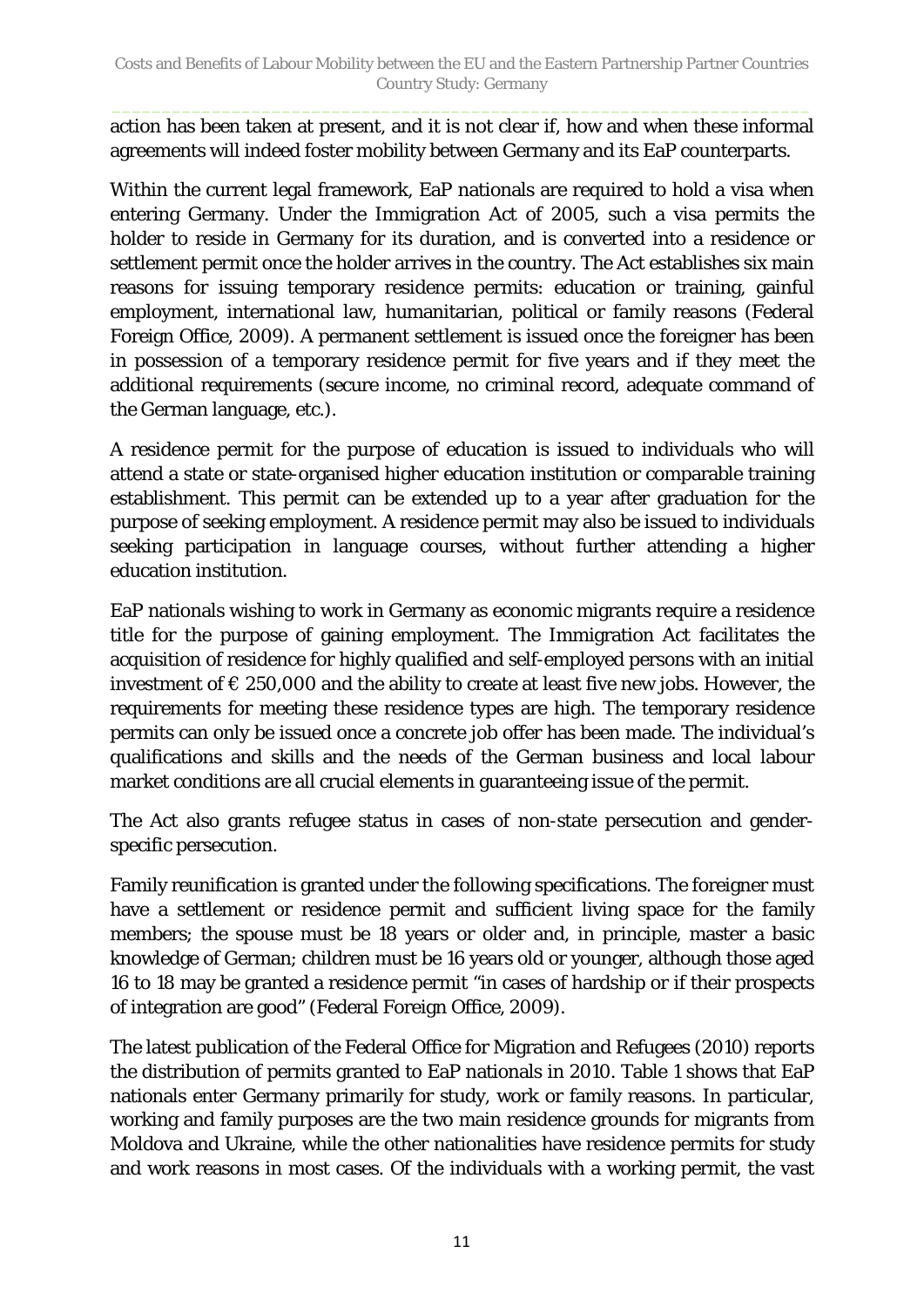majority were categorised as unskilled workers (Federal Office for Migration and Refugees, 2010).

Considering that education and work reasons represent a sizeable share of the residence permits granted to EaP migrants, it is natural to ask whether foreign professional qualifications can be easily transferred to the German workplace, or alternatively whether migrants incur in large human capital losses and "brain waste" when arriving in Germany. This becomes particularly important if migrants practise regulated professions, i.e. those that can only be performed under state approval. However, thinking of the heterogeneity in training characteristics and quality across countries, the recognition of foreign qualifications could also be an important step for non-regulated professions where a formal examination of migrants' qualifications could help the employer to assess the skill level of the foreigner.

|                    |              | <b>Type of Residence Permit</b>                     |                                  |                        |                         |                                 |                  |  |  |  |  |  |  |
|--------------------|--------------|-----------------------------------------------------|----------------------------------|------------------------|-------------------------|---------------------------------|------------------|--|--|--|--|--|--|
| <b>Nationality</b> | <b>Study</b> | Language<br>course /<br><b>School</b><br>attendance | <b>Other</b><br><b>Education</b> | <b>Work</b><br>reasons | Humanitarian<br>reasons | <b>Family</b><br><b>Reasons</b> | <b>Other</b>     |  |  |  |  |  |  |
| <b>Ukraine</b>     | 18           | $\boldsymbol{2}$                                    | $\overline{5}$                   | 31                     | $\overline{5}$          | 37                              | $\boldsymbol{2}$ |  |  |  |  |  |  |
| Georgia            | 22           | $\overline{4}$                                      | 3                                | 46                     | $\overline{5}$          | 18                              | $\mathbf{1}$     |  |  |  |  |  |  |
| <b>Belarus</b>     | 23           | $\boldsymbol{2}$                                    | 3                                | 22                     | $\overline{\mathbf{4}}$ | 45                              | $\boldsymbol{2}$ |  |  |  |  |  |  |
| Azerbaijan         | 42           | 3                                                   | 12                               | 5                      | 11                      | 27                              | $\mathbf{0}$     |  |  |  |  |  |  |
| Armenia            | 24           | $\mathbf{1}$                                        | $\overline{4}$                   | 23                     | $\overline{7}$          | 36                              | $\overline{4}$   |  |  |  |  |  |  |
| Moldova            | 19           | $\overline{4}$                                      | $\boldsymbol{6}$                 | 26                     | 4                       | 39                              | $\overline{2}$   |  |  |  |  |  |  |

### <span id="page-11-0"></span>**Table 1: Distribution of Residence Permits Types for EaP nationals (in %)**

*Source*: Ausländerzentralregister (Central Register of Foreigners). Table II-3. Federal Office for Migration and Refugee (2010)

Only the recent Recognition Act of 1 April 2012 has instituted a standardised procedure to recognise all qualifications acquired abroad. The applicants must decide which German qualifications they want their qualification to be compared to and should consult the specific office of competence. It should be noted that there is not a central body responsible for all enquiries; hence, the specifics will vary in each state. The recently created portal "Recognition in Germany", developed by the Federal Institute for Vocational Education and Training, on behalf of the Federal Ministry of Education and Research, has the mission of helping individuals to find the appropriate body responsible for this process.[2](#page-11-1) Foreigners will bear the costs of the recognition fees, which will be set by the office responsible. Finally, nationality,

<span id="page-11-1"></span> $\overline{a}$ <sup>2</sup> See www.anerkennung-in-deutschland.de.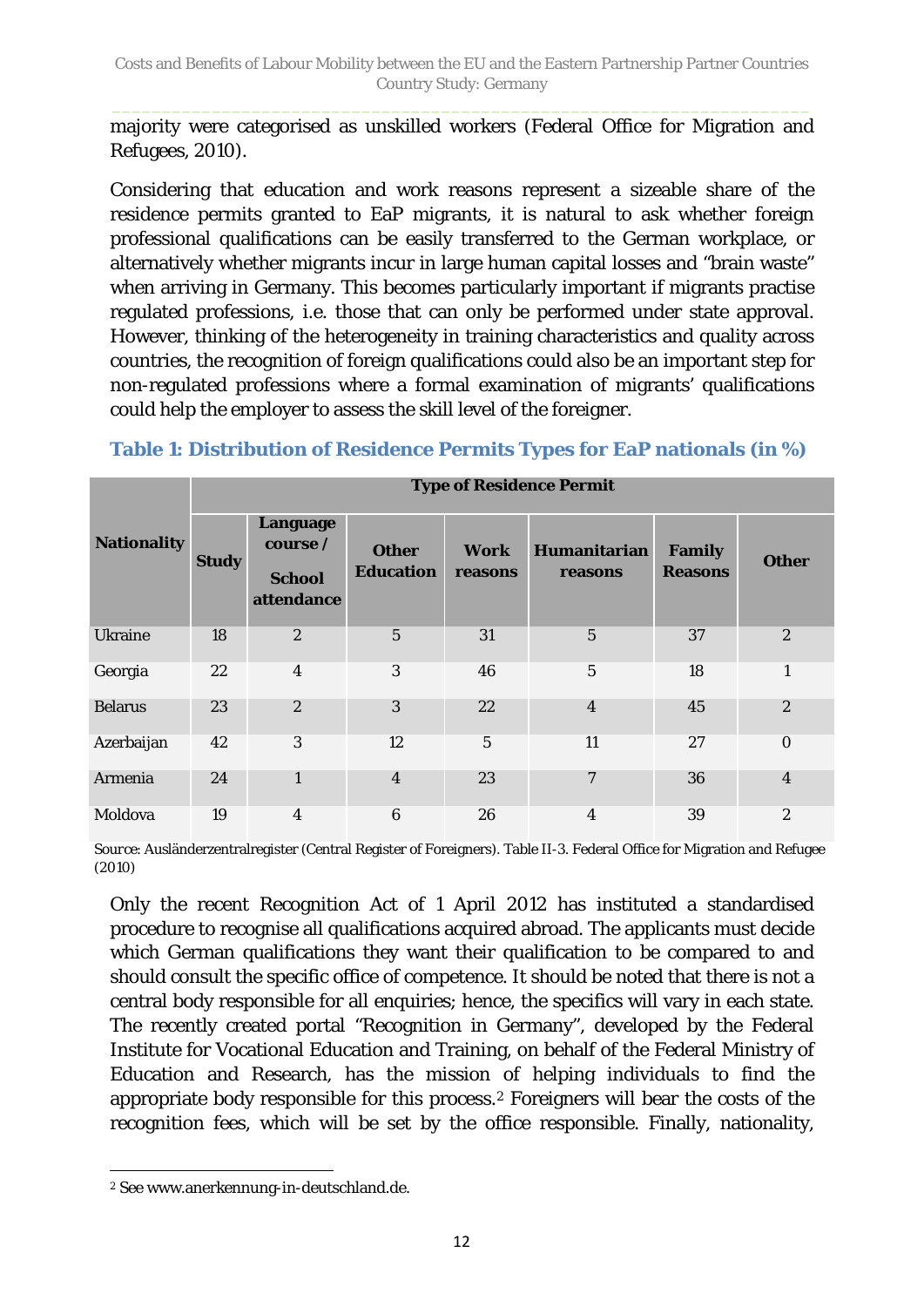possession of a residence permit and even a current presence in Germany are not considered in the recognition process.

To summarise, the current framework of EaP migration does not contain particular facilitations for fostering access to Germany for these countries. EaP nationals are subject to the visa restrictions of the Immigration Act of 2005. Their qualifications can be recognised independent of their residence status under the Recognition Act of 2012.

The latest recommendations from the European Commissions were made on 16 September 2011 for negotiating directives aimed to ease "readmission and visa facilitation agreements with Armenia  $(IP/11/1053)^3$  $(IP/11/1053)^3$  $(IP/11/1053)^3$  and Azerbaijan  $(IP/11/1052)^4$  $(IP/11/1052)^4$  $(IP/11/1052)^4$ , as well as first assessment reports in the context of the visa dialogues with Moldova and Ukraine" (European Commission Press release, IP/11/1257). It is still an open question whether the current legislation will therefore increase the freedom of mobility and ease human capital transfers between Germany and the EaP nations.

## <span id="page-12-0"></span>**2. Migration Flows and Stocks of EaP Migrants in Germany**

This section presents the trends in net migration flows and stocks of EaP migrants since the early 1990s. The analysis also descriptively shows these figures by gender and by migration characteristics, such as length of stay. These numbers are based on data collected from the Central Registry of Foreigners ("Ausländerzentralregister").

We start by considering the composition of flows from EaP countries to Germany. In the last 20 years the average net migration of EaP nationals has amounted to 12,237 per year, from a low of 358 EaP nationals in 2008 to a high of 22,876 in 2001. Ukraine has consistently been the major sending region since the 1990s.

[Figure 2](#page-13-0) shows that on average, about 60 per cent of EaP migrants come from Ukraine, with the other countries having relatively evenly distributed shares. Armenia, Azerbaijan and Moldova represent on average between 6 and 8 per cent of the total inflows, while Belarus has sent an average of 10 per cent of the total EaP migrants. Complementary analysis not reported here show that since the 1990s, the outflow of EaP nationals has been characterised by an average of 46 per cent Ukrainian migrants leaving Germany, 17 per cent Georgians, 12-13 per cent Armenians and Belarusians and 6-7 per cent individuals from Armenia and Moldova. Therefore, there is no complete retaining of the incoming migrants, and, unsurprisingly, the main sending regions are also the regions recalling their migrants.

 $\overline{a}$ 

<span id="page-12-1"></span><sup>3</sup> Retrieved from http://europa.eu

<span id="page-12-2"></span><sup>4</sup> Retrieved from http://europa.eu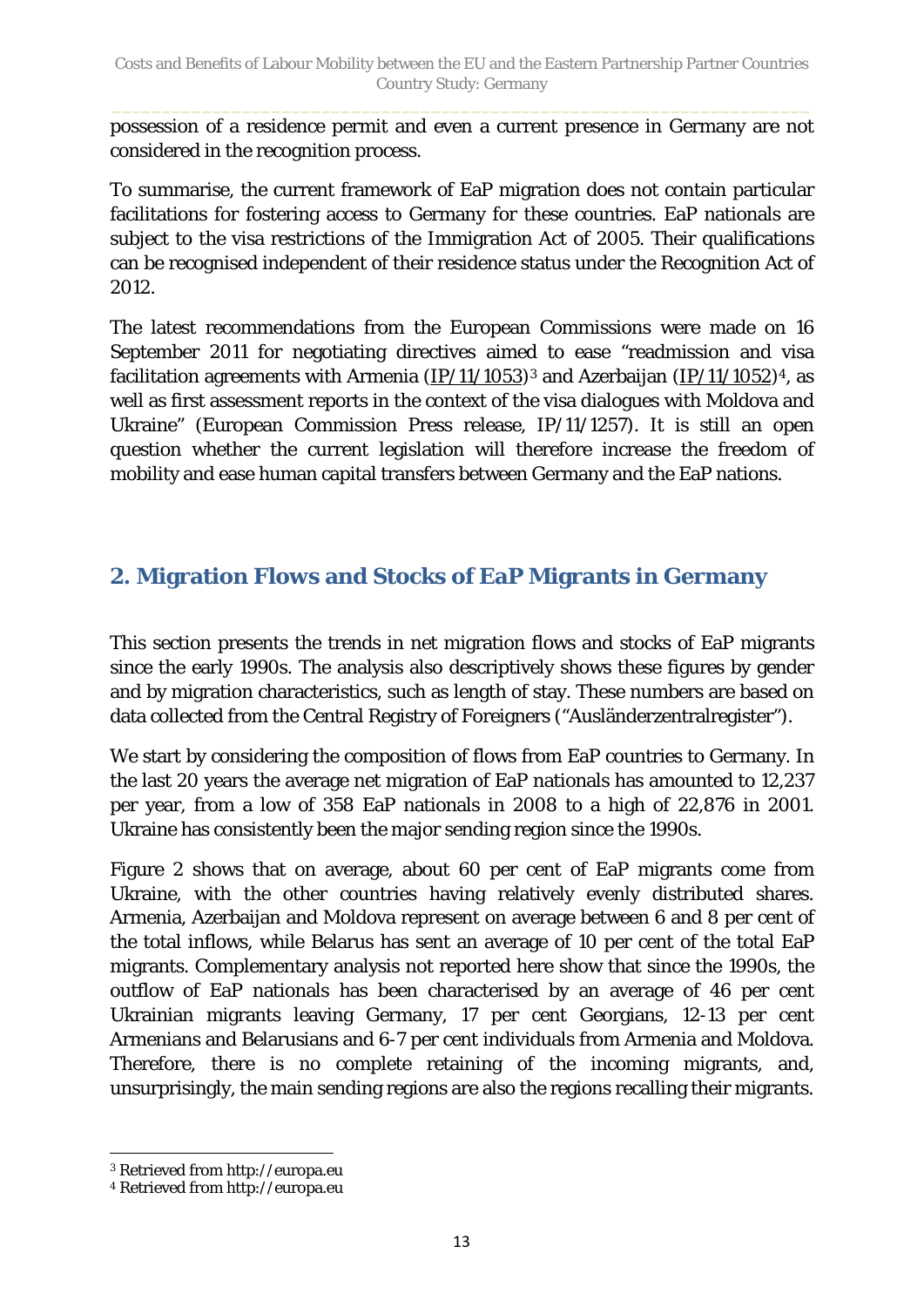#### <span id="page-13-0"></span>**Figure 2: Distribution of Inflows by EaP Countries, over Time**



*Source*: Own calculations based on Statistisches Bundesamt (Federal Statistical Office)

#### **Figure 3: Net Flows of EaP and EU Member States Groups, 1992-2010**



*Source*: Own calculations based on Statistisches Bundesamt (Federal Statistical Office)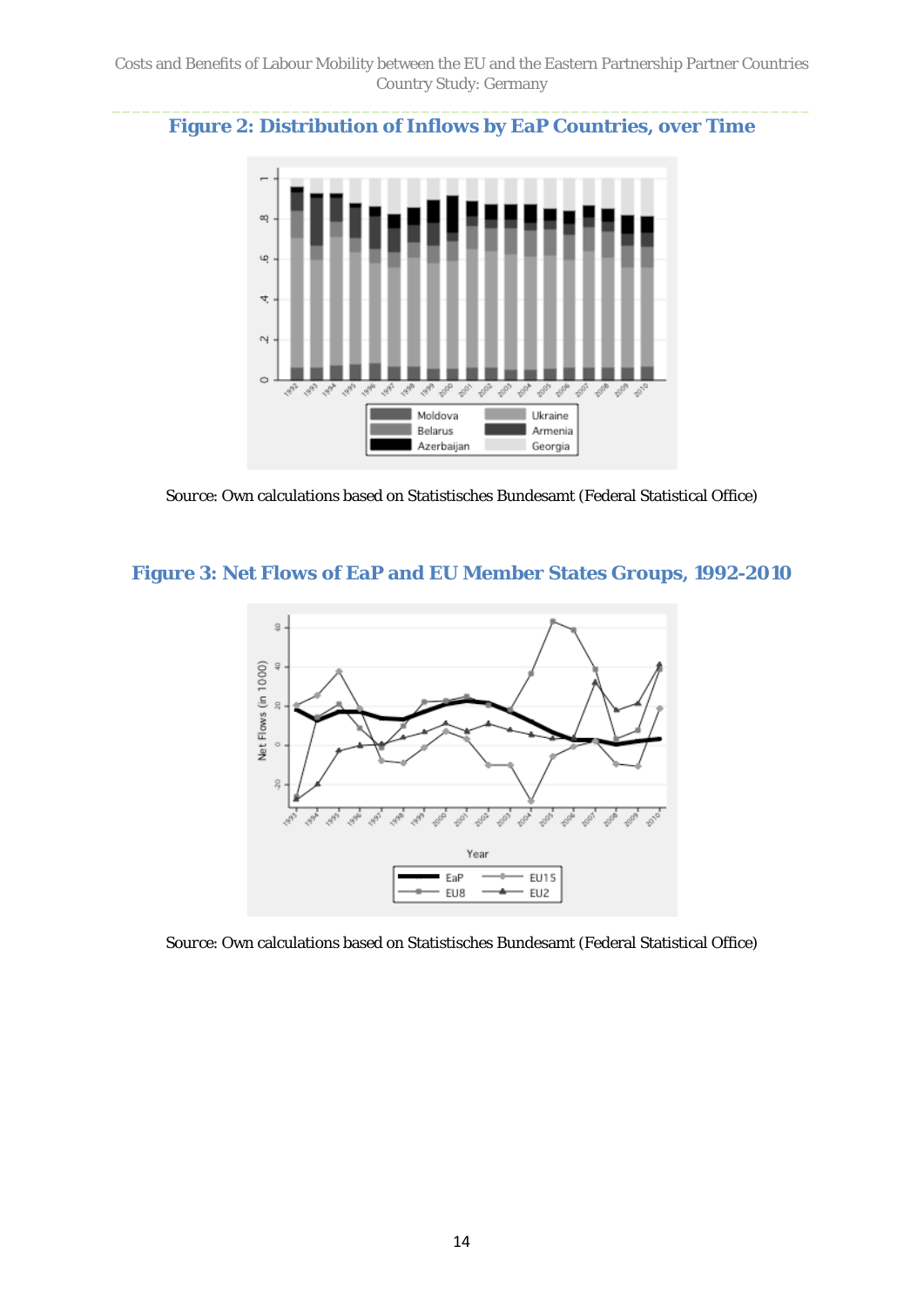How do these flows compare with other flows from major EU member states? Until 2004, the EaP net migration followed in numbers the flows from EU8, although with smoother swings and an average inflow of 20,000 individuals per year. After 2004 the flows of EaP nationals to Germany have had a different pattern compared with the flows from the other EU member states. Hence, for the last 20 years the net flow of EaP nationals can be characterised by two phases: a relatively steady increase until the early 2000s, followed by a steady drop in the mid-2000s. These patterns can be observed in Figure 3.

The figure represents the net flow (in thousands) for EaP nationals and nationals from the EU15, EU8 and EU2. Flows are overall characterised by high volatility, with large swings occurring in correspondence with EU enlargements and economic turmoil. The flows from EaP countries peaked in the early 2000s and dramatically dropped since 2003, from a net flow of 22,876 individuals to only 358 individuals in 2008.

[Figure 4](#page-14-0) further breaks down the net flows of EaP migrants into the contribution of each EaP country. The sizeable drop highlighted before is driven by a decline in flows from all countries. In particular, net flows of individuals from Armenia, Azerbaijan and Georgia have become negative.

<span id="page-14-0"></span>



*Source*: Own calculations based on Statistisches Bundesamt (Federal Statistical Office).

The decline in flows has caused a reduction in the presence of nationals from EaP countries in Germany since the early 2000s [\(Table 2\)](#page-15-0), especially with respect to EU migration.

[Table 2](#page-15-0) shows that the importance of the stock of EaP nationals over the total of EU nationals dropped by one and a half percentage points in a year (2005); by 2010, the stocks had reverted to the 2003 level. This fact is driven by the sharp decline in EaP flows and the incresase in EU flows in the early 2000s. On the other hand, EaP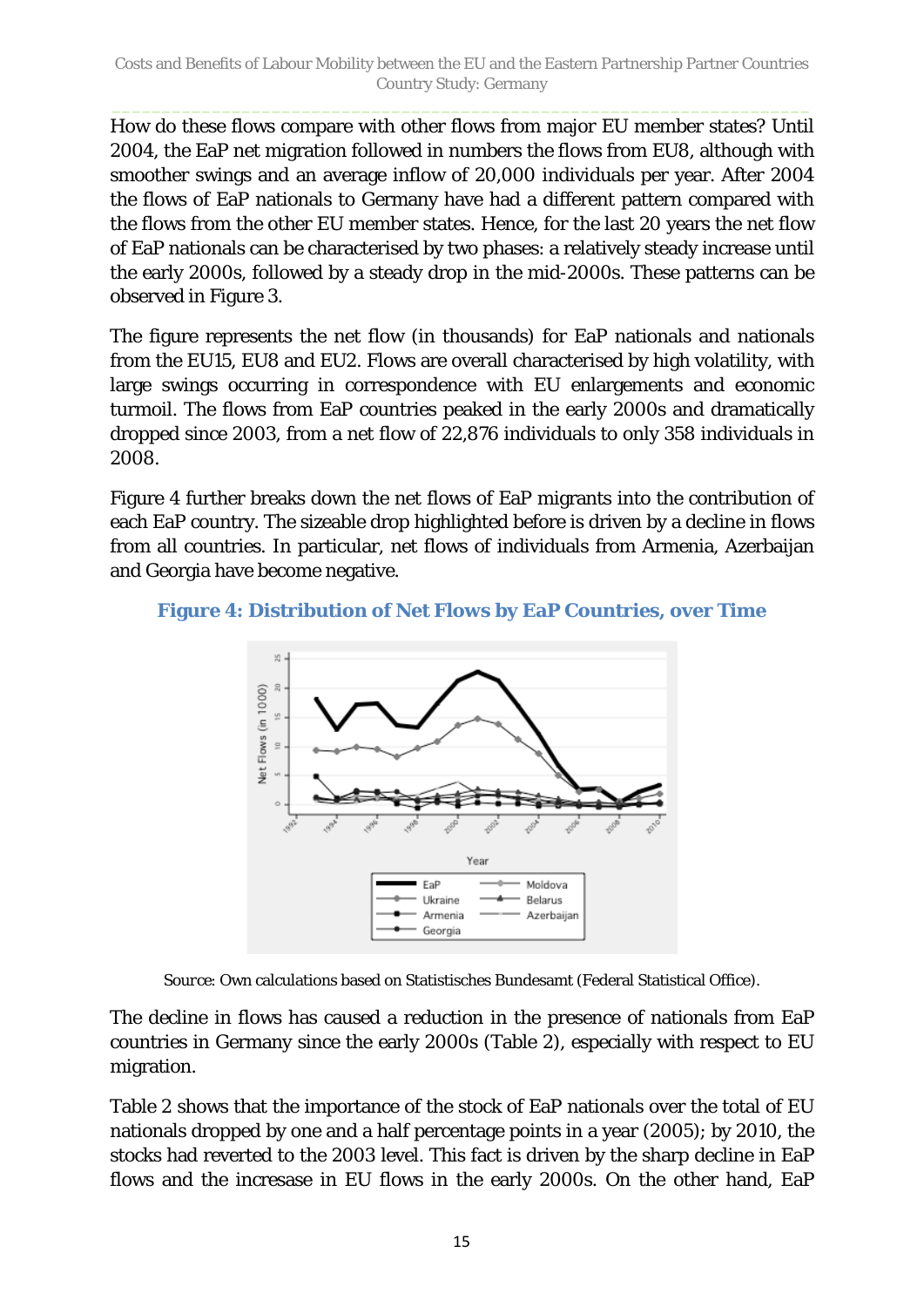migrants seem to have been a fairly stable percentage of the non-EU migration (about 4.5 per cent).

While the arrival of EaP migrants has declined since the mid-2000s, the relatively stable stock of these nationals seems to indicate that the outmigration of previous waves of EaP citizens in Germany is rather low. It therefore seems that Germany has lost its attractivenness for new EaP migrants. We could then speculate that the EUenlargement of 2004 might have changed the preferred destinations of EaP nationals, leaving unchanged the incentives to remain in Germany of the migrants who had already settled in this country. It is possible that with the 2004 EU enlargement to EaP neighbouring states such as Latvia, Lithuania, Poland and Slovakia, and the expectation of the accession of Bulgaria and Romania in 2007, might have either delayed the outmigration from EaP countries or simply re-directed it to the new member states. This argument is made in Iglicka (2005), who suggests that immigration from the East has complemented the outflow of Polish nationals to the West (Ireland and the United Kingdom, in particular), after the accession of Poland to the European Union. For instance, in 2004 Poland had its largest inflow of immigrants in the last 40 years, primarily coming from Belarus, the Russian Federation and Ukraine. Kaczmarczyk and Okólski (2008) further argue that emigration due to the EU enlargement has created labour shortages in the accession countries; hence, the demand for labour migration has risen. Ukrainian migration is now also facilitated in Poland with "local border traffic agreements".

|      | Armenia | Azerbaijan Belarus Georgia Moldova Ukraine |       |       |       |        | %<br>EaP/EU | $\%$<br>$EaP/non-$<br>EU |
|------|---------|--------------------------------------------|-------|-------|-------|--------|-------------|--------------------------|
| 2003 | 11.38   | 15.23                                      | 16.34 | 13.97 | 13.26 | 126    | 7.96        | 4.03                     |
| 2004 | 10.54   | 15.95                                      | 17.29 | 13.63 | 12.94 | 128.11 | 8.98        | 4.4                      |
| 2005 | 10.36   | 15.71                                      | 18.04 | 14.07 | 13.03 | 130.67 | 10.16       | 4.23                     |
| 2006 | 10.07   | 15.22                                      | 18.15 | 14    | 12.72 | 128.95 | 8.71        | 4.46                     |
| 2007 | 9.73    | 14.59                                      | 18.27 | 13.63 | 12.37 | 126.96 | 8.4         | 4.43                     |
| 2008 | 9.58    | 14.34                                      | 18.38 | 13.3  | 12.21 | 126.23 | 8.24        | 4.44                     |
| 2009 | 10      | 14.21                                      | 18.65 | 13.51 | 12.15 | 125.62 | 8.22        | 4.48                     |
| 2010 | 10.34   | 14.04                                      | 18.7  | 13.47 | 11.97 | 124.29 | 7.91        | 4.47                     |

### <span id="page-15-0"></span>**Table 2: Stocks of Migrants from EaP Countries, 2003-2010**

*Source*: Own calculations based on Statistisches Bundesamt (Federal Statistical Office) - Population Register.

*Notes*: Numbers in 1000.

[Table 2](#page-15-0) also suggests that the importance of EaP nationals as a migrant group in Germany is rather low. Hence, when analysing the impact of this migration on Germany as well as the level of assimilation of migrants, it should be kept in mind that EaP nationals are a very small group compared with the total number of migrants in Germany.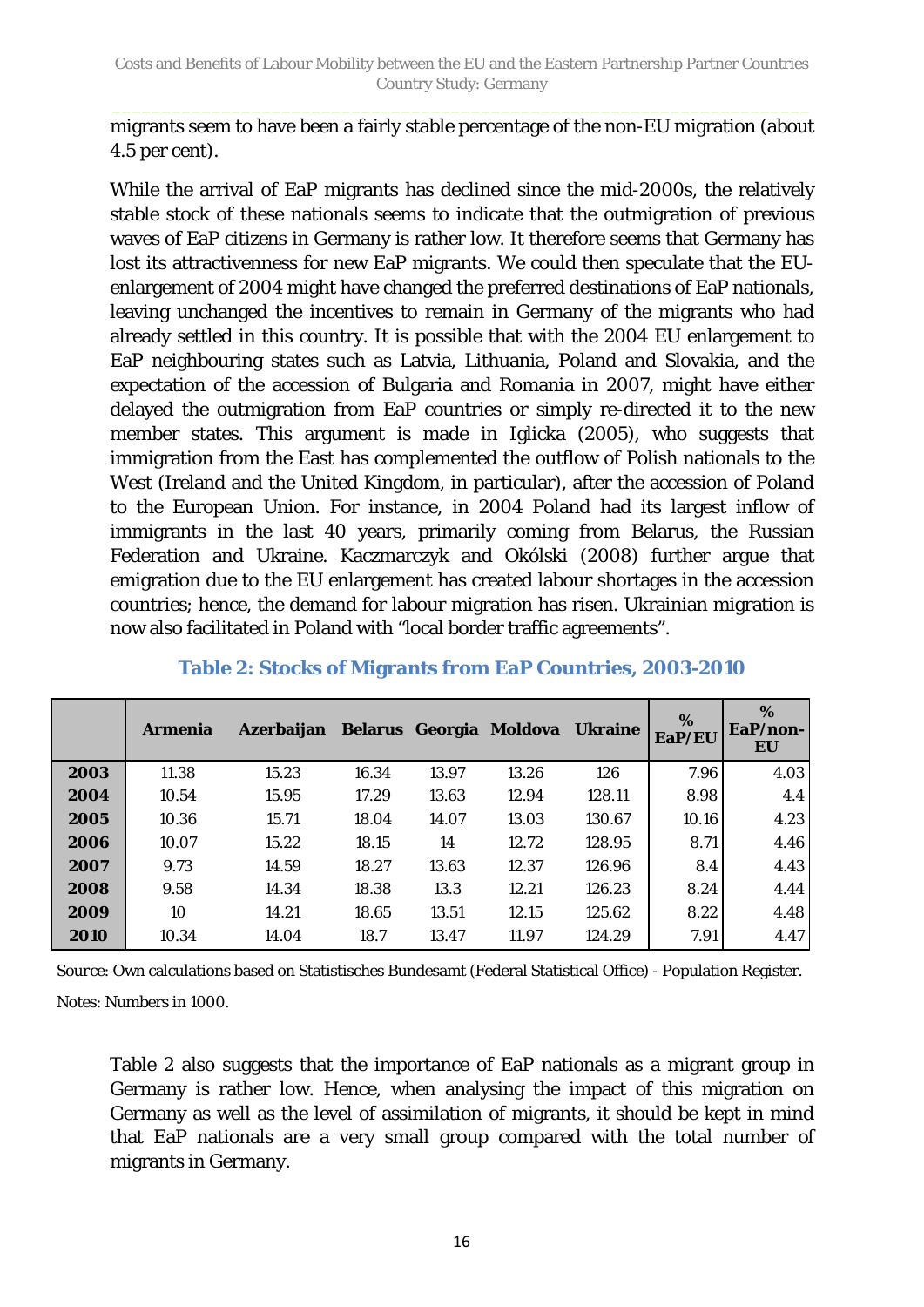The register data allows the further break down of flows by gender and length of stay. This is of interest to understand whether migration from EaP countries is primarily a male or female phenomenon, or a one-time versus a repeated occurrence. These patterns will have important consequences in the labour market impact and the labour market assimilation of these migrants. Men and women are in fact renowned for having different labour force participation behaviour as well as different sectors of occupations. A better idea of the composition of these flows will therefore give some indication of where to expect the larger effects of this migration on the German economy. The length of stay in the country will in turn affect assimilation patterns, as well as impacting the labour market, welfare participation and other aspects of migrant assimilation.

<span id="page-16-0"></span>



*Source*: Own calculations based on Statistisches Bundesamt (Federal Statistical Office).

[Figure 5](#page-16-0) explores the composition by gender of the net flow of EaP nationals to Germany. Both male and female migration has fallen (see [Figure 4](#page-14-0)). Since the 1990s, however, migration from EaP countries has progressively become a female phenomenon, with an interesting increase in the share of female migrants when the crisis hit in 2008. For example, 42 per cent of the net migration from EaP countries in 1992 was represented by female migrants, and this percentage has more than doubled since 2006. This pattern has been extremely homogeneous across the six EaP countries.

[Figure 6](#page-17-1) reports the length of stay for the EaP countries and other source regions since 2004. The length of stay of EaP nationals is shorter than other migrants, with an average of 5 years in 2004 and 9 years in 2010. The increase in the length of stay is a trend common to all foreigners except EU2 nationals, but the increase has definitely been sizeable for EaP countries, with an average length in 2010 that is almost double the 2004 levels.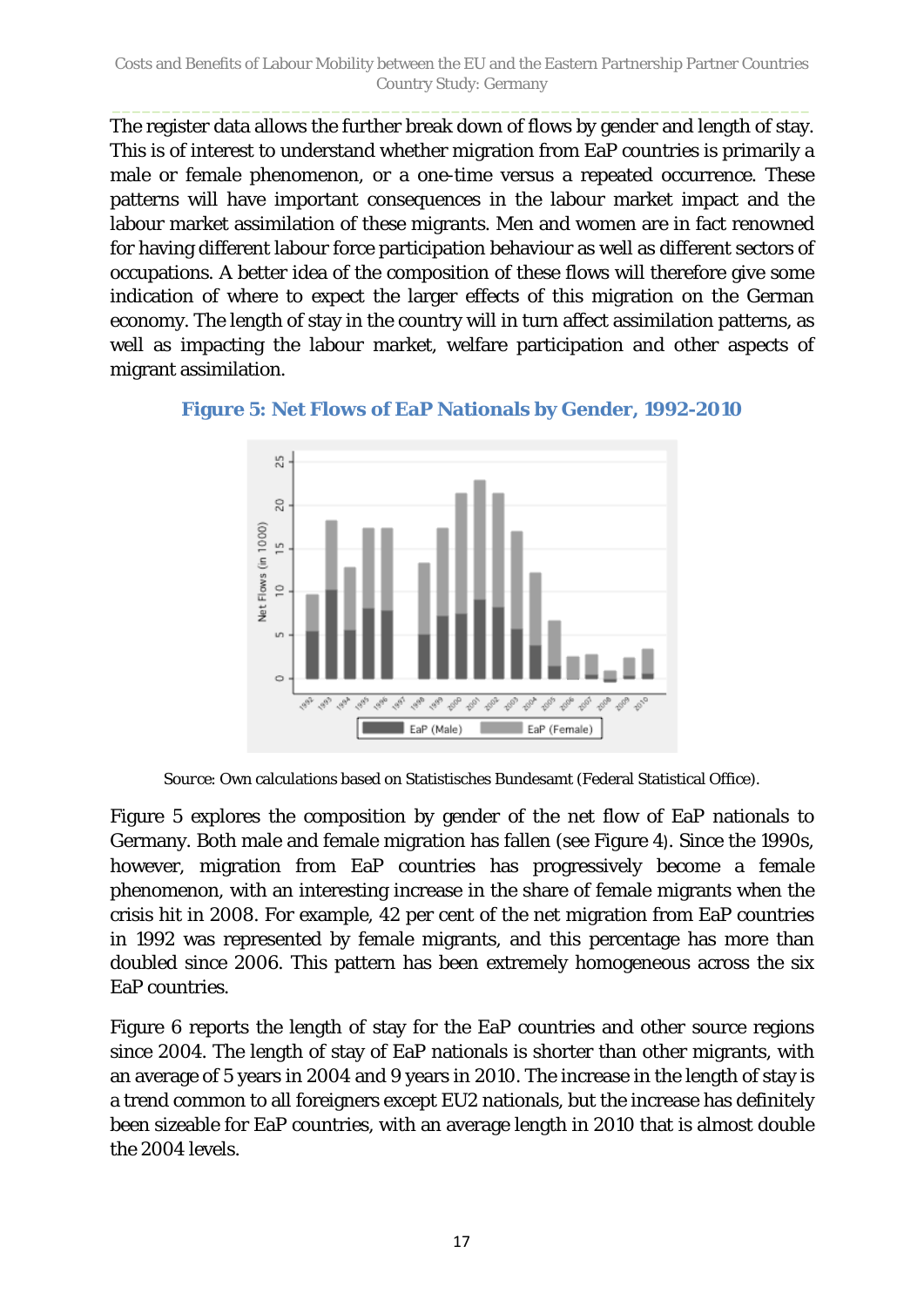To summarise, the flows from EaP countries to Germany have significantly decreased in recent years, with no particular shifts in the main sending regions: Ukraine has always occupied top position. The relative importance of flows and stocks of EaP nationals is quite limited in the German economy, with EaP migrants reaching at most 5 per cent of the total stock of non-EU foreigners. Migration from these countries appears to mostly be a female phenomenon, with relative short stays compared to EU8 and EU15 migrants but increasing duration.



#### <span id="page-17-1"></span>**Figure 6: Length of Stay by Nationality, 2004 - 2010**

*Source*: Own calculations based on Statistisches Bundesamt (Federal Statistical Office).

These changes and swings seem to suggest the strong importance of push and pull factors in determining migration to Germany, and probably an intention to only settle temporarily in this country.

# <span id="page-17-0"></span>**3. A Descriptive Analysis of EaP Migrants Profiles**

The data in the official registers represents the most accurate information on immigrant flows and stocks. However, it does not provide enough information to study immigrants' socio-economic characteristics beyond the few attributes reported in the previous section. For this reason, the following analysis is based on German Microcensus data. The Microcensus is a 1 per cent sample survey of the population in Germany which integrates the European Labour Force Survey, has a compulsory response and provides information on demographic, socio-economic, labour market and educational characteristics of the population. This chapter uses the 2008 wave of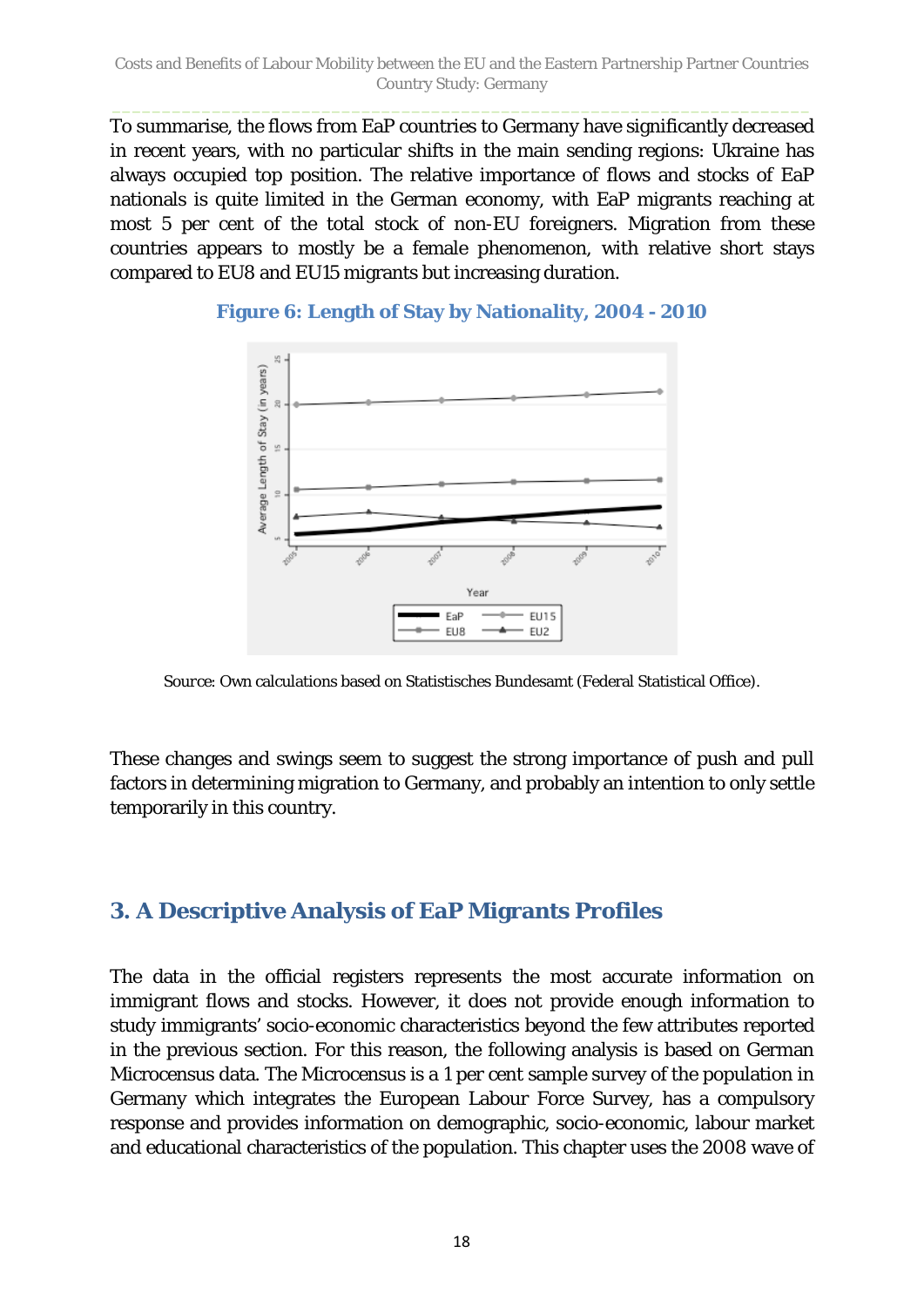the Microcensus scientific use file, which is a 70 per cent sub-sample of the full Microcensus.

Unlike the register data, the identification of EaP nationals in the Microcensus can be challenging. In fact, some nationalities are grouped to avoid individual identification due to data sensibility concerns. Hence throughout the analysis, the following definitions and groups had to be adopted:

- **Natives:** German born with German nationality at birth.
- **Ukrainians:** foreign-born who migrated from Ukraine and with Ukrainian nationality. This is the only group of the EaP countries that is fully identified in the Census data.
- **Other EaP nationals:** foreign-born who migrated from and are nationals of Eastern Europe<sup>[5](#page-18-0)</sup> and the Middle East.<sup>[6](#page-18-1)</sup>
- **EU15, EU8 and EU2:** as comparison to other immigrant groups, we also report the statistics for foreign-born non-German nationals who migrated from the EU15,[7](#page-18-2) EU8 and EU2 member states.
- **Other immigrants:** foreign-born, non-German nationals who migrated from all other countries. Note that 40 per cent of these migrants have Turkish nationality and a total of about 60 per cent of them come from non-EU member states that used to have guest worker agreements in place with Germany. Therefore, this group can be interpreted as representing the migrant groups that have traditionally settled in Germany.

The inclusion of non-EaP countries in the current definition is not ideal. However, the fact that Ukraine can be completely identified is reassuring, given that it is the main sending country, as shown in the previous section. In particular, the register data shows that the stock of Ukrainians living in Germany in 2008 was 65 per cent of the total of EaP nationals. The results produced below for the other EaP nationals should be treated more carefully. For this reason, we will often focus on Ukrainian migrants in the discussion of the findings.

[Figure 7](#page-19-0) reports the distribution of the immigrant groups in the sample. This fairly closely resembles the distribution of the stocks obtained from the register data [\(Table](#page-15-0)  [2\)](#page-15-0), with the exception – as expected – of the "Rest-EaP" category.

<span id="page-18-0"></span> $\overline{a}$ <sup>5</sup> The exact definition is "Sonstiges Osteuropa" (other Eastern Europe). The Statistical Office assured us that Belarus and Moldova would be categorised in this group. All the other major countries in Eastern Europe have separate categories. The inclusion of individuals from other nationalities besides Belarus and Moldova is unlikely.

<span id="page-18-1"></span><sup>6</sup> Iran, Iraq and Kazakhstan are excluded from this group. Besides Armenia, Azerbaijan and Georgia, the group also includes individuals from other Middle East countries such as, Israel, Jordan, the Lebanese Republic and the Syrian Arab Republic.

<span id="page-18-2"></span><sup>7</sup> German nationals are obviously excluded from this group.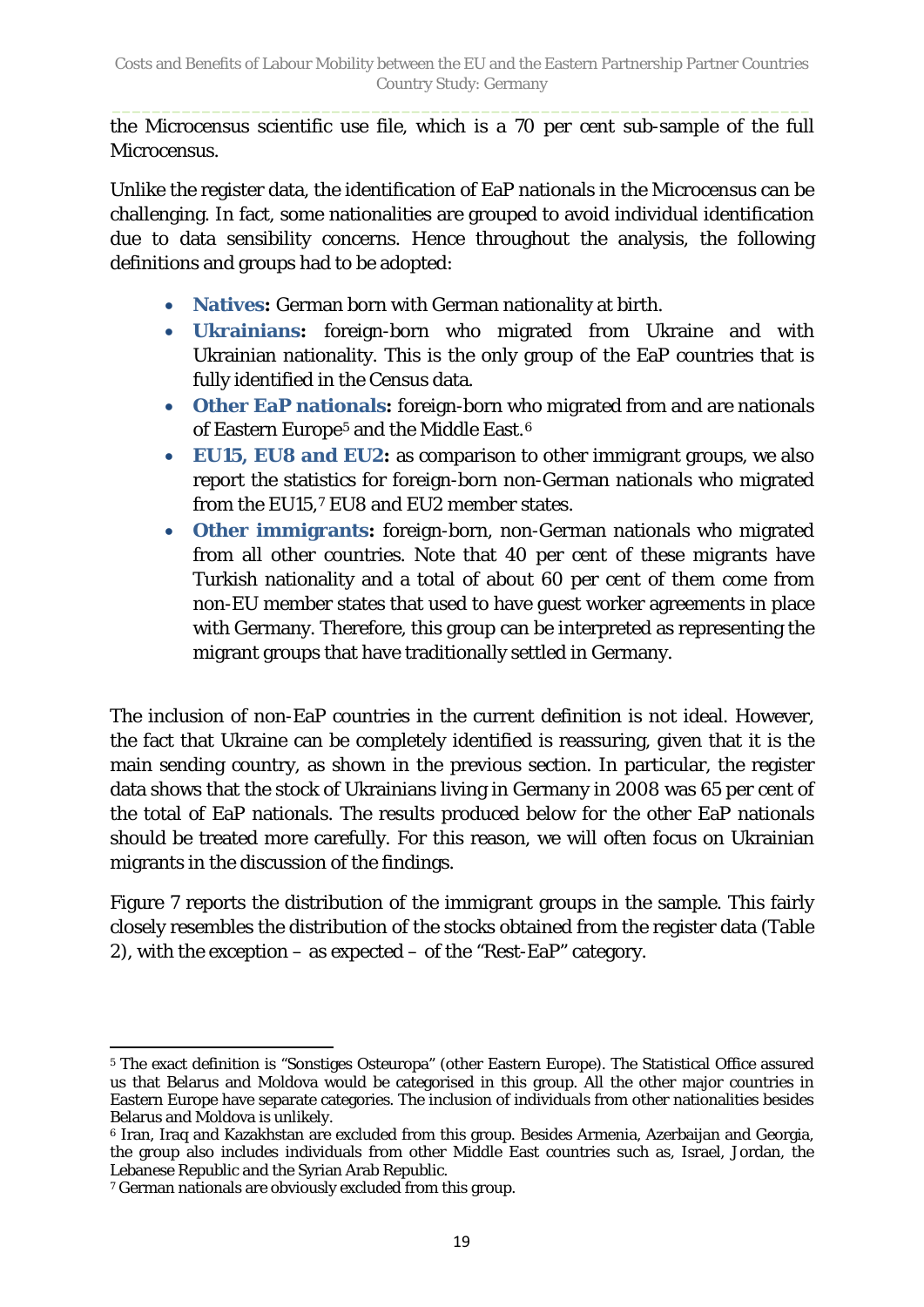<span id="page-19-0"></span>**Figure 7: Distribution of Migrants by Nationality in Germany**



*Source*: Own calculations based on the Germany Microcensus 2008.

<span id="page-19-1"></span>

#### **Figure 8: Geographical Distribution of Natives and Migrants**

*Source:* Own calculations from the German Microcensus, 2008.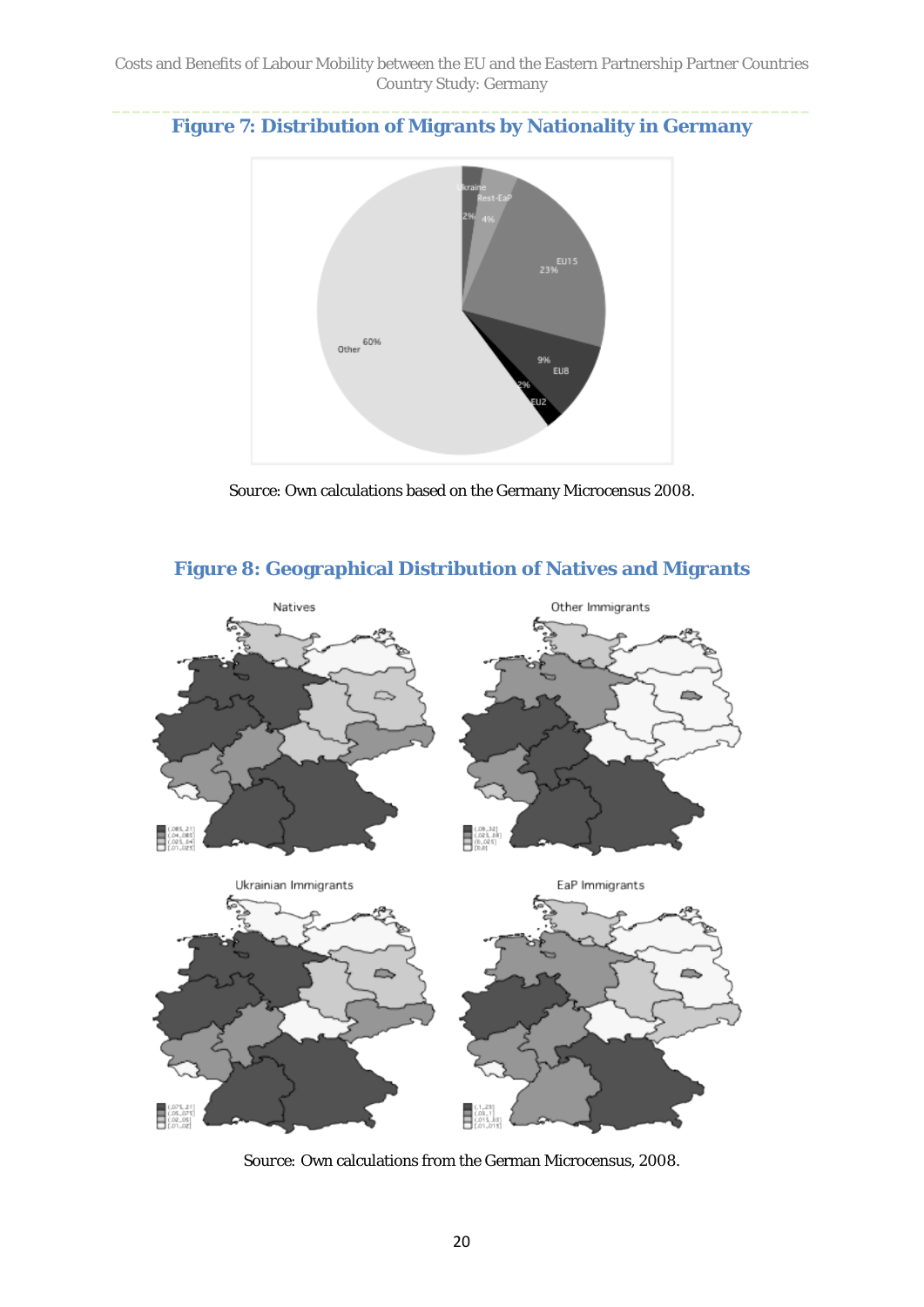Ukrainians represent 2 per cent of the total of migrants, while the rest-EaP nationals are 4 per cent of the total. EU15 migrants are about 23 per cent of the immigrant population, while EU8 and EU2 nationals are 9 per cent and 2 per cent respectively. Given the limitations outlined and the fact that Ukrainians should be around 65 per cent of the total EaP nationals, we would expect such percentages to drop to about 1 per cent if the non-EaP countries could be excluded from the definition adopted.

[Figure 8](#page-19-1) shows the geographical distribution of EaP migrants within Germany and compares it with that of natives and other immigrants. Native Germans tend to cluster in the southern and western states, while other migrants are more concentrated in the traditional states that attracted guest workers (for instance, Baden-Württemberg, Bavaria and Hessen). This can be seen as an indication of the strong attachment of past migrant waves to their network. On the contrary, Ukrainian migrants have a geographical distribution that closely resembles that of natives, while overall EaP nationals seem to settle predominantly in Bavaria and North Rhine-Westfalia.

### <span id="page-20-0"></span>**3.1 Demographic and Socio-Economic Characteristics**

[Table 3](#page-20-1) below reports the demographic and socio-economic characteristics by nationality as described in the previous section. The table shows the main characteristics that will be explored in greater details throughout the rest of the chapter, and enables a preliminary descriptive view of the EaP population traits in Germany.

Two different comparisons can be conducted. First, how do EaP nationals compare with German natives, and second, how do EaP nationals compare with the other immigrant groups?

<span id="page-20-1"></span>

|                            | <b>Natives</b> | <b>Ukraine</b> | <b>Rest-EaP</b> | <b>EU15</b>                | EU8     | EU2     | <b>Other</b> |  |  |  |
|----------------------------|----------------|----------------|-----------------|----------------------------|---------|---------|--------------|--|--|--|
|                            |                |                |                 |                            |         |         |              |  |  |  |
| Age                        | 43.24          | 44.09          | 35.44           | 47.35                      | 37.53   | 34.98   | 41.17        |  |  |  |
|                            | (23.03)        | (19.88)        | (16.15)         | (16.13)                    | (14.83) | (13.84) | (15.78)      |  |  |  |
| <b>Female</b>              | 0.52           | 0.61           | 0.48            | 0.45                       | 0.65    | 0.63    | 0.52         |  |  |  |
|                            | (0.50)         | (0.49)         | (0.50)          | (0.50)                     | (0.48)  | (0.48)  | (0.50)       |  |  |  |
| <b>Married</b>             | 0.46           | 0.63           | 0.63<br>0.61    |                            | 0.59    | 0.55    | 0.70         |  |  |  |
|                            | (0.50)         | (0.48)         | (0.49)          | (0.48)                     | (0.49)  | (0.50)  | (0.46)       |  |  |  |
| N. Children                | 1.87           | 1.03           | 1.80            | 1.22                       | 1.59    | 1.03    | 1.68         |  |  |  |
|                            | (9.80)         | (5.76)         | (2.00)          | (6.00)                     | (8.56)  | (6.48)  | (6.23)       |  |  |  |
| <b>Primary Education</b>   | 0.19           | 0.20           | 0.48            | 0.42                       | 0.20    | 0.21    | 0.53         |  |  |  |
|                            | (0.39)         | (0.40)         | (0.50)          | (0.49)                     | (0.40)  | (0.41)  | (0.50)       |  |  |  |
| <b>Secondary Education</b> | 0.49           | 0.31           | 0.28            | 0.35                       | 0.50    | 0.46    | 0.30         |  |  |  |
|                            | (0.50)         | (0.46)         | (0.45)          | (0.48)                     | (0.50)  | (0.50)  | (0.46)       |  |  |  |
|                            |                |                |                 | Continued on the next page |         |         |              |  |  |  |
|                            |                |                |                 |                            |         |         |              |  |  |  |

### **Table 3: Characteristics by Nationality**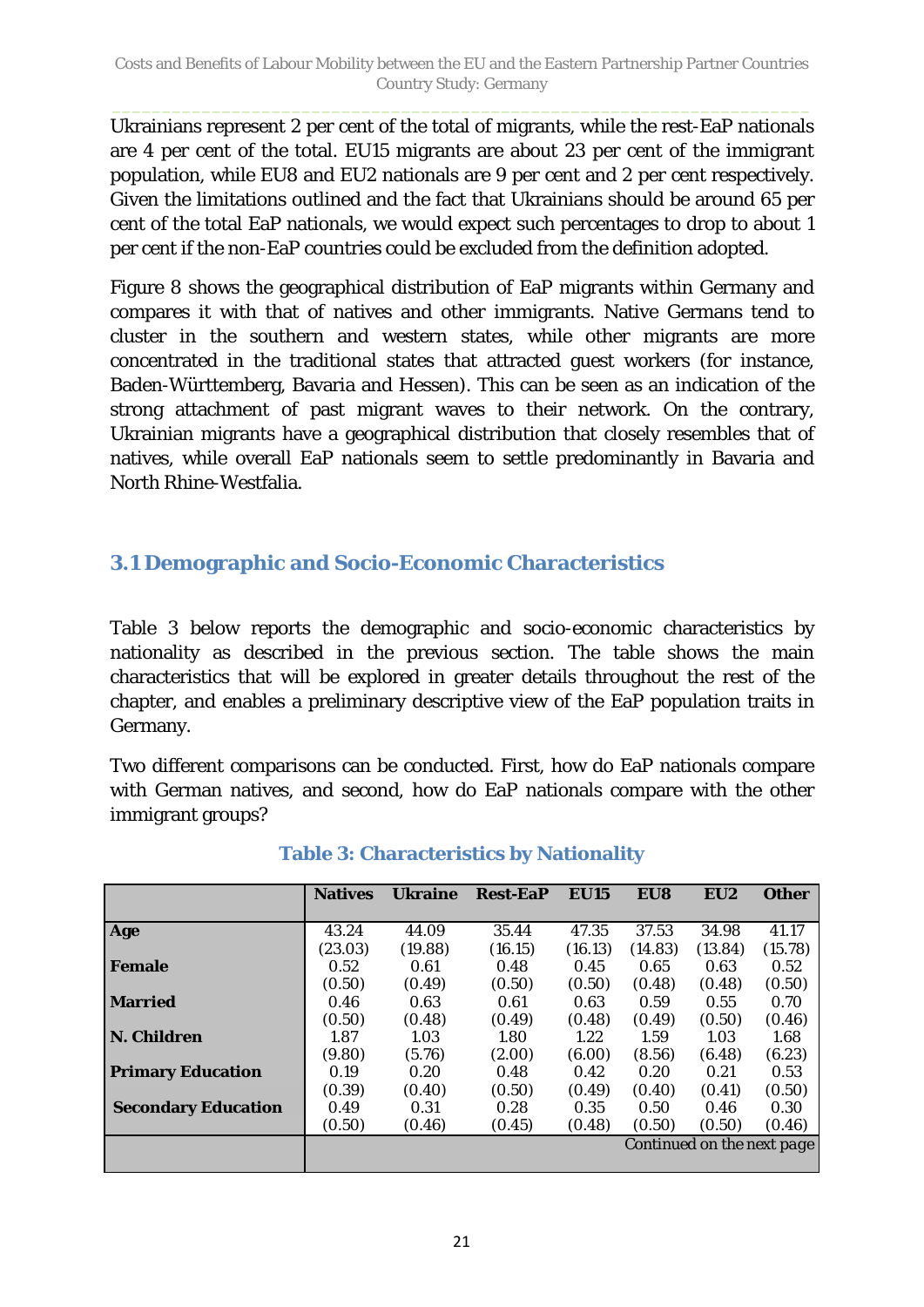|                            |                |                |                 |             | Continued from the previous page |                 |              |
|----------------------------|----------------|----------------|-----------------|-------------|----------------------------------|-----------------|--------------|
|                            | <b>Natives</b> | <b>Ukraine</b> | <b>Rest-EaP</b> | <b>EU15</b> | EU8                              | EU <sub>2</sub> | <b>Other</b> |
| <b>Tertiary Education</b>  | 0.18           | 0.44           | 0.15            | 0.19        | 0.23                             | 0.28            | 0.12         |
|                            | (0.38)         | (0.50)         | (0.35)          | (0.39)      | (0.42)                           | (0.45)          | (0.33)       |
| <b>Currently Studying</b>  | 0.18           | 0.20           | 0.23            | 0.07        | 0.15                             | 0.23            | 0.12         |
|                            | (0.39)         | (0.40)         | (0.42)          | (0.26)      | (0.35)                           | (0.42)          | (0.33)       |
| <b>Migrated after 2000</b> |                | 0.64           | 0.47            | 0.21        | 0.55                             | 0.71            | 0.32         |
|                            |                | (0.48)         | (0.50)          | (0.41)      | (0.50)                           | (0.45)          | (0.47)       |

*Source:* Own calculations based on the German Microcensus 2008.

*Notes: S*tandard deviations in parenthesis.

In terms of age distribution, Ukrainian migrants are on average similar to natives, although the rest of the EaP migrants are much younger. EaP nationals are more likely to be married, although with probabilities similar to other immigrant groups. While almost 61 per cent of Ukrainian migrants are female, this drops to only 48 per cent for the other EaP nationals. This might be driven by the potential inclusion of non-EaP countries into this group, as the register data shows high feminisation rates of the EaP migration. EaP nationals are on average more educated than natives, with Ukrainians in particular being twice as likely as natives and other EU nationals to have a tertiary degree. However, the other EaP nationals have worse educational outcomes: they are in fact much more concentrated into low levels of education. A slightly larger share of all EaP nationals is currently enrolled in school. This difference is, however, not significant. The comparison with other immigrant groups gives a similar picture. EaP nationals also maintain an educational advantage compared with other EU migrants, although this pattern is driven by Ukrainian migration.

### <span id="page-21-0"></span>**3.2 Labour Market Outcomes**

Despite their higher educational attainment compared with natives, the labour market situation of EaP nationals is rather discouraging. [Table 4](#page-22-1) reports detailed information on the labour force participation, employment status, types of employment and earnings by nationality. The share of inactive population is slightly higher for EaP migrants, and in particular for Ukrainians. Within the active group the percentage of unemployed in the full population reaches 16 points, four times as large as the value for natives. The share of self-employed is also considerably lower, roughly 25 per cent less than natives.

The comparison with other immigrant groups presents a similar picture. The educational advantage does not translate into better labour market outcomes when we compare EaP nationals with other migrant groups: EaP nationals maintain a definite disadvantage in terms of average employment probabilities and unemployment rates. For example, their unemployment rates are 45 per cent to 77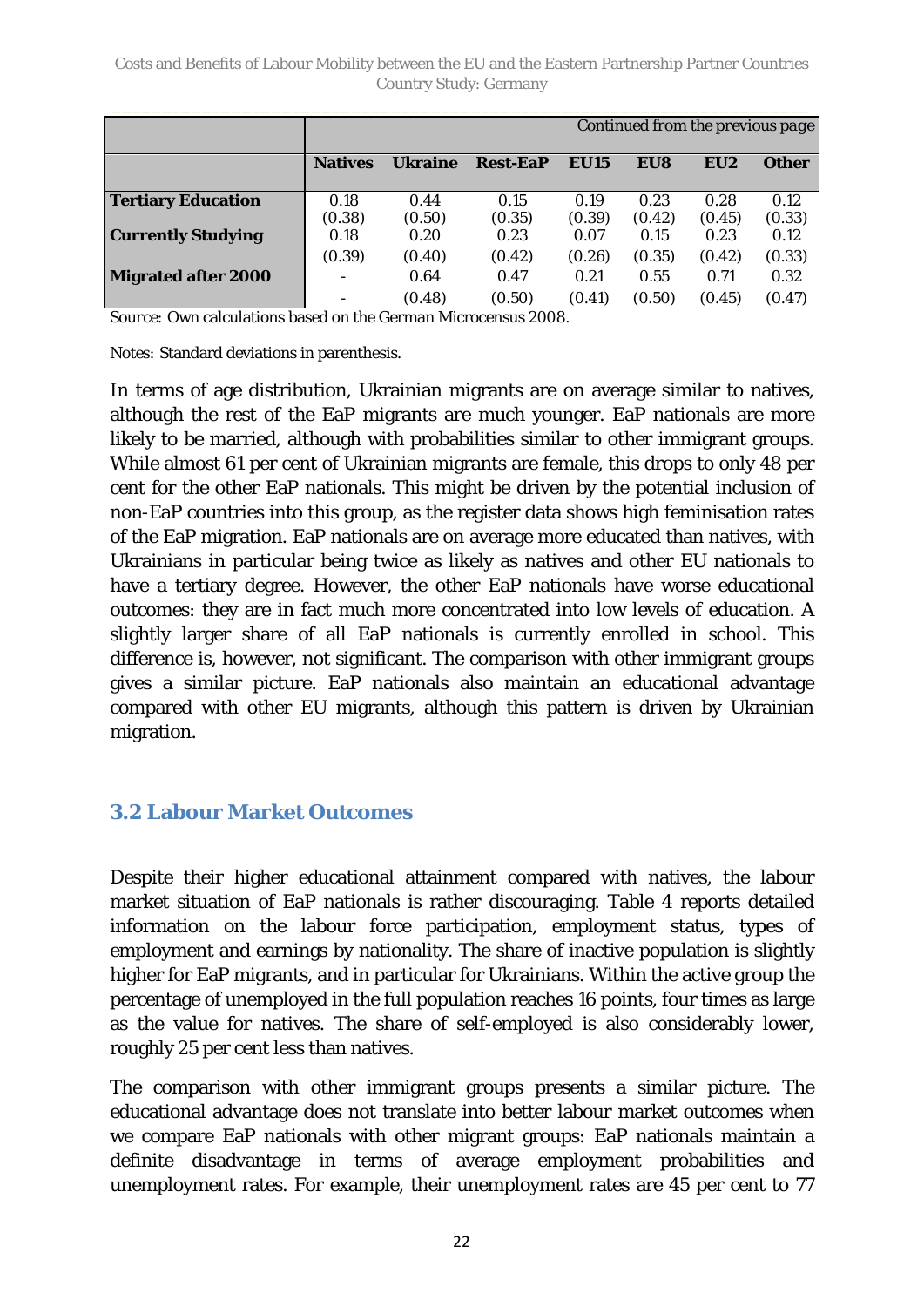per cent higher than the relative rates for EU and other migrant groups. These migrants do not seem to find self-employment as an occupational opportunity, at least not in the measure for which this is true for other nationalities.

<span id="page-22-1"></span>

|                                | <b>Natives</b> | <b>Ukraine</b> | <b>Rest-EaP</b> | <b>EU15</b> | EU8      | EU <sub>2</sub> | <b>Other</b> |
|--------------------------------|----------------|----------------|-----------------|-------------|----------|-----------------|--------------|
| <b>Hourly Wage</b>             | 12.65          | 13.67          | 10.92           | 12.76       | 10.48    | 9.97            | 11.30        |
|                                | (16.81)        | (27.14)        | (8.99)          | (11.66)     | (9.17)   | (6.10)          | (29.70)      |
| Income                         | 1657.74        | 1140.14        | 1158.00         | 1731.19     | 1220.69  | 1177.08         | 1345.63      |
|                                | (1402.78)      | (1191.67)      | (762.22)        | (1424.78)   | (974.47) | (710.50)        | (1102.49)    |
| <b>Hours Worked/Week</b>       | 35.78          | 29.29          | 30.23           | 36.48       | 32.49    | 31.89           | 33.41        |
|                                | (12.68)        | (15.31)        | (14.11)         | (13.47)     | (14.49)  | (13.22)         | (13.46)      |
| <b>In Labor Force</b>          | 0.51           | 0.47           | 0.51            | 0.65        | 0.67     | 0.73            | 0.57         |
|                                | (0.50)         | (0.50)         | (0.50)          | (0.48)      | (0.47)   | (0.44)          | (0.50)       |
| <b>Employed</b>                | 0.47           | 0.31           | 0.36            | 0.60        | 0.57     | 0.64            | 0.45         |
|                                | (0.50)         | (0.46)         | (0.48)          | (0.49)      | (0.49)   | (0.48)          | (0.50)       |
| <b>Unemployed</b>              | 0.04           | 0.16           | 0.15            | 0.06        | 0.09     | 0.09            | 0.11         |
|                                | (0.19)         | (0.37)         | (0.36)          | (0.23)      | (0.29)   | (0.29)          | (0.32)       |
| <b>Fraction self-semployed</b> | 0.05           | 0.03           | 0.03            | 0.09        | 0.12     | 0.05            | 0.04         |
|                                | (0.22)         | (0.18)         | (0.18)          | (0.29)      | (0.32)   | (0.22)          | (0.20)       |

#### **Table 4: Labour Market Characteristics by Nationality**

*Source:* Own calculations based on the German Microcensus 2008. *Notes: S*tandard deviations in parenthesis

Once migrants are employed, their total earnings are below the average for nativeborn workers and all other migrants, with the exception of EU2 migrants. The EaP nationals also work less than all other groups, with a six-hour difference to natives. The dataset does not report hourly wages directly, but we constructed this variable by dividing earnings and hours worked per week. In terms of hourly wages, it seems that Ukrainian migrants do slightly better than natives, although the same does not hold for the rest of EaP nationals. Division bias, however, might incur in the construction of this variable, and we will therefore report results for both wages and income in the rest of the discussion.

## <span id="page-22-0"></span>**3.3 Sectors of Employment**

[Table 5](#page-23-0) shows the share of employed nationals by the skill level of their occupation and the sectoral breakdown of the employed population by nationality.

Within employment, it is interesting to analyse which type of occupations EaP nationals hold. We categorised the occupations of employed individuals into lowskilled, medium-skilled and high-skilled occupations following the OECD (2007) classification. Using the International Standard Classification of Occupations at the one digit level (ISCO88), low-skilled occupations are elementary occupations (category 9), medium-skilled occupations are clerks, service workers, skilled agricultural and fishery workers, craft workers, plant and machine operators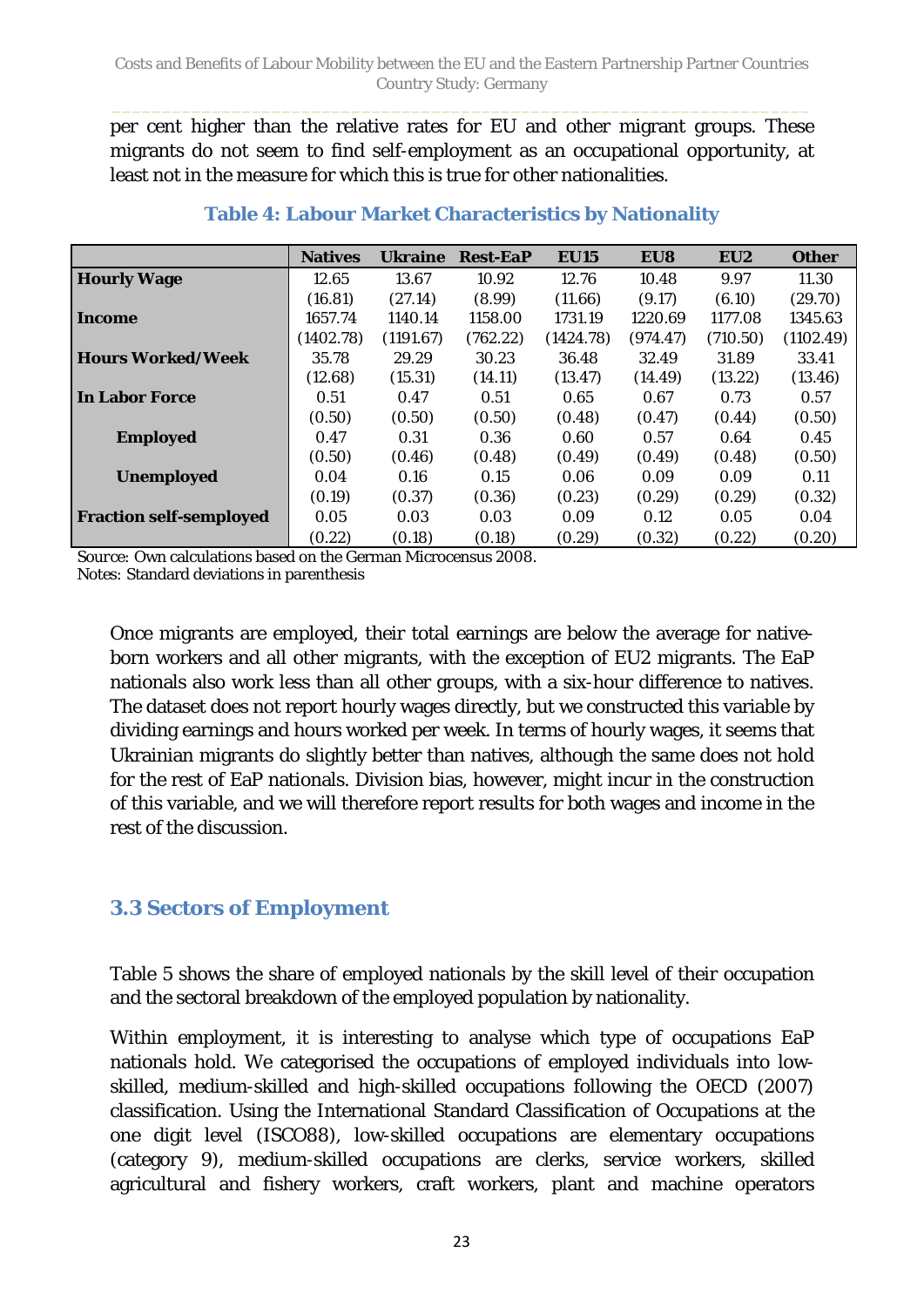(category 4-8), and high-skilled occupations are legislators, technicians and professionals (category 1-3).

<span id="page-23-0"></span>

|                                   | <b>Natives</b> | <b>Ukraine</b> | <b>Rest-EaP</b> | <b>EU15</b> | EU8    | EU <sub>2</sub> | <b>Other</b> |
|-----------------------------------|----------------|----------------|-----------------|-------------|--------|-----------------|--------------|
| <b>Low-skilled Occupations</b>    | 0.07           | 0.25           | 0.22            | 0.13        | 0.20   | 0.20            | 0.23         |
|                                   | (0.25)         | (0.44)         | (0.41)          | (0.33)      | (0.40) | (0.40)          | (0.42)       |
| <b>Medium-skilled Occupations</b> | 0.48           | 0.39           | 0.55            | 0.48        | 0.51   | 0.44            | 0.54         |
|                                   | (0.50)         | (0.49)         | (0.50)          | (0.50)      | (0.50) | (0.50)          | (0.50)       |
| <b>High-skilled Occupations</b>   | 0.44           | 0.31           | 0.22            | 0.38        | 0.26   | 0.34            | 0.21         |
|                                   | (0.50)         | (0.46)         | (0.41)          | (0.49)      | (0.44) | (0.47)          | (0.41)       |
| <b>Agriculture, Forestry,</b>     |                |                |                 |             |        |                 |              |
| <b>Fishing</b>                    | 0.03           | 0.01           | 0.03            | 0.01        | 0.03   | 0.01            | 0.01         |
|                                   | (0.16)         | (0.07)         | (0.17)          | (0.10)      | (0.16) | (0.08)          | (0.11)       |
| <b>Mining, Manufacturing</b>      | 0.21           | 0.16           | 0.15            | 0.25        | 0.15   | 0.16            | 0.27         |
|                                   | (0.41)         | (0.37)         | (0.36)          | (0.43)      | (0.36) | (0.36)          | (0.44)       |
| <b>Energy, Water Supply</b>       | 0.01           | 0.01           | 0.00            | 0.00        | 0.00   | 0.00            | 0.00         |
|                                   | (0.10)         | (0.10)         | (0.05)          | (0.07)      | (0.04) | 0.00            | (0.06)       |
| <b>Construction</b>               | 0.07           | 0.03           | 0.11            | 0.06        | 0.13   | 0.06            | 0.07         |
|                                   | (0.25)         | (0.18)         | (0.32)          | (0.23)      | (0.33) | (0.24)          | (0.26)       |
| <b>Trade, Hotel, Restaurant</b>   | 0.17           | 0.17           | 0.31            | 0.26        | 0.22   | 0.27            | 0.25         |
|                                   | (0.37)         | (0.38)         | (0.46)          | (0.44)      | (0.42) | (0.45)          | (0.44)       |
| <b>Communication, IT</b>          | 0.05           | 0.07           | 0.07            | 0.06        | 0.05   | 0.05            | 0.06         |
|                                   | (0.23)         | (0.25)         | (0.26)          | (0.23)      | (0.21) | (0.21)          | (0.24)       |
| <b>Banking, Insurance</b>         | 0.04           | 0.02           | 0.01            | 0.02        | 0.01   | 0.01            | 0.01         |
|                                   | (0.19)         | (0.15)         | (0.12)          | (0.14)      | (0.11) | (0.08)          | (0.10)       |
| <b>Real Estate</b>                | 0.11           | 0.18           | 0.10            | 0.11        | 0.14   | 0.23            | 0.13         |
|                                   | (0.31)         | (0.38)         | (0.30)          | (0.31)      | (0.35) | (0.42)          | (0.34)       |
| <b>Public Authorities</b>         | 0.08           | 0.02           | 0.02            | 0.03        | 0.01   | 0.01            | 0.02         |
|                                   | (0.27)         | (0.15)         | (0.13)          | (0.17)      | (0.11) | (0.10)          | (0.13)       |
| <b>Public, Private Services</b>   | 0.25           | 0.33           | 0.18            | 0.21        | 0.26   | 0.21            | 0.17         |
|                                   | (0.43)         | (0.47)         | (0.38)          | (0.40)      | (0.44) | (0.41)          | (0.37)       |

#### **Table 5: Sectors and Skill Levels of Occupation by Nationality**

*Source:* Own calculations based on the German Microcensus 2008. *Notes: S*tandard deviations in parenthesis

The share of migrants in low-skilled occupations is much higher than that of natives and the EU15. Ukrainian and rest-EaP migrants have the highest percentage of employment in low-skilled jobs, 24 per cent on average. The concentration in highskilled occupations is, however, higher than the same share for other traditional sending regions for instance.

EaP migrants tend to be over-represented in the hotel and food services, although rest-EaP nationals drive this pattern more than Ukrainians. This sector is where traditionally immigrants are more likely to be employed (Eichhorst et al., 2011), and in fact most of the other nationalities are employed here. Ukrainians migrants are also about 10 per cent more likely than natives to be employed in the service sector, which includes domestic services. However, the overall share of EaP migrants employed in this sector comes fairly close to the figure for natives and also for EU8 migrants.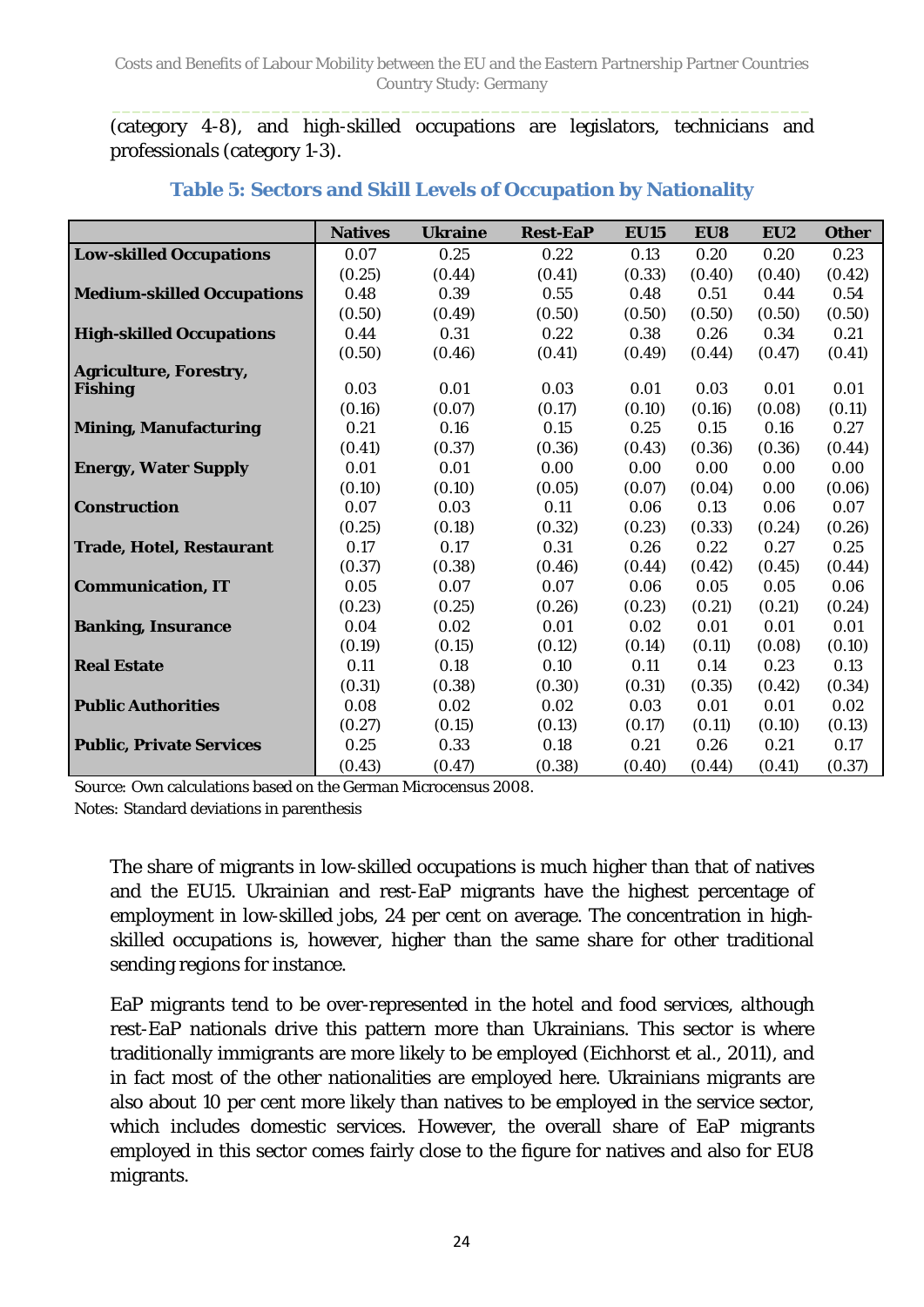It seems that EaP migrants are primarily concentrated in hotel and food services and domestic services. However, such a concentration is not as remarkable as in other countries. For instance, Eichhorst et al. (2011) report that in countries such as Italy and Spain, 60 to 70 per cent of the foreign-born population are employed in domestic services. The situation in Germany is not as noteworthy.

### <span id="page-24-0"></span>**3.4 Welfare Use**

At the European level, Zimmermann et al. (2012) show the absence of "welfare migration" and find that migrants have on average higher welfare participation rates if taken from raw data not adjusting for differences in individual characteristics.

[Table 6](#page-24-1) confirms this pattern. EaP migrants are two to three times more likely than natives to receive some kind of welfare.

When we break down the participation of these migrants into specific programmes, we can see that higher welfare access is largely driven by the percipience of long-term unemployment benefits (Unemployment Benefits II), and also social assistance and other forms of welfare. On the other hand, EaP migrants are five times less likely than natives to receive retirement benefits. The large probability of receiving unemployment benefits within the EaP population hints once again at their difficult transition into the labour market.

However, as in Zimmermann et al. (2012), it is necessary to compare EaP migrants to similar natives and similar other migrants. This will be done in the next section.

<span id="page-24-1"></span>

|                                      | <b>Natives</b> | <b>Ukraine</b> | <b>Rest EaP</b> | <b>EU15</b> | EU8    | EU <sub>2</sub> | <b>Other</b> |
|--------------------------------------|----------------|----------------|-----------------|-------------|--------|-----------------|--------------|
| <b>Receiving any kind of welfare</b> | 0.21           | 0.61           | 0.50            | 0.28        | 0.30   | 0.23            | 0.41         |
|                                      | (0.41)         | (0.49)         | (0.50)          | (0.45)      | (0.46) | (0.42)          | (0.49)       |
| <b>Pension</b>                       | 0.26           | 0.04           | 0.04            | 0.20        | 0.07   | 0.04            | 0.12         |
|                                      | (0.44)         | (0.20)         | (0.19)          | (0.40)      | (0.25) | (0.20)          | (0.33)       |
| <b>Housing benefits</b>              | 0.01           | 0.05           | 0.02            | 0.01        | 0.01   | 0.02            | 0.01         |
|                                      | (0.07)         | (0.23)         | (0.14)          | (0.09)      | (0.08) | (0.13)          | (0.11)       |
| <b>Social Assistance</b>             | 0.01           | 0.19           | 0.05            | 0.02        | 0.02   | 0.01            | 0.03         |
|                                      | (0.10)         | (0.39)         | (0.22)          | (0.13)      | (0.12) | (0.10)          | (0.17)       |
| <b>Unemployment Benefits</b>         | 0.01           | 0.02           | 0.01            | 0.02        | 0.02   | 0.02            | 0.02         |
|                                      | (0.10)         | (0.13)         | (0.11)          | (0.13)      | (0.12) | (0.14)          | (0.15)       |
| <b>Unemployment Benefits II</b>      | 0.04           | 0.28           | 0.24            | 0.06        | 0.11   | 0.06            | 0.15         |
|                                      | (0.20)         | (0.45)         | (0.43)          | (0.23)      | (0.31) | (0.23)          | (0.36)       |
| <b>Nursing care benefits</b>         | 0.02           | 0.01           | 0.00            | 0.01        | 0.00   | 0.01            | 0.01         |
|                                      | (0.12)         | (0.12)         | (0.06)          | (0.07)      | (0.05) | (0.08)          | (0.08)       |
| <b>Other</b>                         | 0.15           | 0.20           | 0.29            | 0.21        | 0.20   | 0.15            | 0.27         |
|                                      | (0.36)         | (0.40)         | (0.45)          | (0.41)      | (0.40) | (0.36)          | (0.44)       |

### **Table 6: Welfare Participation by Type and Nationality**

*Source:* Own calculations based on the German Microcensus 2008.

*Notes: S*tandard deviations in parenthesis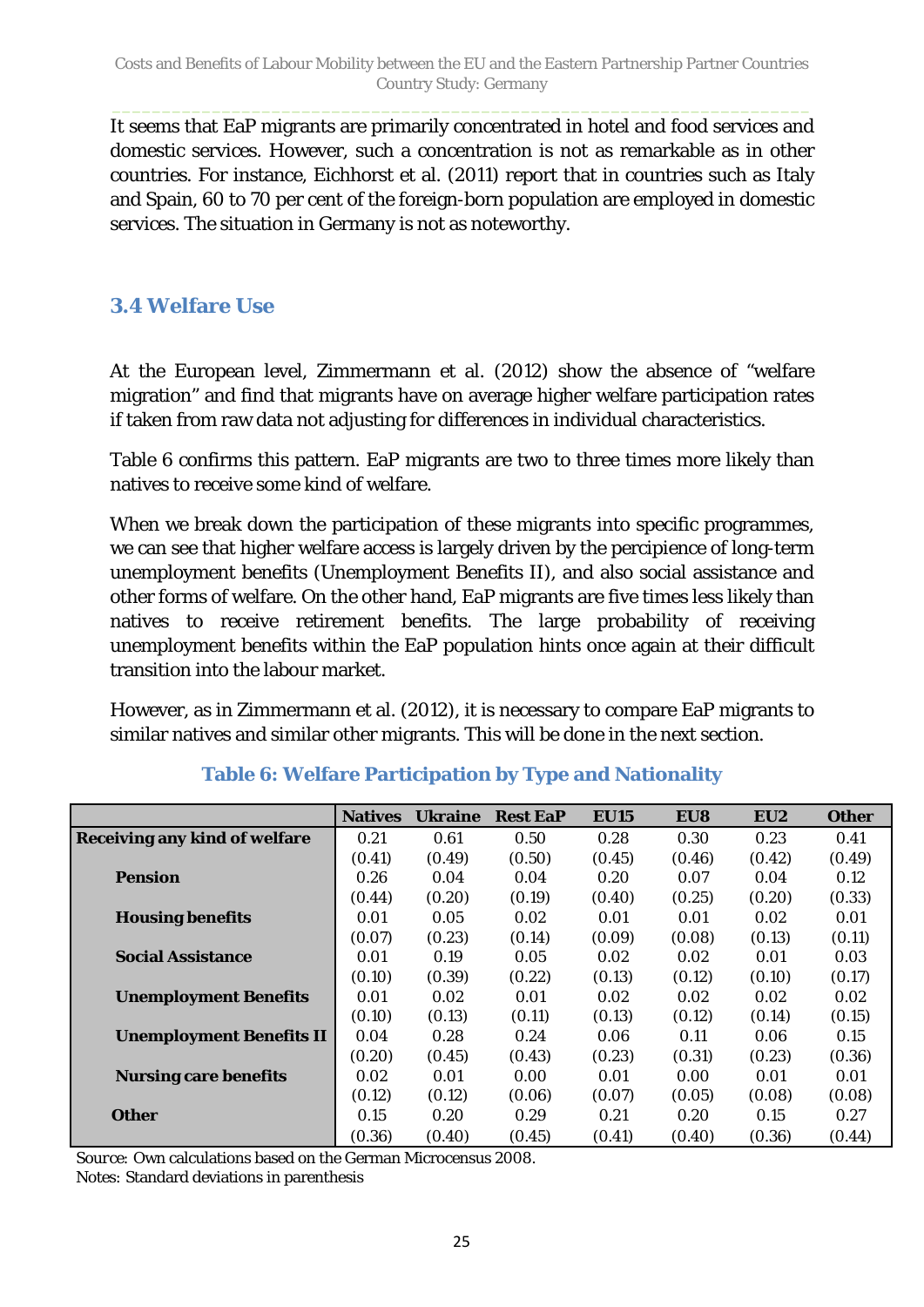### <span id="page-25-0"></span>**3.5 Summary**

To summarise, there are considerable differences in the demographic, socioeconomic and labour market characteristics of natives and EaP. Yet, it is not clear to what extent these gaps are driven by the large differences particularly in the gender composition, education structure, labour market participation rate or the specific experience in Germany of the EaP immigrants compared with natives and other immigrant groups. Hence, while this descriptive analysis seems to indicate that EaP immigrants experience a substantial disadvantage in the labour market, it is impossible at this stage to draw conclusion of the costs and benefits that such migration imposes on Germany. The following sections will offer a closer look at this topic.

# <span id="page-25-1"></span>**4. Labour Market Outcomes of EaP Migrants: A Regression Analysis**

In this section, we investigate how EaP nationals fare in Germany in terms of labour market outcomes, in comparison with *similar* natives and EU migrants. We focus on the working-age population that is not in education or training, and examine employment rates, earnings and welfare use differences to understand whether such differences are partly explained by the compositional peculiarities of the EaP group and whether they fade with time spent in Germany. Focusing only on this population implies that we will have the sample sizes presented in [Table 7.](#page-25-2) These numbers are fairly small and will limit us in part of the analysis.

<span id="page-25-2"></span>

|                 | <b>Estimation</b> | <b>Estimation Sample - Employed</b> |
|-----------------|-------------------|-------------------------------------|
|                 | <b>Sample</b>     | <b>Individuals Only</b>             |
|                 |                   |                                     |
| <b>Natives</b>  | 221,377           | 167,793                             |
| <b>Ukraine</b>  | 358               | 150                                 |
| <b>Rest-EaP</b> | 694               | 305                                 |
| <b>EU15</b>     | 4,307             | 3,123                               |
| EU8             | 1,691             | 1,102                               |
| EU <sub>2</sub> | 342               | 242                                 |
| <b>Others</b>   | 6,772             | 3.863                               |

#### **Table 7: Sample Sizes**

*Source: O*wn calculations based on the German Microcensus 2008.

Given the small sample sizes, especially when the population is further broken into subgroups (female, recent arrivals, etc.), the reader should exercise caution in drawing definite conclusions about EaP nationals. In the remainder of the chapter, we emphasise those situations in which particular prudence is needed.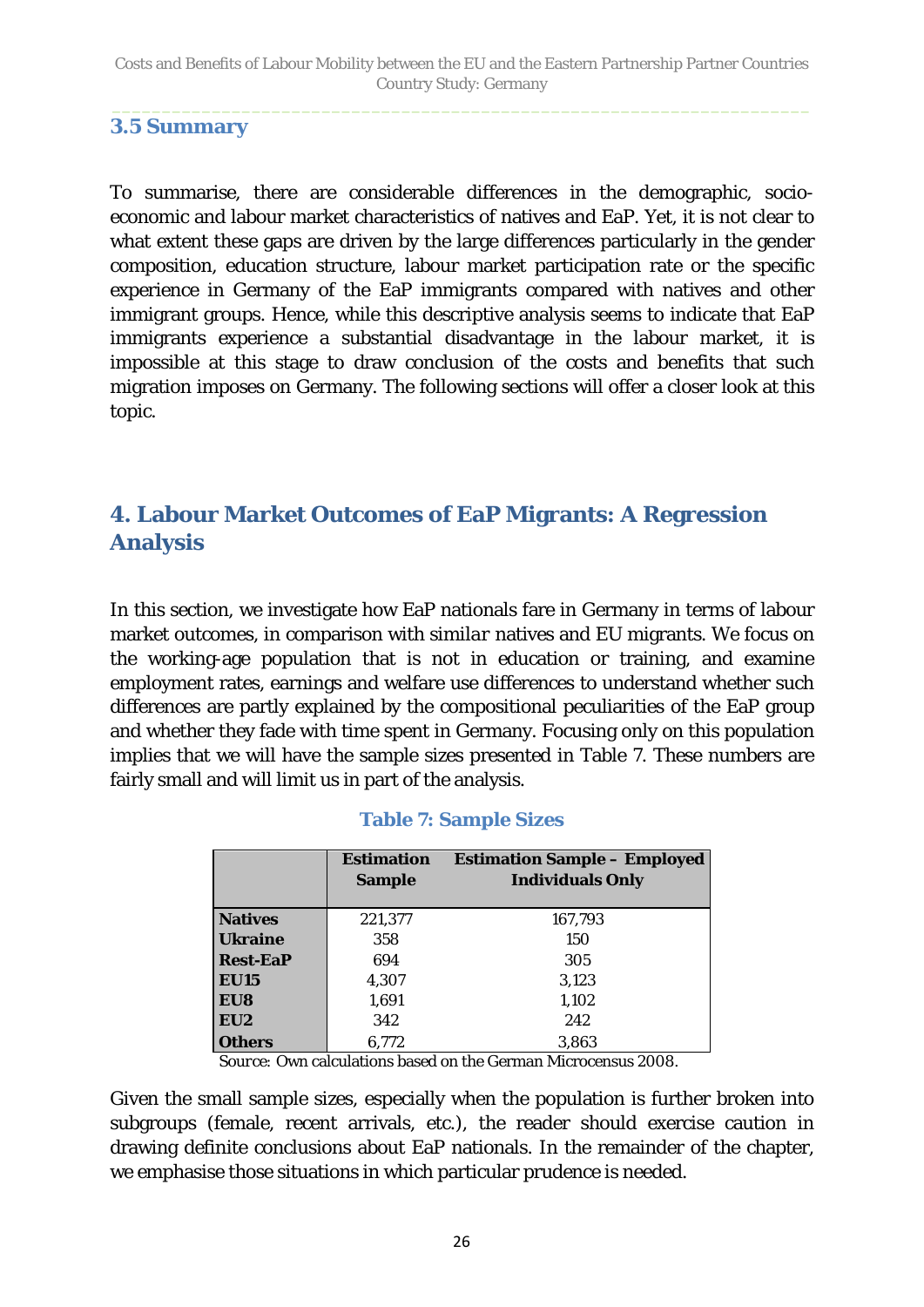Throughout, we compare EaP migrants with natives, EU15, EU8, EU2 and other migrants. We use the following standard model for regression analysis, reporting the analysis for each comparison group:

$$
Y_i = \beta_i X_i + \beta_2 E a P_i + \beta_3 F e male_i + \beta_4 (E a P * Female) + \beta_5 Y S M_i + \beta_6 Y S M^2 + \varepsilon_i.
$$
 (1)

Here, *Y* indicates the outcome studied (employment, earnings, etc.), and *X* controls for observable differences between the groups (marital status, children, location in Germany, etc.). *Female* controls for different outcomes by gender. The parameters reported in the analysis below – and of particular interest – are  $\,\beta_{\!2}$  when analysing differences between EaP men and other groups, and  $\beta_4$  when we are interested in additional differences for female EaP migrants.

## <span id="page-26-0"></span>**4.1 Employment, Type of Employment and Earnings of Male EaP Migrants**

The previous descriptive analysis highlighted some patterns of dissimilarities of the EaP experience in Germany compared with that of other immigrant groups. The question is whether such discrepancies persist once we control for the differences in demographic and socio-economic profiles between the various nationalities This section analyses the labour market outcomes of an EaP national similar to a native or other migrant individual, in terms of demographic traits, family structure and residence location. Due to the focus on labour market profiles, only individuals in prime age (15 to 65 years old), and not in education or military service, are retained in the analysis. Furthermore, when studying earnings outcomes and the type of employment, the analysis focuses on employed individuals (see [Table 7](#page-25-2) for the sample sizes). Table 8 reports the differences in the employment probabilities of male Ukrainians, other EaP nationals and all EaP migrants with respect to natives, EU migrants and other migrants.[8](#page-26-1) The analysis reports here both the average characteristics for an EaP male (Average) and  $\beta$ . (Conditional) in Equation (1).

Across all the groups the dissimilarities in EaP nationals employment outcomes are marked, and do not disappear – they even worsen – after controlling for their characteristics. A representative male EaP migrant aged 15-65 is still 43 per cent less likely to be employed than a similar native. A similar conclusion holds when comparing EaP migrants with all other migrants groups, although the differences in employment probabilities are notably smaller. Moreover, the results hint at the fact that differences in demographic, socio-economic and family characteristics explain very little about the employment disadvantage that migrants face in the host country.

<span id="page-26-1"></span> $\overline{a}$ <sup>8</sup> Note that while the previous section focused on the population of EaP nationals as a whole, here we restrict attention to working-age individuals not in education. Hence, the differences in outcomes are even more marked.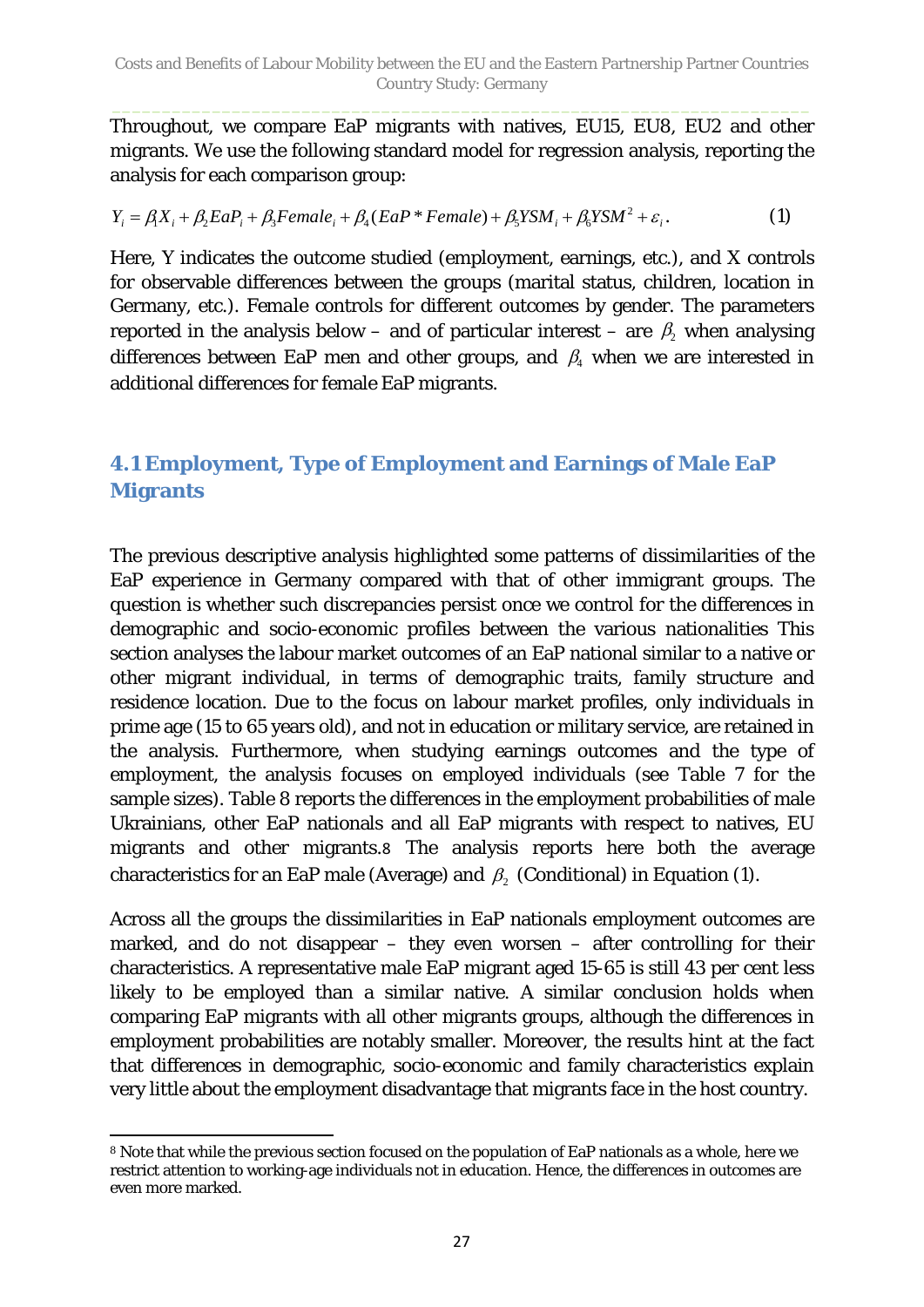#### **Table 8: Unconditional and Conditional Outcomes Differences for Men by Nationality**

| <b>Employment</b>   |                   |                    |                   |                        |                      |                      |  |  |  |  |
|---------------------|-------------------|--------------------|-------------------|------------------------|----------------------|----------------------|--|--|--|--|
|                     |                   | <b>Ukraine</b>     |                   | <b>Rest-EaP</b>        |                      | <b>EaP</b>           |  |  |  |  |
|                     | <b>Average</b>    | <b>Conditional</b> | <b>Average</b>    | <b>Conditional</b>     | <b>Average</b>       | <b>Conditional</b>   |  |  |  |  |
| <b>Natives</b>      | $-0.311$<br>***   | $-0.514$<br>$***$  | $-0.228$<br>***   | $***$<br>$-0.407$      | ***<br>$-0.251$      | ***<br>$-0.429$      |  |  |  |  |
| <b>EU15</b>         | $-0.297$<br>***   | $***$<br>$-0.302$  | $-0.213$<br>***   | $-0.191$<br>***        | ***<br>$-0.236$      | ***<br>$-0.218$      |  |  |  |  |
| EU8                 | $-0.316$<br>***   | $-0.254$<br>***    | $-0.232$<br>***   | $-0.163$<br>$***$      | $-0.255$<br>***      | ***<br>$-0.193$      |  |  |  |  |
| EU2                 | $-0.343$<br>***   | ***<br>$-0.251$    | $-0.259$<br>***   | $-0.161$<br>$***$      | ***<br>$-0.282$      | ***<br>$-0.187$      |  |  |  |  |
| <b>Other</b>        | $-0.172$<br>***   | $***$<br>$-0.134$  | $***$<br>$-0.088$ | $***$<br>$-0.052$      | ***<br>$-0.111$      | $***$<br>$-0.074$    |  |  |  |  |
|                     |                   |                    |                   | <b>Self-Employment</b> |                      |                      |  |  |  |  |
|                     |                   | <b>Ukraine</b>     |                   | <b>Rest-EaP</b>        |                      | <b>EaP</b>           |  |  |  |  |
|                     | <b>Average</b>    | <b>Conditional</b> | <b>Average</b>    | <b>Conditional</b>     | <b>Average</b>       | <b>Conditional</b>   |  |  |  |  |
| <b>Natives</b>      | $-0.040$          | $-0.102$           | $-0.033$          | $-0.018$               | $-0.035$<br>$\ast$   | $-0.069$             |  |  |  |  |
| <b>EU15</b>         | $-0.065$          | $-0.067$           | $-0.058$<br>$***$ | $-0.030$               | $***$<br>$-0.060$    | $\ast$<br>$-0.040$   |  |  |  |  |
| EU8                 | ***<br>$-0.200$   | $***$<br>$-0.195$  | $***$<br>$-0.193$ | $***$<br>$-0.140$      | $***$<br>$-0.195$    | $***$<br>$-0.160$    |  |  |  |  |
| EU2                 | 0.013             | $-0.022$           | 0.020             | 0.001                  | 0.019                | $-0.006$             |  |  |  |  |
| <b>Other</b>        | $-0.006$          | $-0.039$           | 0.001             | 0.002                  | $-0.001$             | $-0.007$             |  |  |  |  |
|                     |                   |                    |                   | <b>Log-Earnings</b>    |                      |                      |  |  |  |  |
|                     | <b>Ukraine</b>    |                    |                   | <b>Rest-EaP</b>        | <b>EaP</b>           |                      |  |  |  |  |
|                     |                   |                    |                   |                        |                      |                      |  |  |  |  |
|                     | <b>Average</b>    | <b>Conditional</b> | <b>Average</b>    | <b>Conditional</b>     | <b>Average</b>       | <b>Conditional</b>   |  |  |  |  |
| <b>Natives</b>      | ***<br>$-0.454$   | $***$<br>$-0.568$  | ***<br>$-0.409$   | $***$<br>$-0.316$      | ***<br>$-0.420$      | ***<br>$-0.324$      |  |  |  |  |
| <b>EU15</b>         | ***<br>$-0.414$   | $***$<br>$-0.319$  | $-0.369$<br>***   | $-0.158$<br>***        | $***$<br>$-0.380$    | ***<br>$-0.202$      |  |  |  |  |
| EU8                 | $-0.252$<br>***   | $-0.093$           | $***$<br>$-0.207$ | $-0.025$               | ***<br>$-0.218$      | $-0.049$             |  |  |  |  |
| EU <sub>2</sub>     | $-0.145$          | $-0.079$           | $-0.100$          | $-0.031$               | $-0.111$             | $-0.052$             |  |  |  |  |
| <b>Other</b>        | ***<br>$-0.232$   | $-0.111$           | ***<br>$-0.187$   | $-0.045$               | $-0.198$<br>***      | $\ast$<br>$-0.062$   |  |  |  |  |
|                     |                   |                    |                   | <b>Log-Wages</b>       |                      |                      |  |  |  |  |
|                     |                   | <b>Ukraine</b>     |                   | <b>Rest-EaP</b>        |                      | <b>EaP</b>           |  |  |  |  |
|                     | <b>Average</b>    | <b>Conditional</b> | <b>Average</b>    | <b>Conditional</b>     | <b>Average</b>       | <b>Conditional</b>   |  |  |  |  |
| <b>Natives</b>      | $-0.152$<br>$***$ | $***$<br>$-0.535$  | $-0.22$<br>$***$  | $***$<br>$-0.309$      | ***<br>$-0.42$       | $***$<br>$-0.324$    |  |  |  |  |
| <b>EU15</b>         | $-0.126$          | $***$<br>$-0.192$  | $***$<br>$-0.194$ | $***$<br>$-0.134$      | ***<br>$-0.380$      | $***$<br>$-0.202$    |  |  |  |  |
| EU8                 | 0.046             | $-0.026$           | $-0.022$          | $-0.042$               | $-0.218$<br>***      | $-0.049$             |  |  |  |  |
| EU2<br><b>Other</b> | 0.089<br>0.000    | 0.020<br>$-0.014$  | 0.022<br>$-0.068$ | $-0.024$<br>$-0.026$   | $-0.111$<br>$-0.198$ | $-0.052$<br>$-0.062$ |  |  |  |  |

*Source:* Own calculations based on the German Microcensus 2008.

*Notes:* Differences in various labour market outcomes of Ukrainian, rest-EaP and EaP nationals versus natives, EU migrants and other immigrants. \*\*\* pvalue  $< 0.01$ ; \*\* pvalue  $< 0.05$ ; \* pvalue  $< 0.1$ . The regression analysis is carried conditioning on the following variables. Age: dummy variables for age categories in five-year intervals; Education: dummy variables for secondary and tertiary education; Married: dummy variable for being married; State: dummy variables for state of residence. N. Children: Number of children in the family. Female: dummy variable for being a female; Years since migration: years since entrance in the country. In the Log-Earnings regressions, hours worked in reference week was also added.

Interestingly, they also seem to explain very little about the differential between EaP nationals and other nationals. The smallest difference in terms of labour market participation is with respect to the rest of non-EU migrants in Germany: the gap here is "only" a 7.4 per cent probability difference.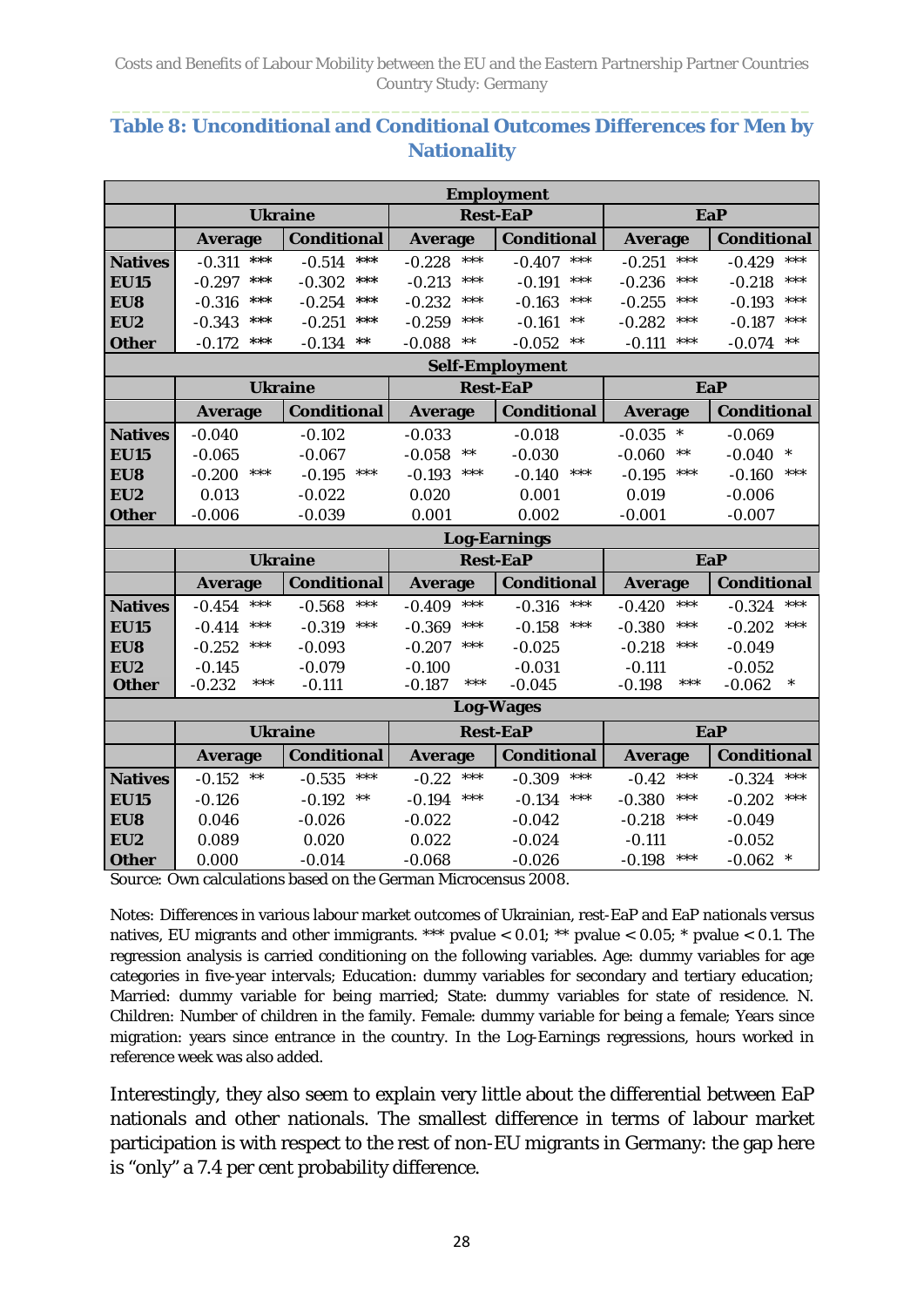Given that EaP migrants are less likely to be employed, the next question is  $-$  when they are – what type of work they do. Are they equally likely as natives and other immigrants to be engaged in wage labour or self-employment? The second panel of Table 8 answers this question. Male EaP nationals are just as likely as most other groups to be self-employed. The only differences arise in the comparison with EU8 migrants: EaP migrants are on average 16 per cent less likely to be engaged in selfemployment.

Until now, we have discussed the employment probability and types of employment. But how do EaP nationals compare in terms of earnings potentials? The last panels of Table 8 report the log-earnings and log-wages differences for employed male workers neither in education nor military service in the various groups of analysis. The picture here is of significant interest: Ukrainians earn on average less than natives and EU15. The gap between Ukrainians, EU8, EU2 and other migrants closes once the observed characteristics are taken into account – while the difference between EaP, natives and EU15 migrant earnings is still sizeable and even widens. Such a conclusion also holds qualitatively when the other EaP countries are introduced in the analysis.

### <span id="page-28-0"></span>**4.2 Occupations**

Within employment, it is interesting to analyse which types of occupation EaP nationals have. As in the previous section, we categorised the occupations of employed individuals into low-skilled, medium-skilled and high-skilled occupations following the OECD (2007) classification and using the International Standard Classification of Occupations at the one digit level (ISCO88).

[Figure 9](#page-29-1) shows the share of employed individuals in prime age and not in school for all nationalities in each of these categories. Ukrainian and other EaP nationals are more likely than natives and other migrant groups to be engaged in low-skilled occupations. However, Ukrainians are also more likely than EU2 and EU8 migrants to be engaged in high-skilled occupations.

How dissimilar are these occupational distributions? We use the Duncan dissimilarity index to answer this question. Such an index measures the percentage change in the occupational distribution that would need to occur for two distributions to be the same. Our calculations show that 22 per cent of Ukrainians (23 per cent rest-EaP) would need to change job for their distribution to more closely resemble that of natives. On the other hand, only 1 per cent of Ukrainians would need to change occupation if we wanted to obtain a distribution similar to that of other migrants, while as much as 15 per cent would need to change to obtain the occupational distribution of EU15 nationals. Once again the largest differences with the other EaP nationals are observed with respect to EU15 migrants, while Ukrainian migrants are not exceptionally different from other non-EU nationals. Please note that compared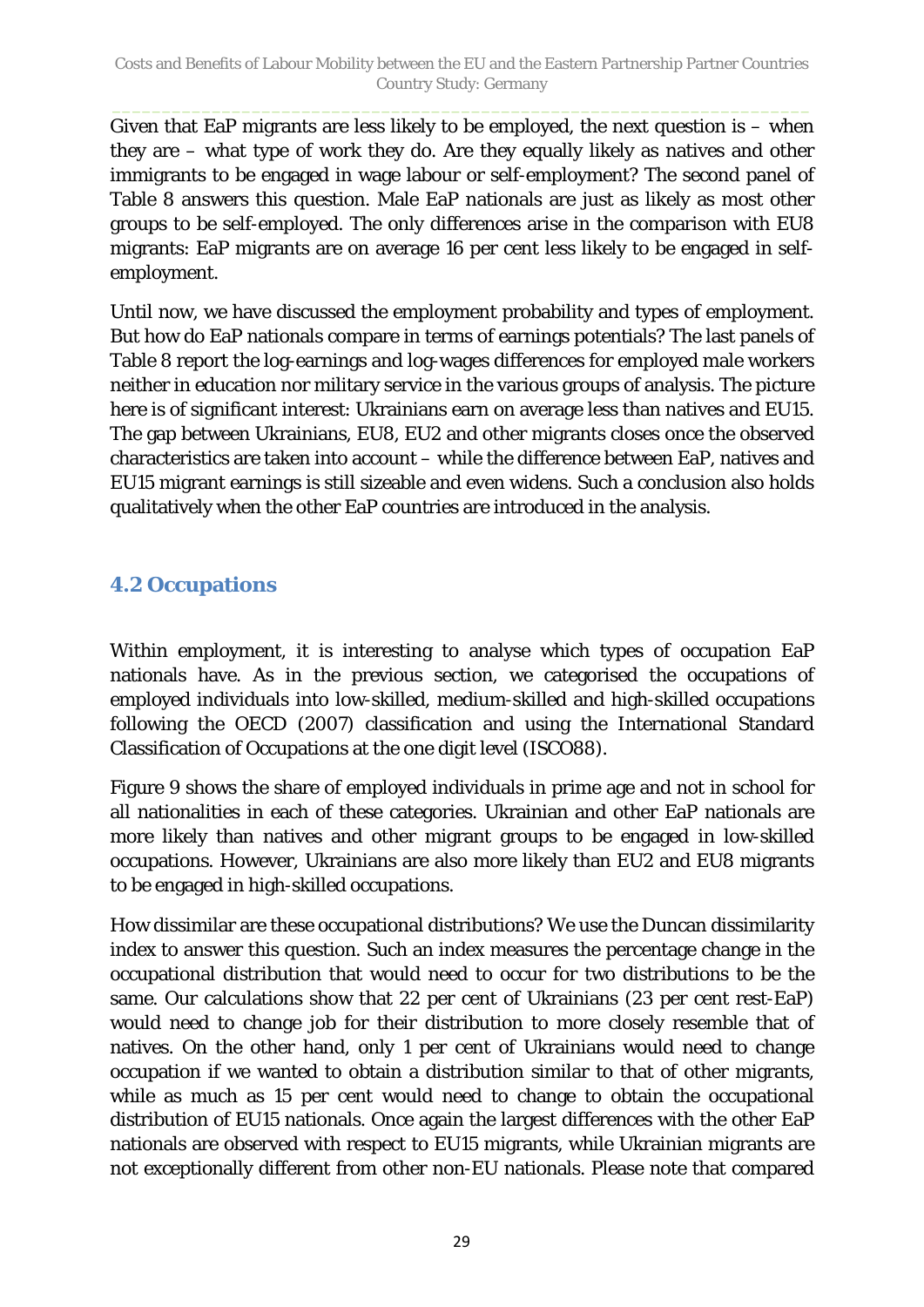<span id="page-29-1"></span>to other studies, these numbers are only half the average reported: EaP nationals seem not to be doing "worse" than other migrants.



**Figure 9: Types of Occupation by Nationality**

*Source*: Own calculations based the German Microcensus 2008.

Finally, additional tests where run to detect occupational differences within each occupational level. In other words, we asked whether EaP migrants cluster in specific sectors within low, medium and high-skilled occupations. Interestingly, EaP migrants do not cluster in specific sectors. As mentioned previously, it seems that the occupational choices of EaP migrants in Germany are not different from those of natives or other migrant groups. On the contrary, the main differences arise in terms of the skill content of their job.

#### <span id="page-29-0"></span>**4.3 Welfare Access**

In the previous subsections, we found that once we control for relevant characteristics, EaP nationals appear to experience a disadvantage compared with natives and EU15 nationals. However, they also seem to have labour market outcomes similar to those of other migrant groups in terms of types of employment, occupational distribution and earnings, whilst still maintaining a strong disadvantage in the employment probabilities that is hard to explain looking only at the demographic and socio-economic profiles.

In other words, and as highlighted in the previous section, once they access the labour market, the performance of EaP nationals is not different from other migrant groups. The problem seems then to be the access to the labour market.

Given the consistently lower employment rates and earning opportunities of EaP migrants compared with native-born Germans, it is natural to ask whether they are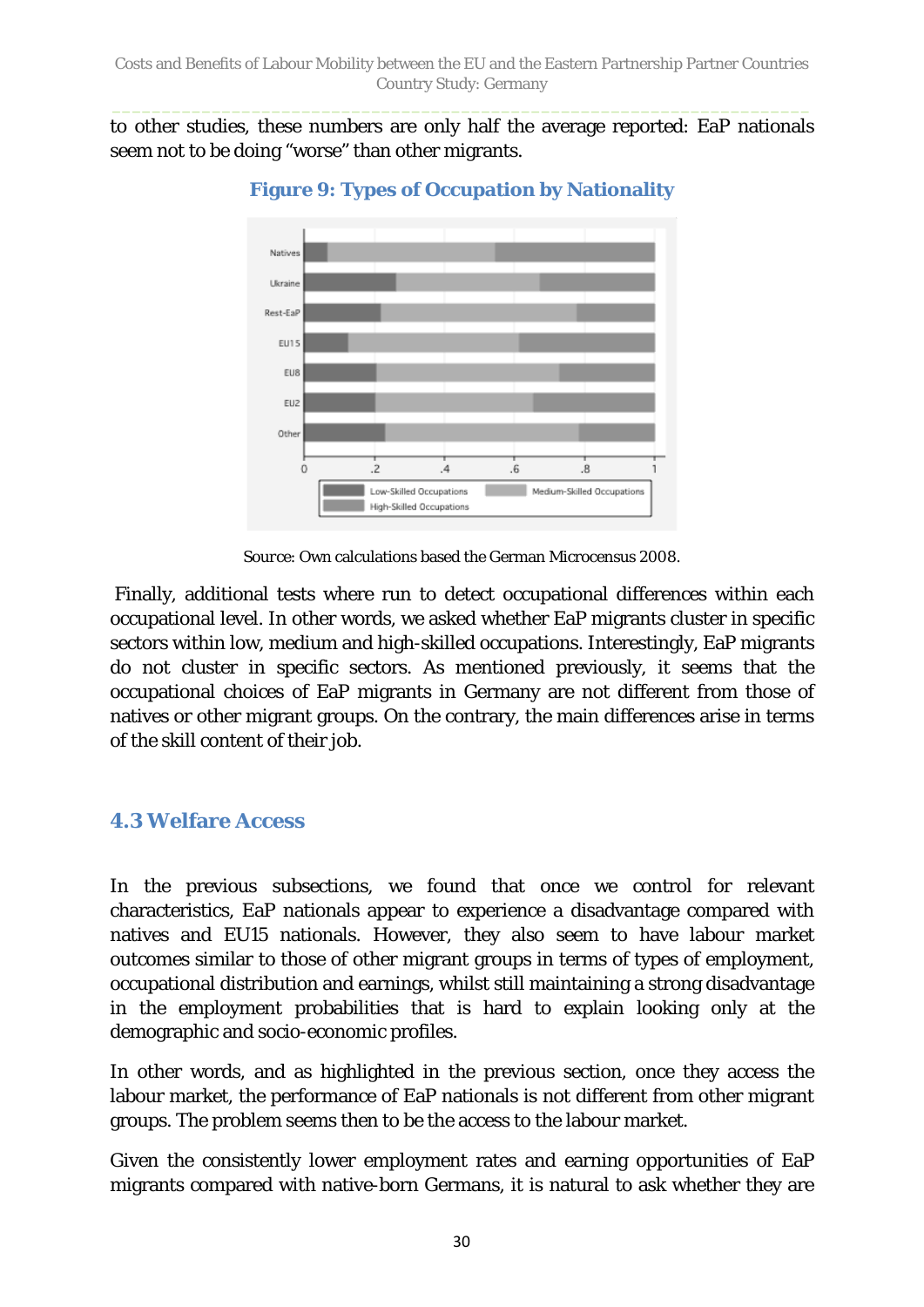more likely to take up welfare than natives and other migrants groups. Section 3 highlighted that this was the case on average. The question we now ask is whether a representative male EaP migrant – similar to a native in terms of demographics, socio-economic and family characteristics – would maintain this advantage in accessing welfare. [Table](#page-30-0) 9 answers this question, highlighting that EaP migrants are consistently more likely than any other nationality to receive some form of welfare, and the characteristics actually explain very little of this behaviour.

|                 |                | <b>Ukraine</b>     |                | <b>Rest-EaP</b>    | EaP            |                    |  |  |
|-----------------|----------------|--------------------|----------------|--------------------|----------------|--------------------|--|--|
|                 | <b>Average</b> | <b>Conditional</b> | <b>Average</b> | <b>Conditional</b> | <b>Average</b> | <b>Conditional</b> |  |  |
| <b>Natives</b>  | ***            | ***                | ***            | $***$              | ***            | ***                |  |  |
|                 | 0.268          | 0.254              | 0.236          | 0.257              | 0.244          | 0.310              |  |  |
| <b>EU15</b>     | ***            | ***                | ***            | ***                | ***            | ***                |  |  |
|                 | 0.204          | 0.353              | 0.171          | 0.211              | 0.179          | 0.253              |  |  |
| EU8             | ***            | ***                | ***            | ***                | ***            | ***                |  |  |
|                 | 0.279          | 0.305              | 0.247          | 0.213              | 0.255          | 0.248              |  |  |
| EU <sub>2</sub> | ***            | ***                | $***$          | $***$              | ***            | ***                |  |  |
|                 | 0.328          | 0.288              | 0.296          | 0.267              | 0.304          | 0.289              |  |  |
| <b>Other</b>    | 0.049          | ***<br>0.173       | 0.017          | ***<br>0.060       | 0.025          | ***<br>0.088       |  |  |

<span id="page-30-0"></span>**Table 9: Conditional and Unconditional Welfare Use by Nationality**

*Source:* Own calculations based on the German Microcensus 2008.

*Notes:* Differences in various types of welfare use of EaP nationals versus natives, EU migrants and other immigrants. \*\*\* pvalue  $< 0.01$ ; \*\* pvalue  $< 0.05$ ; \* pvalue  $< 0.1$ . The regression analysis is carried conditioning on the following variables. Age: dummy variables for age categories in five-year intervals; Education: dummy variables for secondary and tertiary education; Female: dummy variable for being female; Married: dummy variable for being married; State: dummy variables for state of residence.

### **Table 10: Conditional Differences in Types of Welfare Benefits by Nationality**

|                                 | <b>Natives</b> |        | <b>EU15</b> |       | EU8      |        | EU <sub>2</sub> |       | <b>Others</b> |       |
|---------------------------------|----------------|--------|-------------|-------|----------|--------|-----------------|-------|---------------|-------|
| <b>Pension</b>                  | 0.024          | $\ast$ | $-0.004$    |       | $-0.007$ |        | 0.004           |       | $-0.020$      | $***$ |
| <b>Housing benefits</b>         | 0.013          |        | 0.021       | ***   | 0.016    | ∗      | $-0.014$        |       | 0.009         |       |
| <b>Social Assistance</b>        | 0.012          |        | 0.018       | $***$ | 0.015    | $\ast$ | 0.014           | *     | 0.003         |       |
| <b>Unemployment Benefits</b>    | 0.006          |        | 0.002       |       | 0.008    |        | $-0.004$        |       | $-0.012$      |       |
| <b>Unemployment Benefits II</b> | 0.313          | ***    | 0.287       | ***   | 0.241    | ***    | 0.279           | $***$ | 0.130         | ***   |
| <b>Nursing care benefits</b>    | $-0.006$       | $\ast$ | 0.005       |       | 0.001    |        | 0.003           |       | 0.001         |       |
| <b>Other</b>                    | 0.087          | $***$  | 0.048       | $***$ | 0.073    | ***    | 0.099           | ***   | $-0.008$      |       |

*Source:* Own calculations based on the German Microcensus 2008.

*Notes:* Differences in various types of welfare use of EaP nationals versus natives, EU migrants and other immigrants. \*\*\* pvalue < 0.01; \*\* pvalue < 0.05; \* pvalue < 0.1. All regressions control for the following variables. Age: dummy variables for age categories in five-year intervals; Education: dummy variables for secondary and tertiary education; Female: dummy variable for being female; Married: dummy variable for being married; State: dummy variables for state of residence; Hours: hours worked in reference week.

To understand the costs associated with this phenomenon, it is necessary to ascertain whether EaP migrants use all the social benefits available in Germany or whether there is a specific kind of welfare that is driving the above result.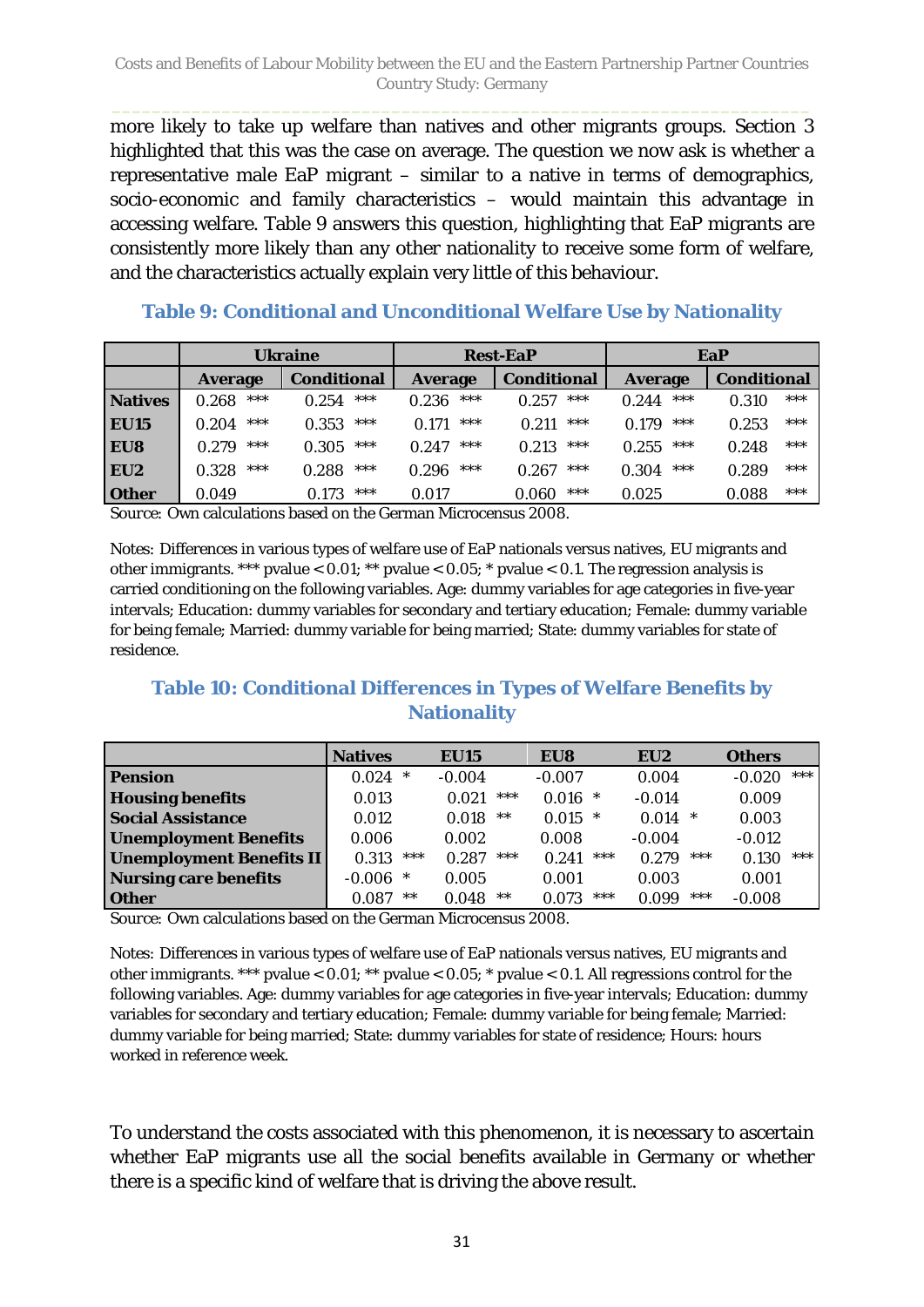Table 10 reports for all the migrant groups the conditional probability that a male EaP migrant receives pension payments, housing benefits, social assistance, unemployment benefits (I and II) and nursing care benefits. Compared with any other group, EaP migrants have similar access to receive pension payments, but are more likely to receive housing benefits and social assistance.

The largest probability differences are in terms of long-term receipt of unemployment benefits. EaP migrants are 27 per cent more likely to receive this kind of welfare than natives. Compared with other migrant groups, such a percentage drops to 14 per cent (others), but remains a sizeable difference. This is not surprising given their higher probability of being unemployed.

## <span id="page-31-0"></span>**4.4 Brain Waste: Does Overqualification Explain the Gaps?**

The previous sections highlighted that most of the differences in the EaP migration experience derive from their lower employment rates, earnings (compared with natives), and as a consequences higher probabilities of receiving unemployment assistance.

One explanation for the poorer employment outcomes of EaP nationals is the fact that they may suffer from poor matches between their skills and the jobs available. For example, conditional on education quality, if their qualifications were not recognised in Germany, or if they lack German-specific human capital, the migrants could either be underemployed given their skills or could even find no suitable occupation and could therefore be more likely to be unemployed. The fact that the descriptive analysis highlighted high unemployment rates as well as high levels of education, and that the occupational distribution of EaP migrants is not dramatically unbalanced toward low-skilled occupations could hint to a problem of "brain waste" in this type of migration. There is wide empirical evidence that immigrants are more likely to be over-educated than their native counterparts (see Piracha and Vadean, 2012, for an overview of the literature about migrant educational mismatch). EaP migrants might suffer from such problem.

To gain a better understanding of this phenomenon, we once again use the taxonomy developed by the OECD (2007) to analyse job-skill matches. We use the ISCO-1 digit classification of occupations, as above, and the ISCED-1 digit classification of educational attainment. We then calculate the percentage of overqualified workers as a percentage of EaP nationals whose educational attainment is higher than requested for that particular occupation. [Table 11](#page-32-0) reports the overqualification probability by nationality groups, both as an average probability and controlling for observable characteristics such as the age, gender and the sectoral distribution of migrants.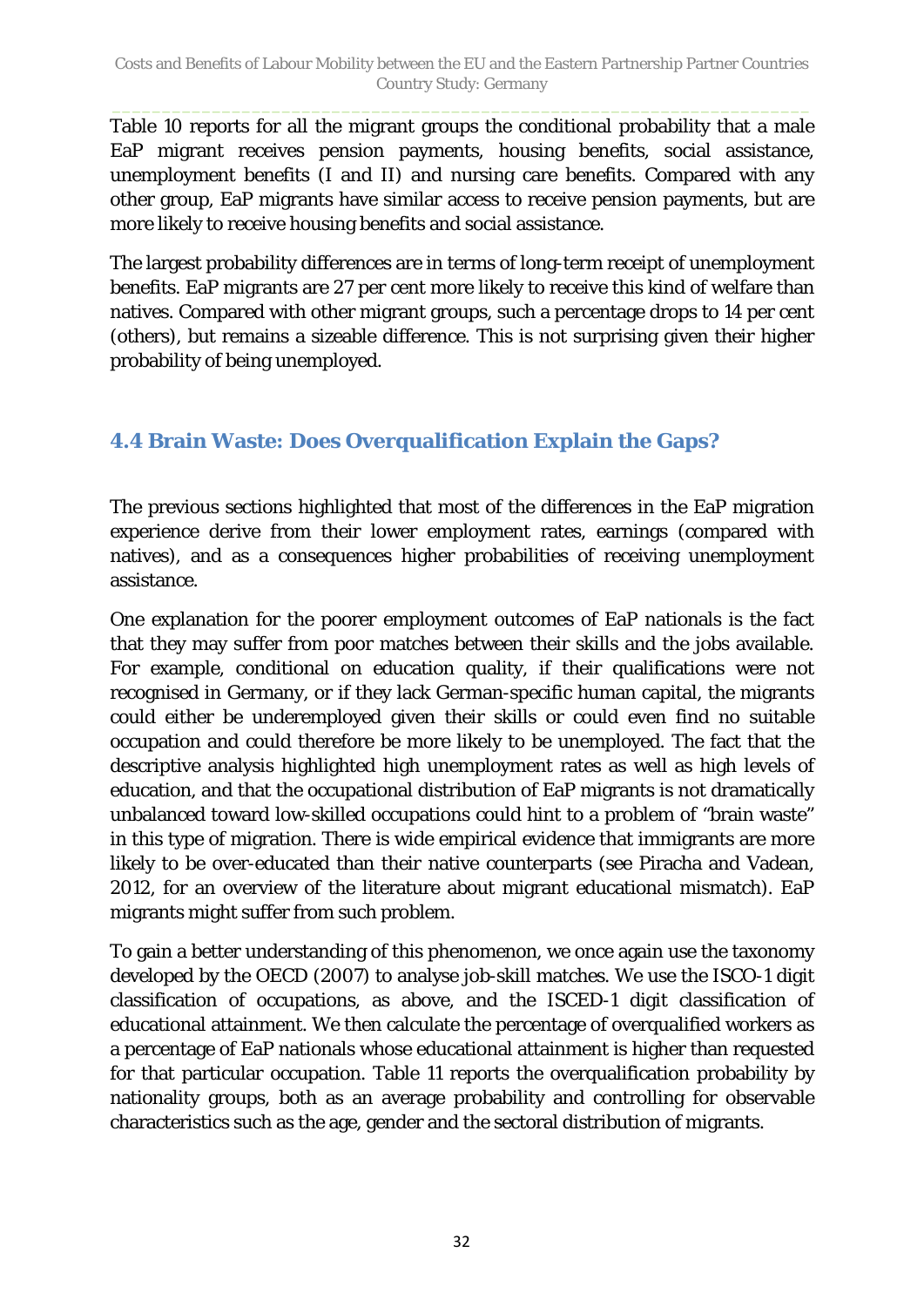<span id="page-32-0"></span>

|                |                | <b>Ukraine</b><br><b>Rest-EaP</b> |                   |                    | EaP            |                    |
|----------------|----------------|-----------------------------------|-------------------|--------------------|----------------|--------------------|
|                | <b>Average</b> | <b>Conditional</b>                | <b>Average</b>    | <b>Conditional</b> | <b>Average</b> | <b>Conditional</b> |
| <b>Natives</b> | ***<br>0.275   | ***<br>0.285                      | 0.001             | ***<br>0.069       | ***<br>0.070   | $***$<br>0.124     |
| <b>EU15</b>    | ***<br>0.316   | ***<br>0.301                      | 0.043<br>$***$    | ***<br>0.080       | ***<br>0.112   | $***$<br>0.144     |
| EU8            | ***<br>0.192   | ***<br>0.187                      | $**$<br>$-0.082$  | 0.033              | $-0.012$       | ***<br>0.081       |
| EU2            | $**$<br>0.169  | ***<br>0.179                      | $***$<br>$-0.105$ | $-0.039$           | $-0.035$       | 0.045              |
| <b>Other</b>   | ***<br>0.291   | ***<br>0.210                      | 0.017             | 0.025              | ***<br>0.086   | ***<br>0.073       |

### **Table 11: Probability of Overqualification by Nationality**

*Source:* Own calculations based on the German Microcensus 2008.

*Notes:* Differences in various types of welfare use of EaP nationals versus natives, EU migrants and other immigrants. \*\*\* pvalue <  $0.01$ ; \*\* pvalue <  $0.05$ ; \* pvalue <  $0.1$ . The regression analysis is carried conditioning on the following variables. Age: dummy variables for age categories in five-year intervals; Education: dummy variables for secondary and tertiary education; Female: dummy variable for being female; Industry: dummy variables for sector of employment; State: dummy variables for state of residence.

Overall, EaP migrants are much more likely than any other group to be overqualified. Results are particularly strong for Ukrainian migrants, where they are 20 to 30 per cent more likely to be overqualified than everybody else, and differences in their characteristics do not explain such discrepancy. The other EaP nationals are more similar to EU8 and EU2 nationals, while they maintain an overqualification disadvantage with natives (7 per cent) and EU15 (11 per cent). Although the numbers for rest-EaP are only a third of those of Ukrainian nationals, it is not clear whether these patterns are driven by the inclusion of non-EaP countries in this category or by real differences in the migration experiences of these migrants. However, conditional on correct measurement of skill levels, the results indicate a strong overall mismatch of occupation and skills for the EaP group.

Considering the high non-employment rates in the EaP population, focusing only on the poor matches of employed individuals in the labour market might be misleading. We therefore examine the non-employed individuals, considering the nonemployment rate by educational attainment. If a poor skills mismatch or recognition of qualifications were in place, we would expect a larger concentration of nonemployed at the top of the educational distribution.

[Table 12](#page-33-1) compares the unemployment rates by educational level across nationality groups for the non-employed, 15 to 65 years old, and not in school.

Non-employment rates are considerably higher for Ukrainians migrant with high levels of education, up to three times as much as natives and EU15 migrants, and almost twice other nationalities. The large non-employment rates for the high-skilled workers in this subpopulation are striking, as they are twice the rates for low-skilled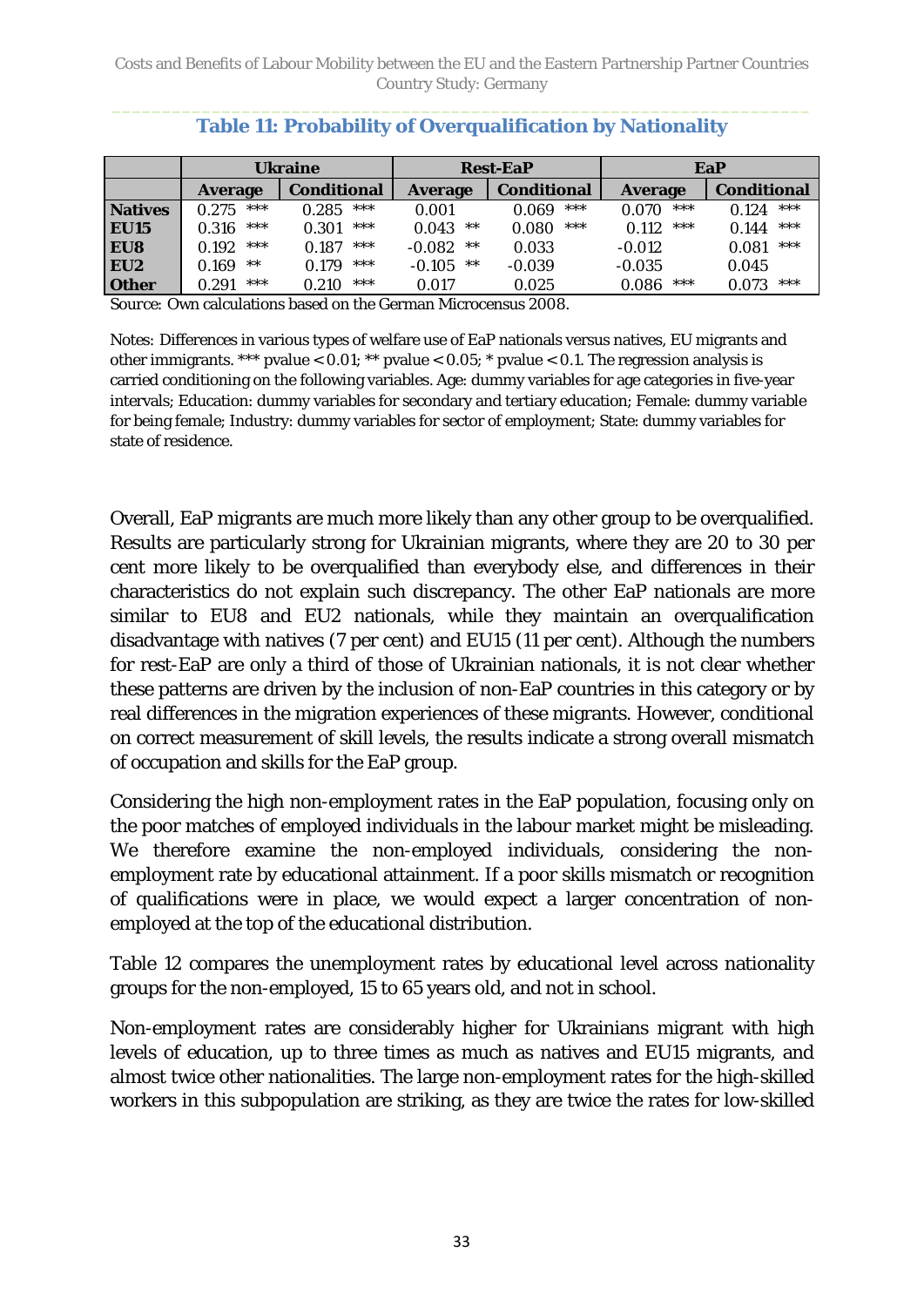workers.[9](#page-33-2) Given that returns to education and employment probabilities are always positive and higher for highly educated workers, this phenomenon is peculiar and might indicate a strong problem of skill transferability and brain waste across countries.

|                 | <b>Low Education</b> | <b>Medium Education</b> | <b>High Education</b> |
|-----------------|----------------------|-------------------------|-----------------------|
| <b>Natives</b>  | 18.17                | 63.82                   | 18.02                 |
| EaP             | 48.06                | 26.7                    | 25.24                 |
| <b>Ukraine</b>  | 20.31                | 32.81                   | 46.88                 |
| <b>Rest-EaP</b> | 60.56                | 23.94                   | 15.49                 |
| <b>EU15</b>     | 51.97                | 35.15                   | 12.88                 |
| EU8             | 30.69                | 30.69                   | 30.69                 |
| EU <sub>2</sub> | 36.84                | 31.58                   | 31.58                 |
| <b>Others</b>   | 60.47                | 30.21                   | 9.32                  |

## <span id="page-33-1"></span>**Table 12: Percentage of Non-Employed Men by Education Level and Nationality**

*Source: O*wn calculations based on the German Microcensus 2008.

Overqualification and the non-recognition of skills appear to be an important obstacle for the integration of EaP migrants in the German labour market. Whether this is due to the poor transfer of skills across countries or poor recognition of foreign qualifications remains open to question.

### <span id="page-33-0"></span>**4.4 EaP Women in the German Labour Market**

There are additional analyses that could help to understand the pattern of EaP migration and assimilation in the German labour market. We could, in fact, inquire whether the labour market outcomes for female EaP migrants differ substantially from what is found above. This is particularly relevant, since the female subgroup of the population is rather sizeable, as shown in Section 2.

Complementary analyses were run for the female population. The main conclusions reached above also hold for women, and there is often no differential impact for this subgroup compared with the male migrants. Controlling for the relevant characteristics, women from EaP countries earn less than natives and EU15 migrants and are much less likely to be employed than all citizenships groups. As previously found, the self-employment outcomes are, however, in line with those of all other nationalities after controlling for observable compositional differences. Therefore, it

<span id="page-33-2"></span> $\overline{a}$ <sup>9</sup> The same conclusion does not hold for the rest of EaP nationals (although we cannot be sure here on the composition of this flow). For this group, the highest non-employment rates are experienced for low education groups.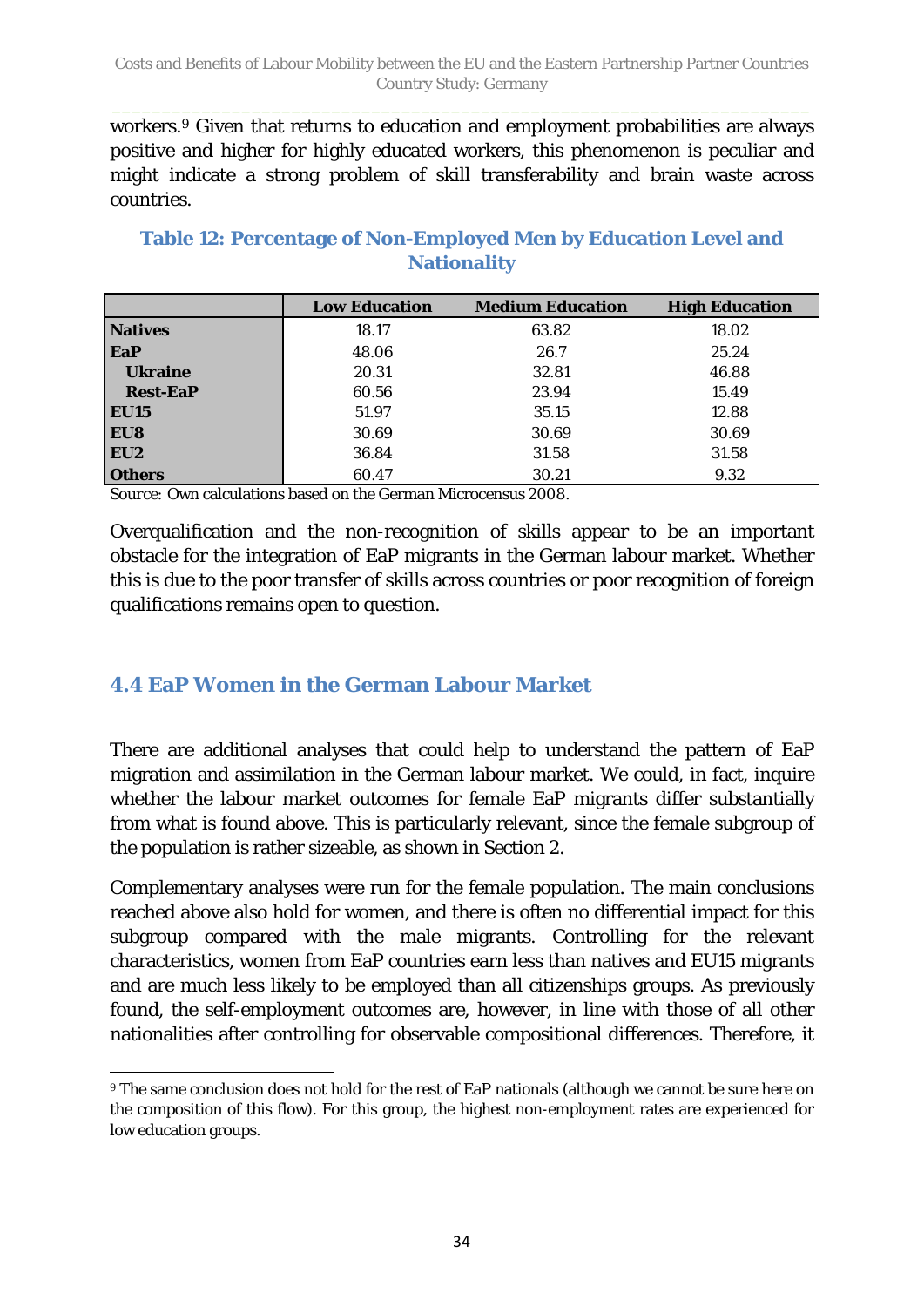is interesting to notice that female EaP nationals often do not exhibit different outcome patterns than male EaP nationals.

[Table 13](#page-34-0) reports the difference in those outcomes, for which a sizeable gap was found between male and female EaP migrants. The table compares a female EaP migrant with a male counterpart in relation to similar natives and EU groups. In other words, consider again:

 $Y_i = \beta_i X_i + \beta_2 E a P_i + \beta_3 F e male_i + \beta_4 (E a P * Female) + \beta_5 Y S M_i + \beta_6 Y S M^2 + \varepsilon_i$ 

Table 13 reports  $\beta$ . For example, Ukrainian women are about 6 per cent less likely than Ukrainian men to be employed, although such a difference is not significant.

In terms of employment probabilities, female EaP migrants are even more disadvantaged than male EaP migrants, as shown in the first panel of the table. However, the rest-EaP nationals primarily drive the results. This disadvantage is also only significant in comparison with natives and EU15; while for all other groups, female EaP migrants follow the same pattern of male EaP migrants. Hence, if male EaP migrants had low employment probabilities, this would be even more pronounced for women.

The next panel of [Table 13](#page-34-0) reports the welfare participation of female EaP migrants. Interestingly, compared to men, female EaP nationals have lower participation rates. For example, while men are about 30 per cent more likely than natives to receive some form of welfare, female migrants are only 15 per cent more likely to be on welfare than natives. Thus, the welfare gap seems lower in the female subsample.

On the other hand, women are more likely than men to be overqualified. The last panel of the table shows that if men were 12.4 per cent more likely than natives to be overqualified, we need to add another 12.2 per cent to this probability for female migrants. This additional disadvantage is rather strong in comparison with natives and EU15. It should be noted, however, that all these results for the overall population are driven by the rest-EaP category. Ukrainian men and women have exactly the same outcomes.

#### <span id="page-34-0"></span>**Table 13: Labour Market Outcomes for Female EaP Migrants compared with Males EaP Migrants, by Nationality**

|                 | <b>Employment</b> |                    |                 |                    |                   |                    |  |  |
|-----------------|-------------------|--------------------|-----------------|--------------------|-------------------|--------------------|--|--|
|                 | <b>Ukraine</b>    |                    | <b>Rest-EaP</b> |                    | EaP               |                    |  |  |
|                 | <b>Average</b>    | <b>Conditional</b> | <b>Average</b>  | <b>Conditional</b> | <b>Average</b>    | <b>Conditional</b> |  |  |
| <b>Natives</b>  | $-0.018$          | $-0.059$           | ***<br>$-0.181$ | ***<br>$-0.177$    | ***<br>$-0.127$   | ***<br>$-0.142$    |  |  |
| <b>EU15</b>     | 0.035             | 0.014              | ***<br>$-0.127$ | $***$<br>$-0.119$  | $***$<br>$-0.073$ | $***$<br>$-0.078$  |  |  |
| EU8             | $***$<br>0.120    | 0.118<br>**        | $-0.042$        | 0.003              | 0.012             | 0.037              |  |  |
| EU <sub>2</sub> | 0.088             | 0.079              | $-0.075$        | $-0.044$           | $-0.021$          | $-0.007$           |  |  |
| <b>Other</b>    | $***$<br>0.138    | $\ast$<br>0.094    | $-0.025$        | $-0.021$           | 0.029             | 0.015              |  |  |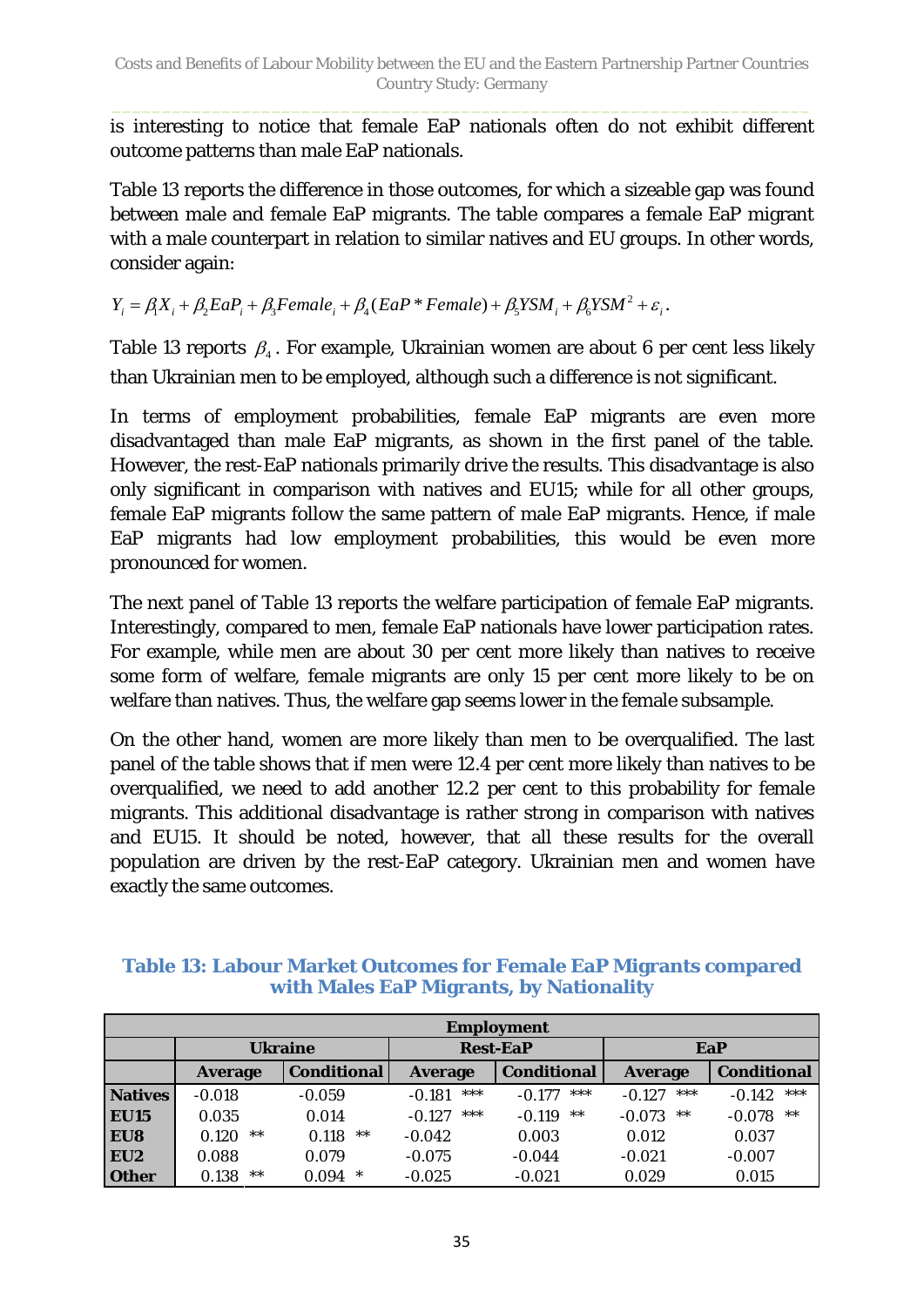Costs and Benefits of Labour Mobility between the EU and the Eastern Partnership Partner Countries Country Study: Germany

| <b>Total Welfare Use</b> |                 |                    |                 |                                           |                |                    |  |
|--------------------------|-----------------|--------------------|-----------------|-------------------------------------------|----------------|--------------------|--|
|                          | <b>Ukraine</b>  |                    | <b>Rest-EaP</b> |                                           | EaP            |                    |  |
|                          | <b>Average</b>  | <b>Conditional</b> | <b>Average</b>  | <b>Conditional</b>                        | <b>Average</b> | <b>Conditional</b> |  |
| <b>Natives</b>           | $-0.068$        | $***$<br>$-0.120$  | $-0.072$        | $***$<br>$-0.192$                         | $-0.064$       | $***$<br>$-0.147$  |  |
| <b>EU15</b>              | 0.040           | $-0.009$           | 0.036           | $-0.068$<br>$\ast$                        | 0.044          | $-0.034$           |  |
| EU8                      | $-0.077$        | $-0.083$           | $-0.081$        | ***<br>$-0.139$                           | $-0.072$       | ***<br>$-0.118$    |  |
| EU2                      | $-0.070$        | $-0.116$<br>$\ast$ | $-0.074$        | $***$<br>$-0.169$                         | $-0.065$       | ***<br>$-0.153$    |  |
| <b>Other</b>             | 0.135<br>$\ast$ | 0.078              | 0.131<br>$***$  | 0.023                                     | ***<br>0.140   | $\ast$<br>0.058    |  |
|                          |                 |                    |                 | <b>Probability of Being Overqualified</b> |                |                    |  |
|                          |                 | <b>Ukraine</b>     |                 | <b>Rest-EaP</b>                           |                | EaP                |  |
|                          | <b>Average</b>  | <b>Conditional</b> | <b>Average</b>  | <b>Conditional</b>                        | <b>Average</b> | <b>Conditional</b> |  |
| <b>Natives</b>           | $\ast$<br>0.089 | 0.047              | $***$<br>0.138  | $***$<br>0.105                            | ***<br>0.171   | ***<br>0.122       |  |
| <b>EU15</b>              | 0.059           | 0.033              | $***$<br>0.108  | 0.084<br>$\ast$                           | ***<br>0.141   | $**$<br>0.096      |  |
| EU8                      | $-0.038$        | $-0.114$           | 0.011           | $-0.036$                                  | 0.044          | $-0.050$           |  |
| EU <sub>2</sub>          | 0.074           | $-0.048$           | 0.123<br>∗      | 0.084                                     | 0.156<br>$***$ | 0.056              |  |
| <b>Other</b>             | 0.023           | $-0.026$           | $\ast$<br>0.072 | 0.036                                     | ***<br>0.105   | 0.042              |  |

*Source:* Own calculations based on the German Microcensus 2008.

*Notes:* Differences in various labour market outcomes of Ukrainian, rest-EaP and EaP nationals versus natives, EU migrants and other immigrants. \*\*\* pvalue  $< 0.01$ ; \*\* pvalue  $< 0.05$ ; \* pvalue  $< 0.1$ . The regression analysis is carried conditioning on the following variables. Age: dummy variables for age categories in five-year intervals; Education: dummy variables for secondary and tertiary education; Married: dummy variable for being married; State: dummy variables for state of residence. N. Children: Number of children in the family. Female: dummy variable for being a female; Years since migration: years since entrance in the country. In the Log-Earnings regressions, hours worked in reference week was also added.

Given the limitation of the definition of the rest-EaP group, we could conclude by saying that overall male and female EaP migrants are rather similar. Furthermore, women might be even more disadvantaged than men in terms of employment probabilities (in comparison with natives and EU15) and overqualification (again, compared with natives and EU15). Although EaP women are still more likely than other groups to receive some form of welfare, welfare participation is less likely than in the male population.

### <span id="page-35-0"></span>**4.5 Assimilation**

Despite the differences and similarities found in the previous section, there is a question of whether immigrants assimilate to the other groups with time spent in Germany. We focus here on the employment probabilities and earnings as a major source of concern for EaP nationals in Germany.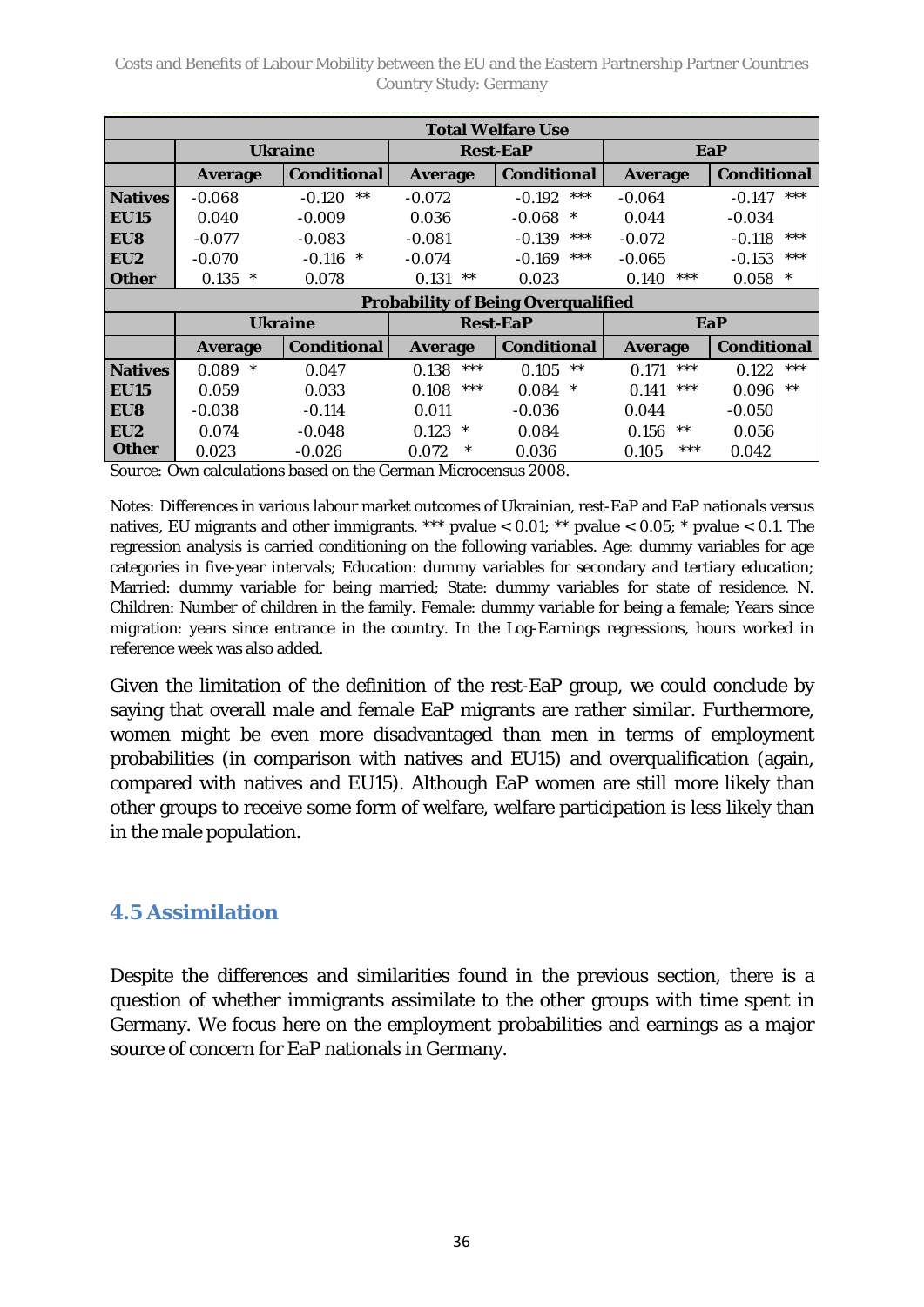

<span id="page-36-0"></span>**Figure 10: Earnings Assimilation of EaP Migrants**

*Source*: Own calculations based the German Microcensus 2008.

Using the models estimated before, we predict earnings and employment probabilities for EaP migrants and plot them as a function of years since migration. [Figure 10](#page-36-0) shows the assimilation pattern of EaP migrants in terms of earnings, while [Figure 11](#page-36-1) shows assimilation in employment probabilities. The figures shows that as time spent in Germany increases, EaP earnings increase as well. Similarly, the employment probability also increases over time. However, this process seems rather slow and after 20 years there is still an earning gap between EaP nationals and native-born workers.

#### <span id="page-36-1"></span>**Figure 11: Employment Probability Assimilation of EaP Migrants**



*Source*: Own calculations based the German Microcensus 2008.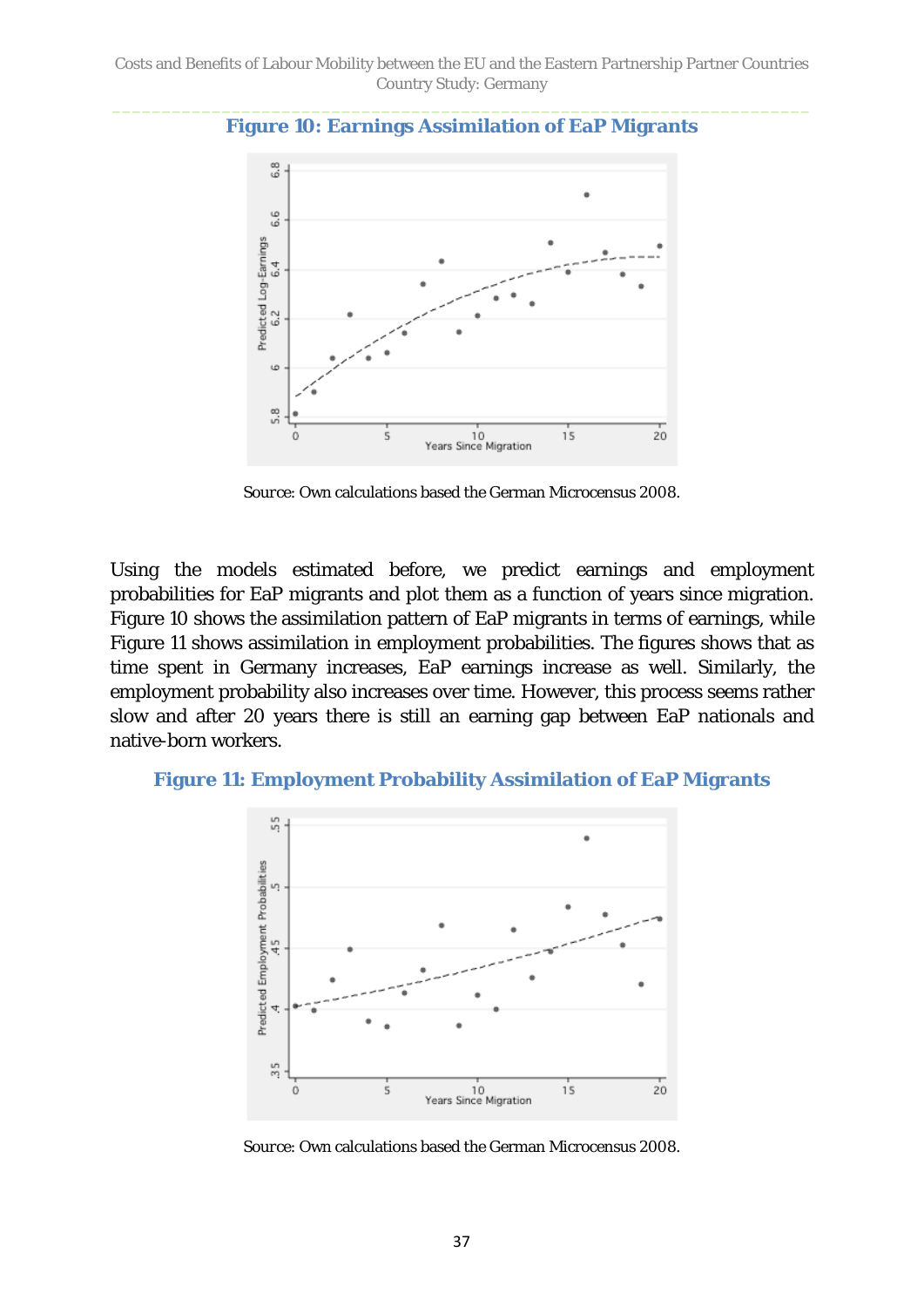There are a few caveats in interpreting these results, however. First, there might have been a change in the selection of migrants over time. EaP nationals who entered Germany in the 1990s might be quite different from the EaP nationals who Germany could attract nowadays. To control for this, we estimate the models based on immigrant arrivals in the last 10 years. Assimilation patterns are very similar to the ones presented above. Second, selective return migration might bias the picture above. Section 2 showed that the average length of stay has increased in the last few years. Hence, return migration might be less of a problem if we focus on recent arrivals. The assimilation pattern of recent arrivals is similar to the one showed above.

To summarise, EaP migrants suffer from lower employment probabilities and earning potentials in the German labour market. Whilst time in Germany helps these migrants to catch up, after 20 years the migrants still maintain a disadvantage compared with the natives.

## <span id="page-37-0"></span>**4.6 Complementarities and Competition**

The previous section highlighted that EaP nationals – and Ukrainian migrants in particular – experience a considerable disadvantage in terms of access to the labour market and the match between their skills and the occupations they are employed in. The occupational distribution between natives and EaP migrants is quite different, with a Duncan index of 22 per cent. Ukrainian migrants are much more likely to be employed in low-skilled occupations compared with the natives, but they are also much more likely to be overqualified for such occupations. As a result, it seems reasonable to wonder whether the influx of highly qualified workers into these occupations puts competitive pressure on the native-born workers.

Regardless of the popular concern on the competitive pressure that migrants might exercise on the natives, it should be noted that, academic research has shown that such negative effects are overall relatively small (Ottaviano and Peri, 2012; Borjas, 2003; Card, 2001; DeNew and Zimmermann, 1994), if not inexistent (Ottaviano and Peri, 2012; Özden et al., 2011) In the case of EaP migration, the first section of the chapter argued that the flows of EaP nationals in Germany have been small, decreasing in recent years and that the total number of EaP migrants present in the country have represented at most 2 per cent of the total migrants. Hence, the "immigrant supply shock" represented by EaP migrants should be small.

The impact of these migrants will of course depend on the level of complementarity with the natives. While at the local level complementarities might be high, it is possible that the impact of these migrants on the employment opportunities of the natives will be larger for those natives who are more similar to EaP nationals. The definition of "similarity" has been based on the literature on skill groups, where skills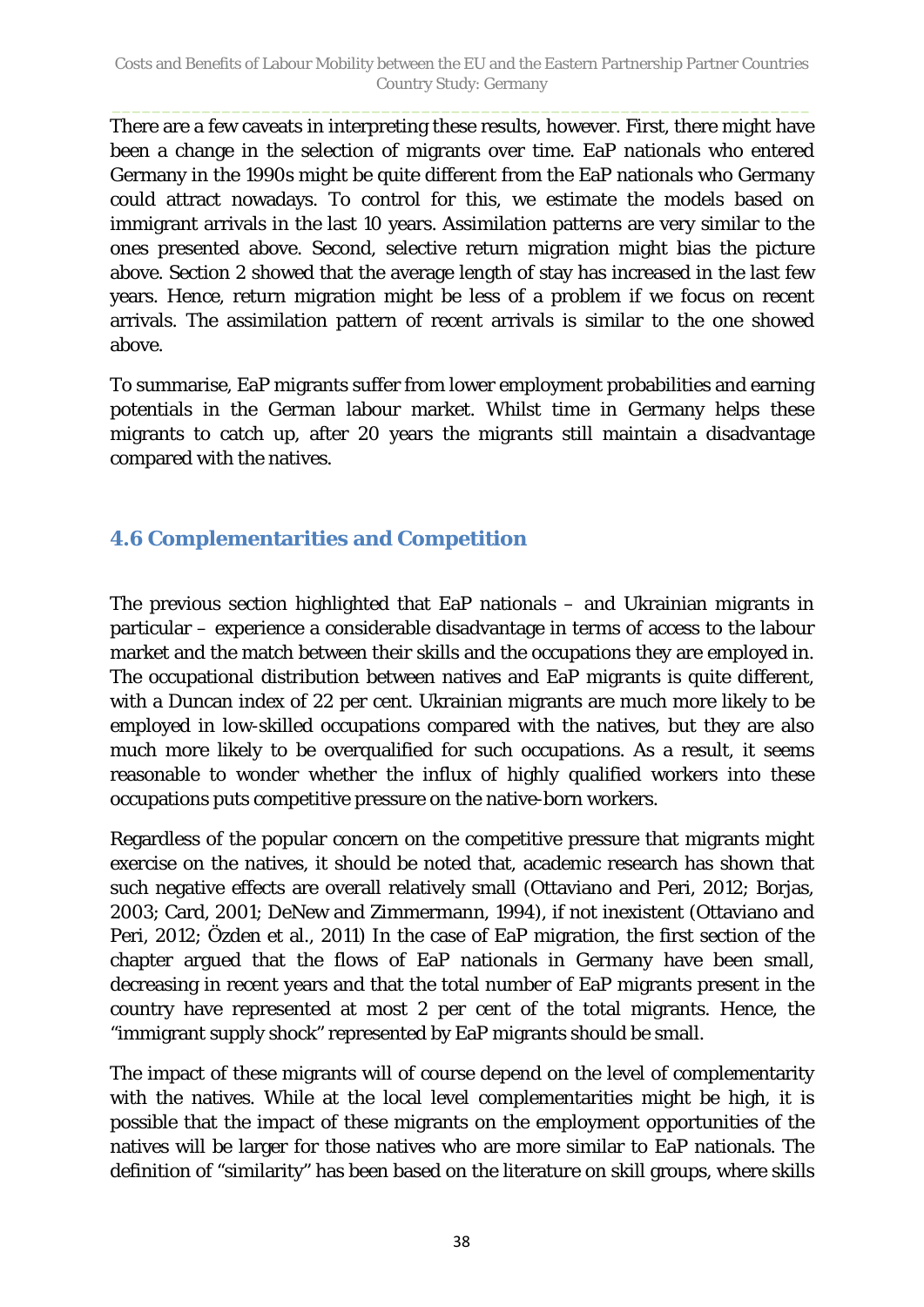are defined both in terms of schooling and in terms of work experience. Given the poor match in the German labour market explained above, we identify here the level of their education and their occupation as relevant characteristics in determining immigrant-natives substitutability. In other words, we use the same clustering of [Table 11](#page-32-0) to investigate whether there is any correlation between the clustering of low, medium and highly educated EaP nationals in low, medium and high-skilled jobs and the earnings of the natives. We further cluster for the different age groups, to control for the fact that work experience within occupations and schooling groups might also determine the impact of such a flow.

[Figure 12](#page-38-0) represents the average log-earnings for each age-occupation-schooling level as a function of the share of EaP migrants in each cell. Throughout the discussion the reader should be very careful as the number of observations within each cell can be quite small. The second panel of the figure shows the cells weighted by the number of observations used to calculate the log-earnings of natives and fraction of migrants. It is apparent that most cells where the percentage of migrants is high also have a relatively small sample size and may therefore not be representative of the whole population.

<span id="page-38-0"></span>



*Source*: Own calculations based the German Microcensus 2008

While it is inappropriate to draw definite conclusions given the small sample size, there does not seem to be a strong pattern between earnings and migrant presence. The calculated correlation between these two variables is only -5 per cent.

This figure shows once again that EaP migrants are primarily present in low-skilled occupations, but are characterised by high levels of education. Additional figures that also control for geographical clustering within East and West Germany provide very similar conclusions. Overall, there is no strong tendency of correlation between EaP presence and native earnings.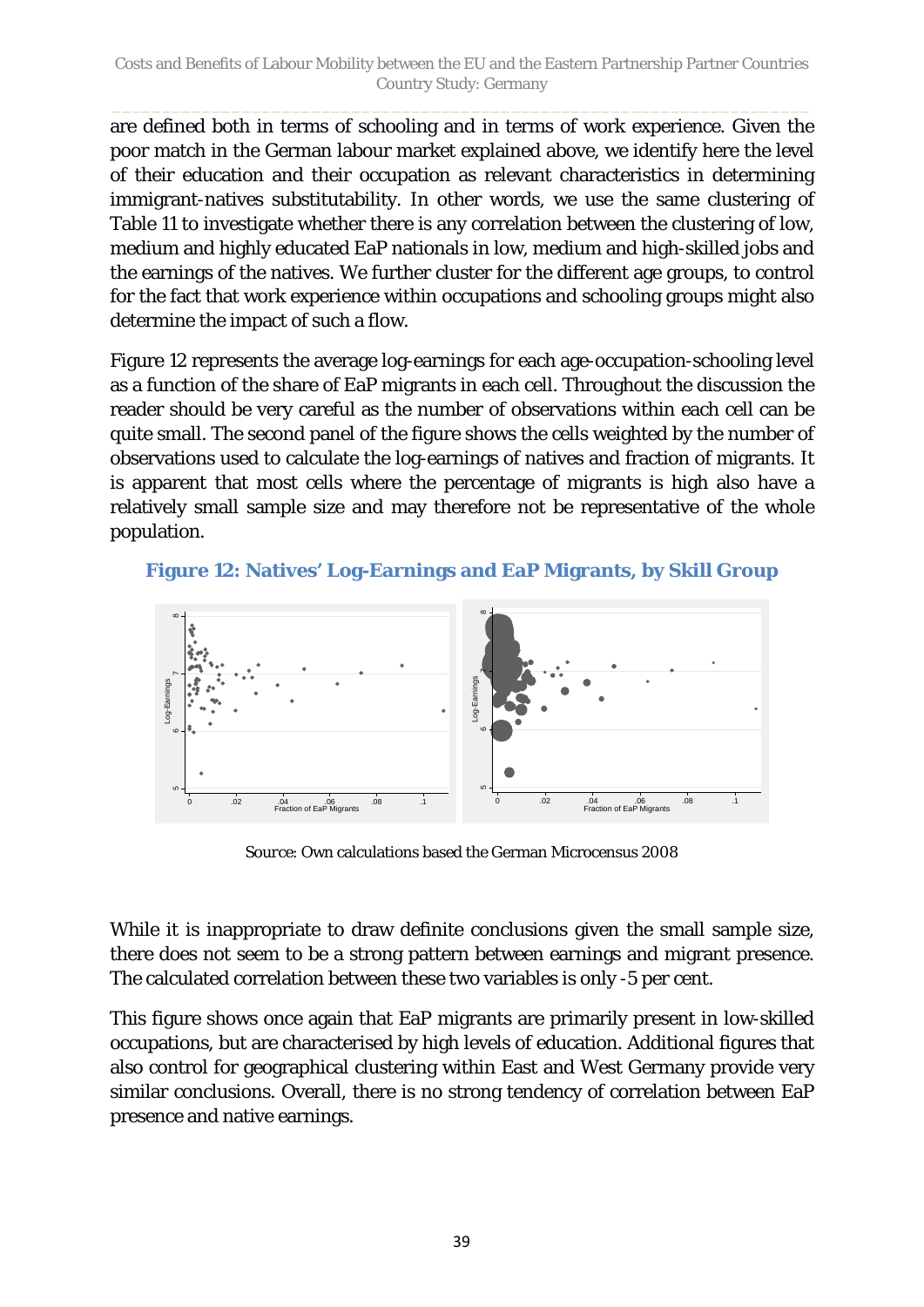#### <span id="page-39-0"></span>**4.7 Summary: EaP Characteristics**

The previous sections showed that, conditioning on the composition of the different populations, EaP nationals have types of employment and earnings similar to EU8, EU2 and other migrants. However, they maintain a strong disadvantage in terms of employment probabilities with all groups and in earnings with respect to natives.

Part of the reason could be the poor skill-job match. EaP migrants are much more likely to be employed in low-skilled occupations compared to the natives, but they are also much more likely to be overqualified for such occupations. Furthermore, as much as 45 per cent of the non-employed EaP population aged 15-65 and not in school has a tertiary degree.

From the analysis above, it appears that the primary costs associated with EaP migration come from higher welfare access, especially in terms of access to unemployment benefits. On the other hand, female EaP migrants – more than other migrants – seem to benefit the host economy by being net contributors to the social security system. The literature has often found that the net effect of these forces is neutral, if not positive. In a pan-European study that considers trends in social assistance and access to social services, Zimmermann et al. (2012) find that migrants are more likely to be in receipt of unemployment support but, as above, less likely to receive pension payments. The overall conclusion of the study is that – a priori – there is no evidence that migration would impose a burden on the welfare system. It is possible that a similar conclusion would carry for Germany, especially given that EaP migration is primarily a female phenomenon and that female EaP migrants are up to 10 per cent less likely than natives to receive pension benefits.

As a final comment, EaP workers do not seem to put competitive pressure on the native-born workers in the same occupations and localities they live in.

## <span id="page-39-1"></span>**5. Skills Needs in Germany**

Europe as a whole is going through a period of important structural changes. Labour demand has been hampered by the recent economic crisis, and it is unclear how and when economic and productivity growth will resume. Furthermore, the demographic transformation driven by the decline in fertility rates and increase in life expectancy will provoke significant shifts in both labour demand and supply in the forthcoming years. Such shifts and structural adjustments will likely be followed by skill shortages or mismatches if not managed and appropriately prevented in advance. On the demand side, these demographic changes will likely increase the demand for products and services that target the elderly, at the same time decreasing the demand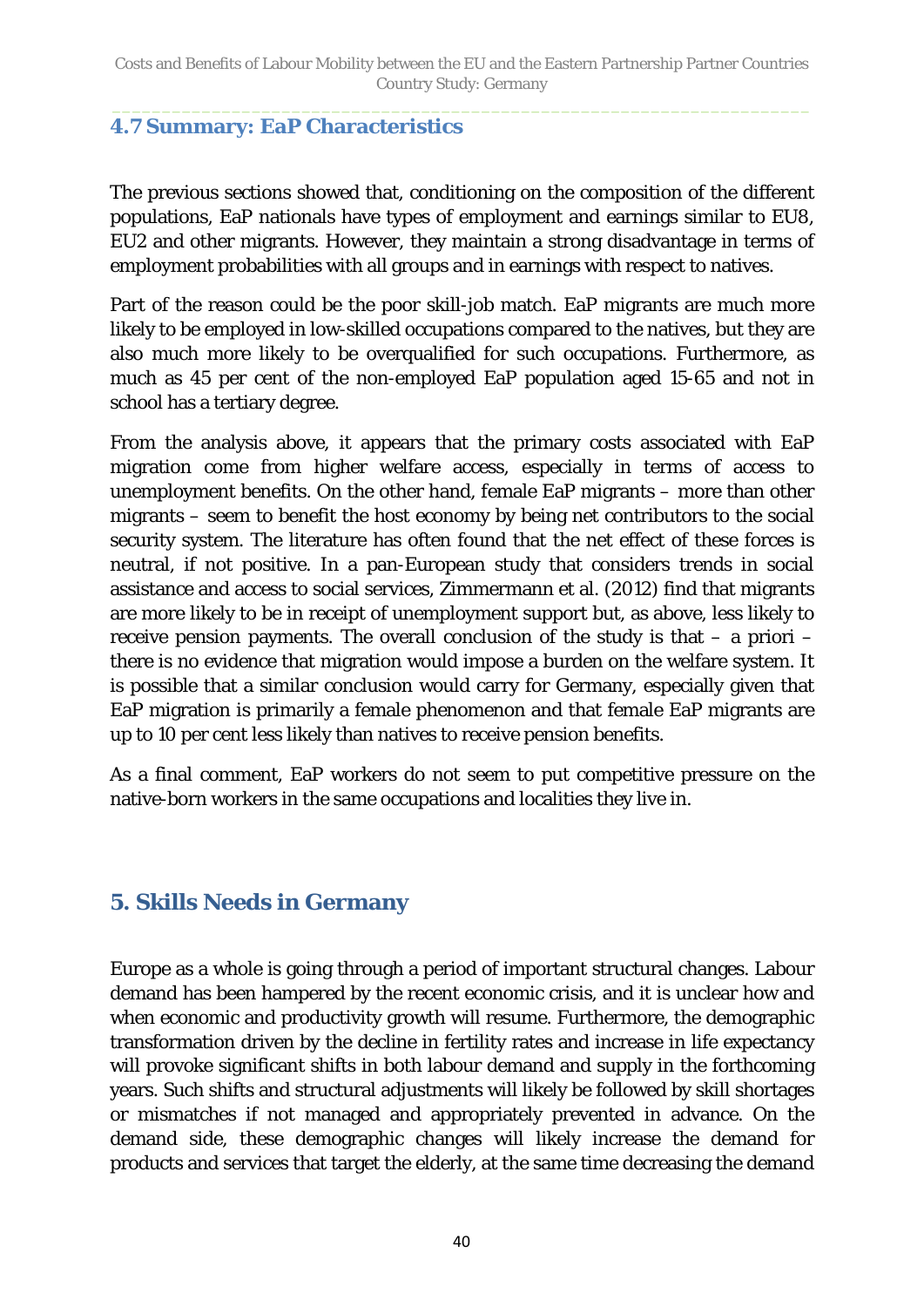for products and services that target the younger generations (Boswell at al. 2004). On the supply side, the demographic challenges, especially when associated to the the reduction of the retirement age in place in many European countries, will produce a decline in the population in employment. The decline in participation ratios will likely create major labour shortages (Boswell at al. 2004).

In Germany, there is substantial debate to what extent short-run skills mismatches occur. However, the trends discussed above are expected to produce an increase in demand for skilled labour in the next 10 to 20 years, and a decrease in demand for unskilled workers (Bosch, 2011; Brenke, 2010). For example, Dorffmeister (2010) surveys 830 German companies and shows that 90 per cent of firms expect skill shortages of graduates and individuals with vocational training by 2020. Similarly, according to Bosch (2011) and Koppel (2011), the shortage of skilled workers – and in particular engineers and health professionals – will be increasingly important. In their predictions for labour market developments, the Federal Institute for Vocational Education and Training and the Institute for Employment Research expects a decrease in the working population that will cause a shortage of about 1.8 million skilled workers by 2025. On the other hand, the demand and supply for workers without vocational qualifications will decline. In additional to engineering occupations, such shortages will become apparent in early stages in health care, legal, management and business administration, and in science occupations (Helmrich and Zika, 2010).

To limit such trends, both mobilisation of internal capacities and stimulation of external capacities have been proposed. On the first point, there has been an intention to stimulate the employment of women and the elderly. On the second point, higher migration has been seen as a solution. While no comprehensive policy has so far been enacted in Germany regarding skill shortages, there have been a number of studies that document the impact of these measures on the labour force. A report from the German Federal Employment Agency (2011) states that a mix of all these policies will be necessary in the future to prevent the dramatic changes and skill shortages highlighted above. Börsch-Supan and Wilke (2009) expect a strong considerable decline in the number of employed people after 2020 due to population reduction. Tackling such a decrease with one single measure will not prevent this negative trend. Using a non-structural model of labour supply, Fuchs and Söhlein (2007) and Fuchs and Dörfler (2005) argue that long-term higher immigration cannot stop the potential decline in the labour force by itself. Bonin et al. (2007) use non-structural models of labour demand and supply to predict how various mobilisation policies could affect the negative demographic trends that will be observed in the coming decade. [Figure 13](#page-41-1) shows the final conclusions reached by this study. The work hypothesises three different scenarios: a yearly net flow of 200,000 immigrants (in the figure: +200,000 Migrants); no changes to the current trends (in the figure: Basic Scenario); 10 per cent increase in elderly labour force participation (in the figure: +10 per cent Elderly); 10 per cent increase in female labour force participation (in the figure: +10 per cent Females).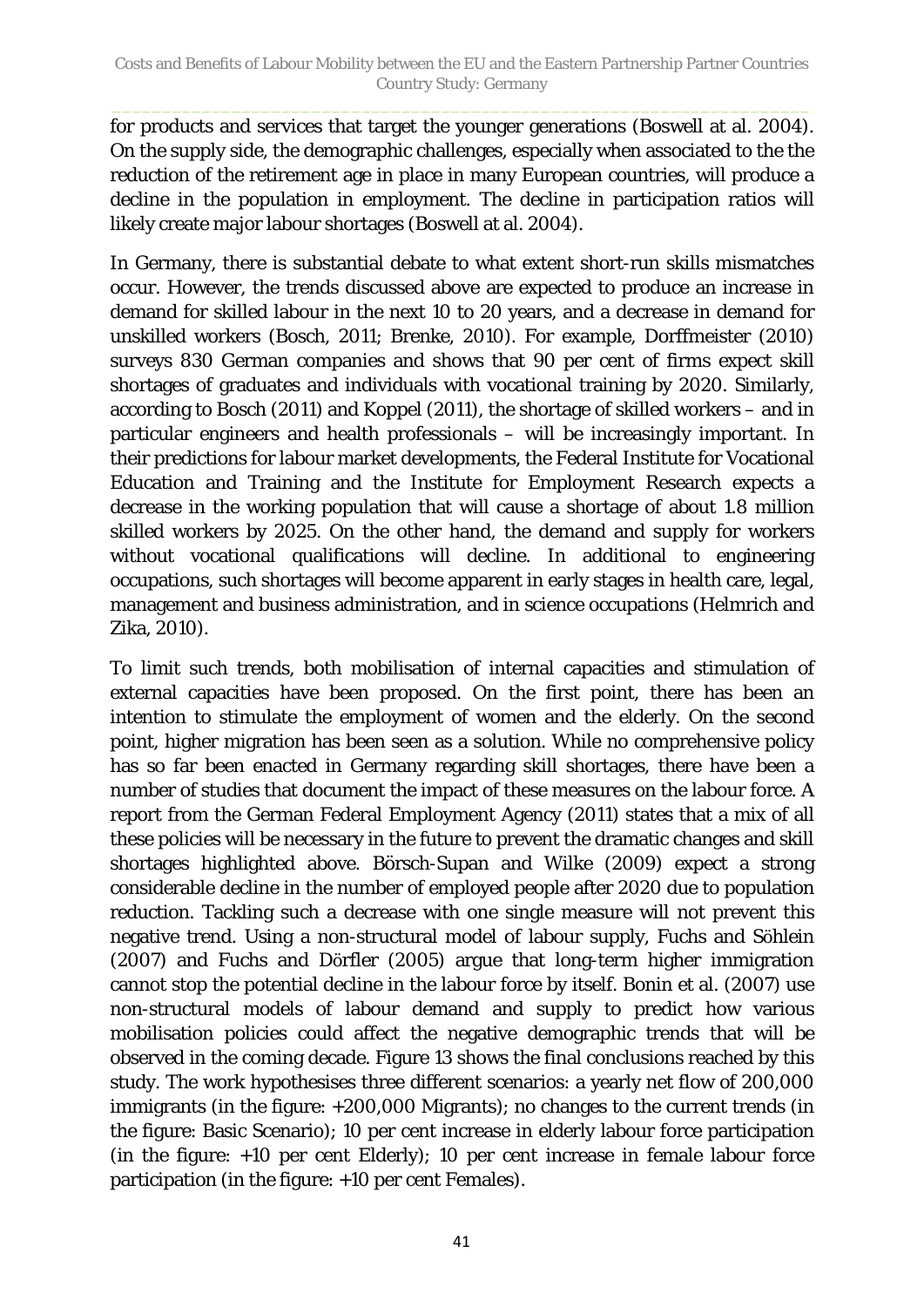<span id="page-41-1"></span>



*Source*: Bonin et al. (2007), p.168.

As found in other studies, trends in labour force participations are dramatically negative if there are not any preventive measures in place. An increase in migration is a necessary step to balance the negative impact of the demographic decline, and the mobilisation of the internal capacity will further hamper such a drop.

To summarise, the trends addressed earlier in this section will likely produce major job shortages in skilled occupations and a dramatic decline in the employed population in the next decade. Migration can at the very least hamper this negative trend (Börsch-Supan and Wilke, 2009; Fuchs and Söhlein, 2007; Fuchs and Dörfler, 2005) if not substantially decrease it (Bonin et al., 2007).

## <span id="page-41-0"></span>**6. Is there Scope for Further EaP Migration**

In Section 5, we discussed the short-term and long-term expected labour shortages and needs for Germany. Our literature review shows that increasing migration is an important element to cope with the structural changes that will come in the next decades. Given the central role of the migration strategy, the natural question to ask is whether EaP migration should be incentivised and whether EaP migrants could provide the skills that the German economy is expected to need.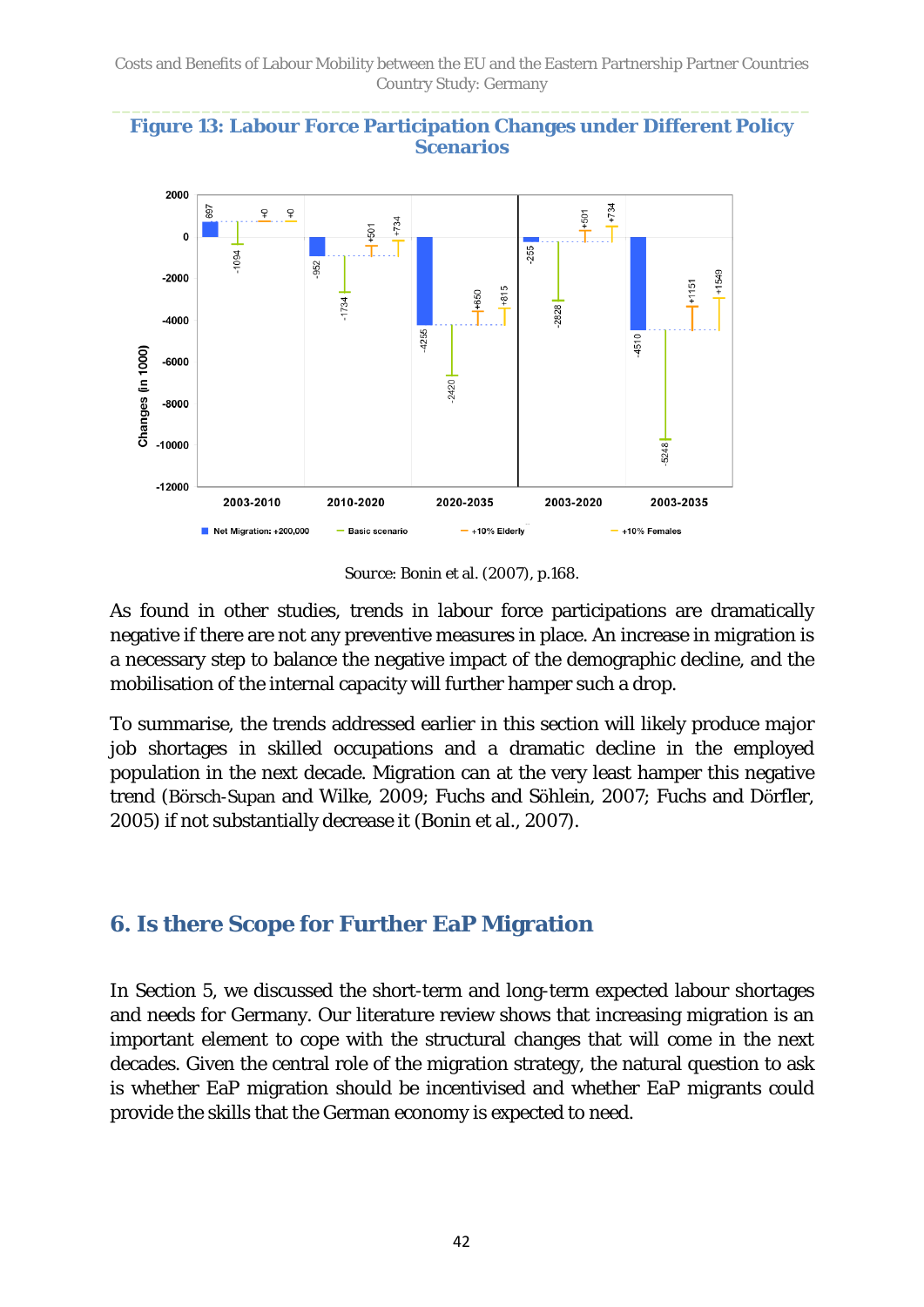This section analyses the potential benefits that could derive from EaP migration, given the type of skills that these migrants provide. It further discusses whether EaP migration can – and should – be stimulated.

### <span id="page-42-0"></span>**6.1 Do EaP Migrants Have the Desired Skills?**

As mentioned in Section 2, EaP migration has gone through a process of feminisation. Such a trend might indeed be desirable from the German perspective, as the secular increase in female participation rates, the higher fertility in the immigrant population and the occupational choices of female workers all might alleviate the demographic challenges faced by the German economy. Hence, from this particular standpoint, EaP migration seems auspicious – and more so than migration from other source regions.

However, the main question is whether EaP migration can provide the necessary skills that the German economy needs. We have seen in the previous sections that the occupational distribution of EaP migrants is somewhat bimodal, with a large share being employed in low-skilled and high-skilled occupations. Given the strong overqualification of the workers in low and medium-skilled occupations, Section 5 concluded that overqualification and non-recognition of skills seemed important obstacles to the integration of these migrants. Hence, a comparison of the occupations of natives and EaP nationals will suffer from these confounding factors. Therefore, instead of focusing on the current occupation of EaP nationals, we focus on whether they are more or less likely to have majored in those educational areas in which a shortage is expected in the next 10 years. Such analysis will in fact highlight whether the inflow of individuals is of the desirable skill level, and as a consequence whether policy makers should purely focus on policies that enhance the recognition of such skills and labour market integration, possibly through additional technical and language training. The centre of our analysis focuses on the highest reported education degree in engineering, health care, legal, management and business administration, maths, IT, and science. These are in fact the areas where a shortage is expected in the forthcoming years.

Table 14 focuses on the differences in the probability of holding a degree in the mentioned fields between male and female EaP migrants compared with natives, EU15, EU8, EU2 and other migrants in Germany. The column for males should be interpreted as the differential probability that a male EaP migrant has a degree in a specific field compared to other groups in Germany  $(\beta_2)$ . The column for females indicates whether female EaP migrants have a different probability compared to male EaP migrants of graduating in a specific field ( $\beta$ ). For example, Ukrainian men are 6 per cent more likely than natives to have a degree in MINT, but for female EaP migrants this difference closes by about 5 per cent compared to male EaP migrants.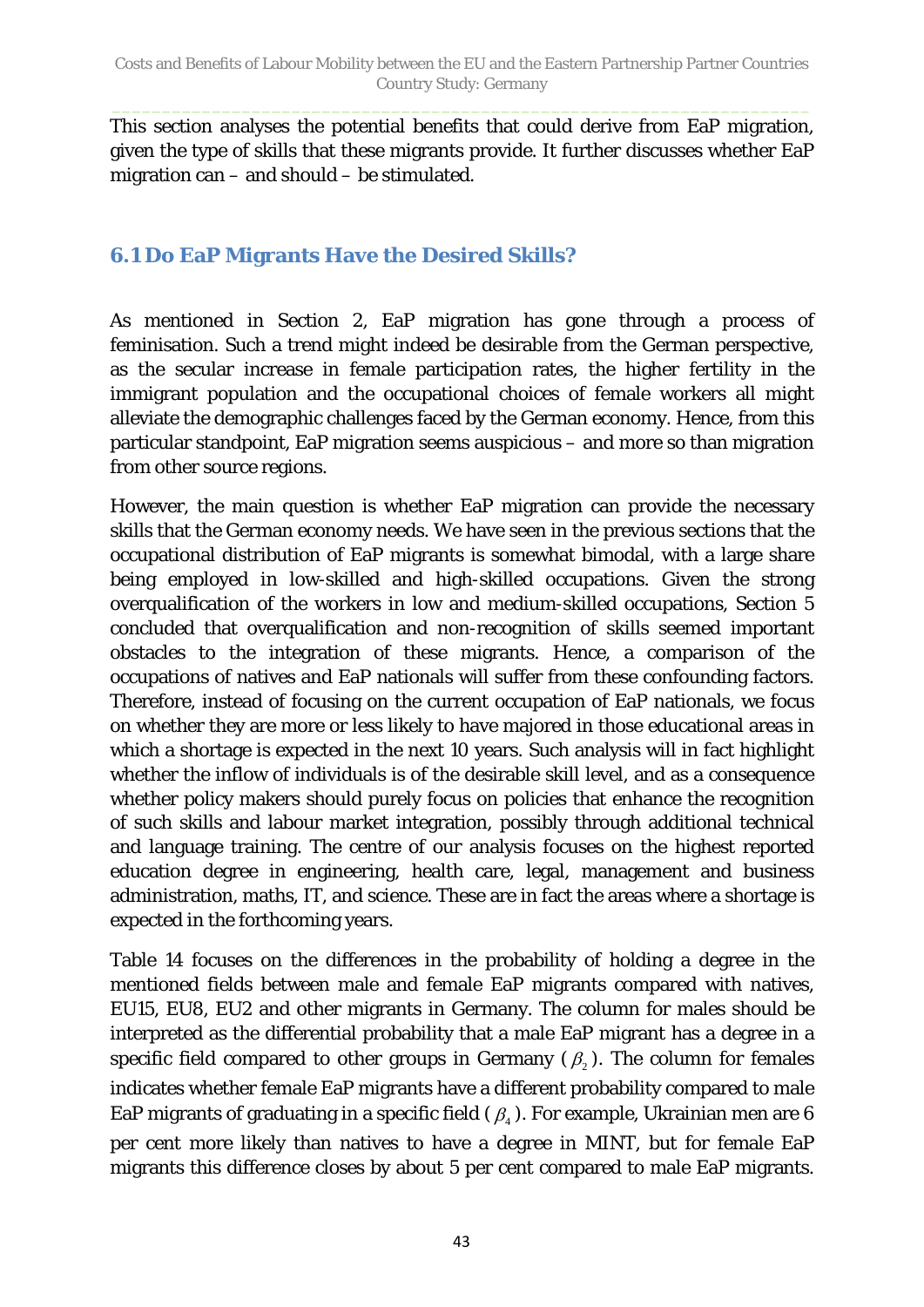In other words, female EaP migrants are 1 per cent more likely than male counterparts to graduate in mathematics, information technology, science and technology (MINT). Conditioning on relevant variables, EaP migrants do not dramatically differ from natives, EU8, EU2 and other migrants present in Germany.

#### **Table 14: Probability of Holding a Degree in the Fields of Study by Gender and Nationality**

| Math, IT, Science and Technology (MINT) Degrees |                                     |                    |                               |                                            |                          |                               |
|-------------------------------------------------|-------------------------------------|--------------------|-------------------------------|--------------------------------------------|--------------------------|-------------------------------|
|                                                 | <b>Ukrainian</b>                    |                    | <b>Rest-EaP</b>               |                                            |                          | <b>EaP</b>                    |
|                                                 | <b>Male</b>                         | Female             | <b>Male</b>                   | <b>Female</b>                              | <b>Male</b>              | <b>Female</b>                 |
| <b>Natives</b>                                  | $***$<br>0.060                      | $-0.049$<br>$\ast$ | 0.003                         | 0.003                                      | $0.019$ *                | $-0.011$                      |
| <b>EU15</b>                                     | 0.038                               | $-0.051$<br>$\ast$ | $-0.007$                      | 0.001                                      | 0.008                    | $-0.015$                      |
| EU8                                             | 0.039                               | $-0.043$           | $-0.006$                      | 0.011                                      | 0.008                    | $-0.007$                      |
| EU2                                             | 0.007                               | 0.039              | $-0.019$                      | $-0.005$                                   | $-0.011$                 | $-0.024$                      |
| <b>Other</b>                                    | $0.047$ *                           | $-0.055$ *         | 0.003                         | $-0.004$                                   | 0.015                    | $-0.019$                      |
|                                                 |                                     |                    | <b>Engineering Degrees</b>    |                                            |                          |                               |
|                                                 | <b>Ukrainian</b>                    |                    | <b>Rest-EaP</b>               |                                            | <b>EaP</b>               |                               |
|                                                 | <b>Male</b>                         | <b>Female</b>      | <b>Male</b>                   | <b>Female</b>                              | <b>Male</b>              | <b>Female</b>                 |
| <b>Natives</b>                                  | $***$<br>$-0.084$                   | 0.213<br>$***$     | $-0.152$<br>$***$             | 0.252<br>***                               | ***<br>$-0.134$          | ***<br>0.245                  |
| <b>EU15</b>                                     | 0.026                               | 0.051              | $-0.024$                      | $***$<br>0.090                             | $-0.009$                 | ***<br>0.080                  |
| EU8                                             | ***<br>$-0.179$                     | $***$<br>0.232     | $***$<br>$-0.229$             | ***<br>0.277                               | $***$<br>$-0.214$        | $***$<br>0.265                |
| EU2                                             | $-0.101$<br>$\ast$                  | 0.039              | ***<br>$-0.134$               | 0.076                                      | $***$<br>$-0.120$        | 0.064                         |
| <b>Other</b>                                    | 0.027                               | $-0.009$           | $-0.037$<br>$\ast$            | 0.039<br>$\ast$                            | $-0.020$                 | 0.028                         |
|                                                 |                                     |                    | <b>Health Related Degrees</b> |                                            |                          |                               |
|                                                 | <b>Ukrainian</b><br><b>Rest-EaP</b> |                    |                               | <b>EaP</b>                                 |                          |                               |
|                                                 |                                     |                    |                               |                                            |                          |                               |
|                                                 | <b>Male</b>                         | <b>Female</b>      | <b>Male</b>                   | <b>Female</b>                              | <b>Male</b>              | <b>Female</b>                 |
| <b>Natives</b>                                  | $-0.010$                            | $\ast$<br>$-0.042$ | $***$<br>0.032                | $***$<br>$-0.075$                          | $***$<br>0.020           | $***$<br>$-0.067$             |
| <b>EU15</b>                                     | $-0.017$                            | 0.026              | 0.013                         | $-0.016$                                   | 0.004                    | $-0.002$                      |
| EU8                                             | $-0.009$                            | 0.012              | 0.026<br>$***$                | $-0.023$                                   | 0.015                    | $-0.012$                      |
| EU2                                             | $-0.005$                            | 0.030              | 0.007                         | $-0.012$                                   | 0.021                    | 0.003                         |
| <b>Other</b>                                    | $-0.015$                            | 0.030              | $0.014$ *                     | $-0.010$                                   | 0.006                    | 0.002                         |
|                                                 |                                     |                    |                               | <b>Legal, Management, Business Degrees</b> |                          |                               |
|                                                 | <b>Ukrainian</b>                    |                    | <b>Rest-EaP</b>               |                                            | EaP                      |                               |
|                                                 | <b>Male</b>                         | <b>Female</b>      | <b>Male</b>                   | <b>Female</b>                              | <b>Male</b>              | <b>Female</b>                 |
| <b>Natives</b>                                  | $-0.032$                            | $-0.034$           | $-0.009$                      | ***<br>$-0.086$                            | $-0.015$                 | ***<br>$-0.068$               |
| <b>EU15</b>                                     | $-0.026$                            | 0.013              | $-0.011$                      | $-0.048$<br>***                            | $-0.016$                 | $-0.025$                      |
| EU8                                             | 0.025                               | $-0.028$           | 0.032<br>$***$                | $-0.095$<br>***                            | 0.032<br>$***$           | ***<br>$-0.069$               |
| EU2<br><b>Other</b>                             | 0.060<br>$***$<br>$-0.027$          | $-0.022$<br>0.037  | ***<br>0.051<br>$-0.005$      | $-0.087$<br>***<br>$-0.033$                | ***<br>0.056<br>$-0.011$ | $***$<br>$-0.059$<br>$-0.008$ |

*Source:* Own calculations based on the German Microcensus 2008.

*Notes:* Differences in various types of welfare use of EaP nationals versus natives, EU migrants and other immigrants. \*\*\* pvalue < 0.01; \*\* pvalue < 0.05; \* pvalue < 0.1. The regression analysis is carried conditioning on the following variables. Age: dummy variables for age categories in five-year intervals; Education: dummy variables for secondary and tertiary education; Female: dummy variable for being female; Industry: dummy variables for sector of employment; State: dummy variables for state of residence.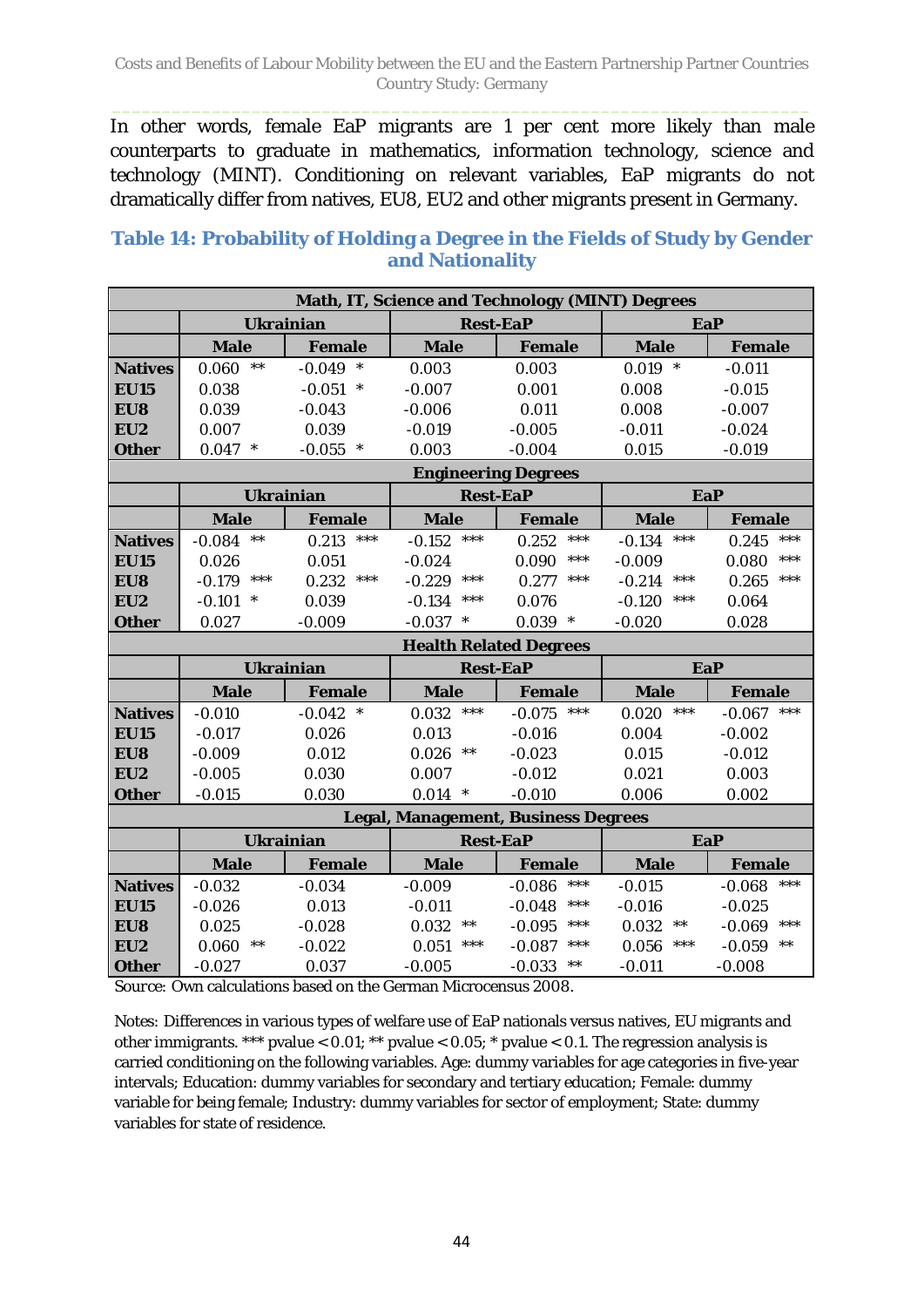The most interesting differences come from graduating in engineering. While male EaP migrants are up to 13 per cent less likely than natives to graduate in this field, female EaP nationals are over 20 per cent more likely to hold an engineering degree than most other groups. On average, EaP nationals seem to be more likely to major in engineering than other groups in Germany, and this result is completely driven by female majoring choices. On the other hand, they do not appear to be as likely as natives to major neither in health-related degrees nor in legal, management and business administrative degrees.

Conditioning on relevant variables, EaP migrants do not dramatically differ from natives, EU8, EU2 and other migrants present in Germany. The most interesting differences, however, come from graduating in engineering. In particular, female EaP migrants seem to have degrees that might be of interest in the German labour market.

### <span id="page-44-0"></span>**6.2 Will Germany Attract EaP Migrants in the Future?**

While current (female) Ukrainian migrants seem to have degrees of interest, it is first open to question whether these migrants will also find Germany to be an attractive destination in the future, and second, whether they will maintain their advantage in the scientific occupations. To try to tackle these issues, we obtained data from the European Training Foundation (ETF, 2007a, 2007b) who conducted extensive field surveys on Moldova and Ukraine. The surveys include answers of about 1,000 potential migrants in both countries and their potential destination. They also include the field of study of these migrants – although unfortunately, little information on the actual occupation is collected.

We first ask whether Moldova and Ukrainian migrants desire to reside in Germany. [Table 15](#page-44-1) shows the percentage of potential Moldovan and Ukrainian migrants by desired destination. As the previous statistics show, Germany is more likely to be a desired destination in the Ukrainian subgroup than in the Moldovan. About 12 per cent of potential Ukrainian migrants would choose Germany as a destination, versus less than 1 per cent of Moldovan migrants. This is in line with what was found in Section 2 on Ukraine being the primary sending region for Germany from the EaP countries. The numbers below seem to indicate that Germany will remain one of the top destinations for Ukrainian migrants.

#### <span id="page-44-1"></span>**Table 15: Percentage of Potential Migrants from Ukraine and Moldova by Potential Destination**

| <b>Potential Destination Country</b> | <b>Ukraine</b> | <b>Moldova</b>             |
|--------------------------------------|----------------|----------------------------|
| <b>Austria</b>                       | ۰              | 0.10                       |
| <b>Cyprus</b>                        |                | 0.10                       |
|                                      |                | Continued on the next page |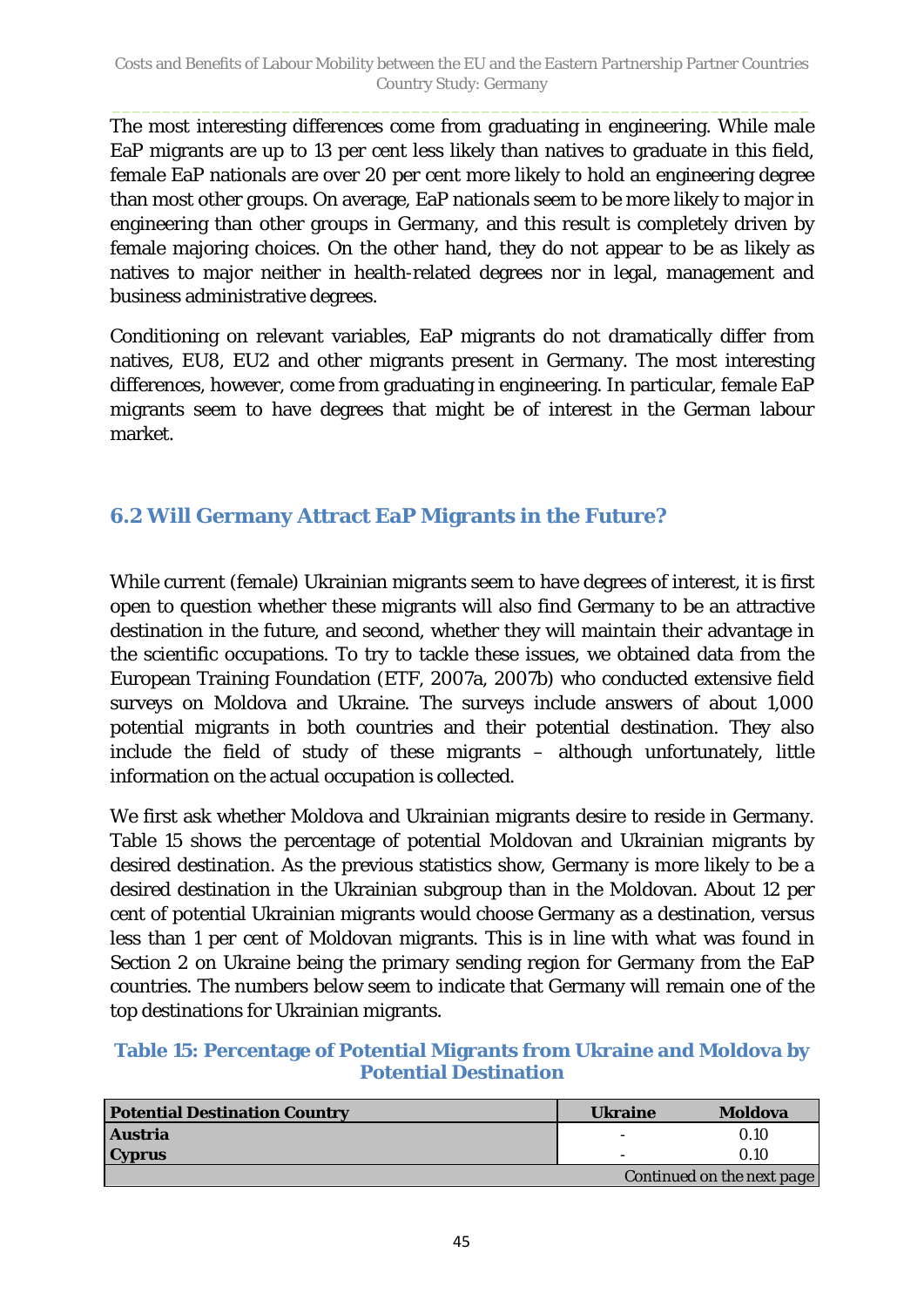| Continued from the previous page     |                |                          |  |  |
|--------------------------------------|----------------|--------------------------|--|--|
| <b>Potential Destination Country</b> | <b>Ukraine</b> | <b>Moldova</b>           |  |  |
| <b>Czech Republic</b>                | 4.83           | 0.50                     |  |  |
| <b>France</b>                        | 1.72           | 0.59                     |  |  |
| <b>Germany</b>                       | 12.41          | 0.79                     |  |  |
| <b>Greece</b>                        | 2.41           | 0.59                     |  |  |
| <b>Ireland</b>                       |                | 0.79                     |  |  |
| <b>Italy</b>                         | 10.34          | 10.10                    |  |  |
| Lithuania                            |                | 0.10                     |  |  |
| <b>Netherlands</b>                   |                | 0.20                     |  |  |
| <b>Poland</b>                        | 3.45           | 0.20                     |  |  |
| <b>Portugal</b>                      | 3.10           | 1.19                     |  |  |
| <b>Spain</b>                         | 4.14           | 3.07                     |  |  |
| <b>United Kingdom</b>                | 7.93           | 2.48                     |  |  |
| <b>Bulgaria</b>                      |                | 0.20                     |  |  |
| Romania                              |                | 0.69                     |  |  |
| <b>Turkey</b>                        | 1.72           | 0.59                     |  |  |
| <b>Switzerland</b>                   |                | 0.20                     |  |  |
| <b>Norway</b>                        |                | 0.10                     |  |  |
| <b>Ukraine</b>                       |                | 0.89                     |  |  |
| <b>Russian Federation</b>            | 17.59          | 15.64                    |  |  |
| <b>Israel</b>                        | $\blacksquare$ | 1.29                     |  |  |
| Canada                               | 4.48           | 0.99                     |  |  |
| <b>United States</b>                 | 9.66           | 1.98                     |  |  |
| <b>Australia</b>                     |                | 0.30                     |  |  |
| <b>Other</b>                         | 6.90           | 0.50                     |  |  |
| Do not plan to migrate               | 73.30          | 55.84                    |  |  |
| <b>Missing</b>                       | 9.31           | $\overline{\phantom{a}}$ |  |  |

*Source*: ETF (2007a, 2007b).

### <span id="page-45-0"></span>**6.2 Will Future EaP Migrants Have the Desired Skills?**

We then ask whether the skills distribution of these potential migrants would match the shortage of skilled labour mentioned earlier in this section. [Table 16](#page-46-1) reports the percentage of potential migrants to Germany by a field study in Ukraine and Moldova.

As [Table 16](#page-46-1) shows, while the distribution of fields in the Moldovan group is quite homogenous – with a strong prevalence of service degrees - [10](#page-45-1) Ukrainian potential migrants are more concentrated in the engineering and services fields. Almost 60 per cent of the potential Ukrainian migrants have a degree in engineering, services or IT. Although these numbers are only a descriptive indication given the very small sample size, they seem to hint that the patterns observed in the Microcensus might also hold in the future.

<span id="page-45-1"></span> $\overline{a}$ <sup>10</sup> This field of education includes training in personal and domestic services, hotel, restaurant, catering, tourism, and other service categories (ISCED 8).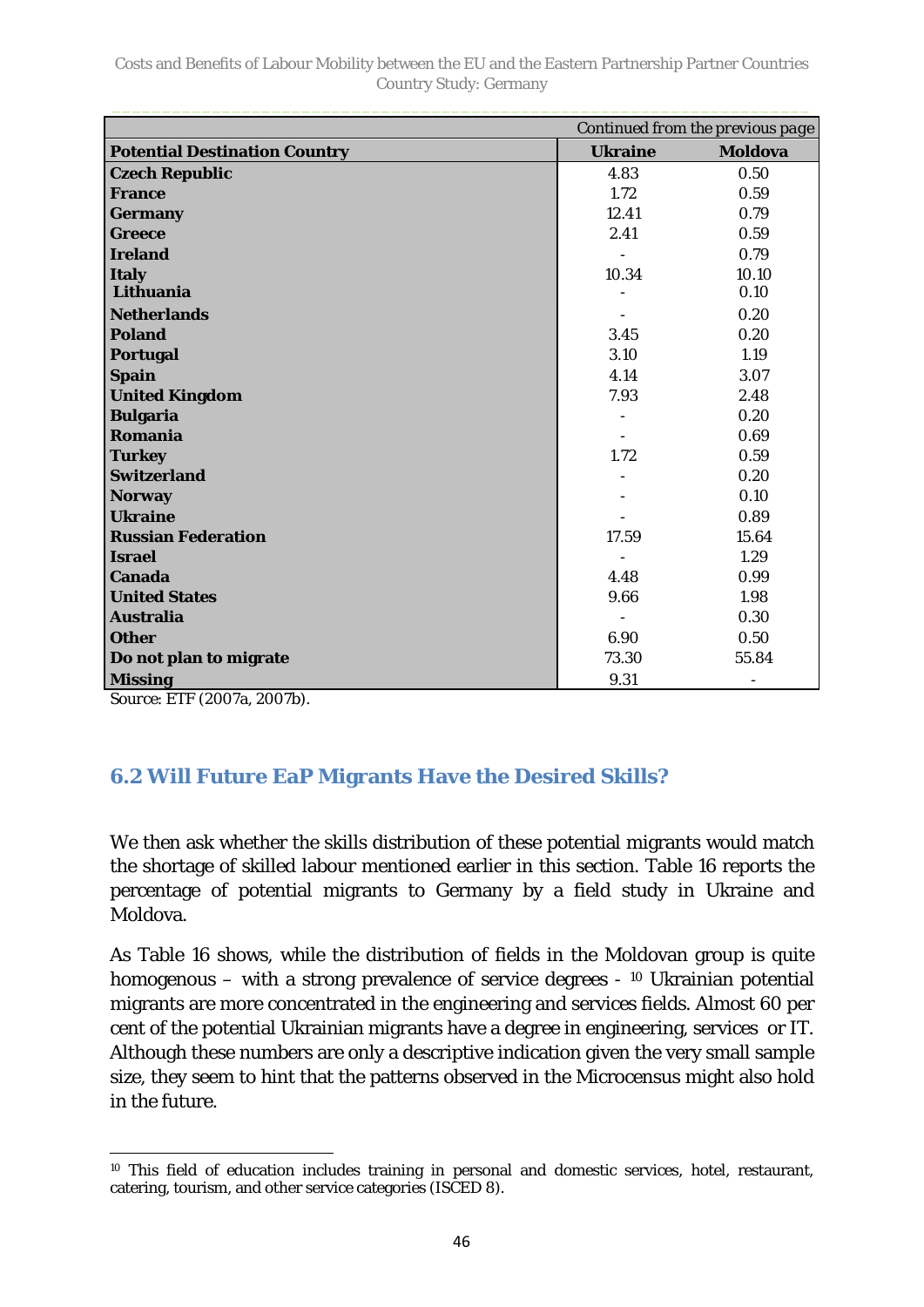<span id="page-46-1"></span>

|  | Table 16: Fraction of Potential Migrants from Ukraine and Moldova, by |                       |  |  |  |
|--|-----------------------------------------------------------------------|-----------------------|--|--|--|
|  |                                                                       | <b>Field of Study</b> |  |  |  |

|                                                   | <b>Ukraine</b> | <b>Moldova</b> |
|---------------------------------------------------|----------------|----------------|
| <b>Education</b>                                  | 4.17           | 14.29          |
| <b>Humanities and Arts</b>                        | 4.17           | 14.29          |
| <b>Social Sciences, Business and Law</b>          | 8.33           | 14.29          |
| <b>Engineering, Manufacturing or Construction</b> | 20.83          | 14.29          |
| <b>Services</b>                                   | 25.00          | 28.57          |
| <b>Unknown</b>                                    | 8.33           | 14.29          |
| <b>IT</b>                                         | 12.50          |                |
| <b>Economics/Finance</b>                          | 12.50          |                |
| <b>Management</b>                                 | 4.17           |                |

<span id="page-46-0"></span>Source: ETF (2007a, 2007b).

## **7. (Current) Costs and (Potential) Benefits of EaP Migration**

In the previous sections, we observed that EaP migration to Germany has sharply declined from a peak in the early 2000s. Of the migrants arriving in Germany every year, more than half are from Ukraine – representing the vast majority of the stock of EaP migrants. More than 50 per cent of EaP nationals enter Germany for training and working reasons. Hence, how they fare in the labour market seems a consequential question in understanding the potentials and pitfalls of this source of mobility.

We have shown that immigrants from the EaP countries are on average younger and more educated than natives and other immigrants. The higher educational attainment is completely driven by the outcomes of Ukrainian migrants, while the lower age is driven by the other EaP nationals. Despite these traits, EaP nationals have worse labour market outcomes than natives, both in terms of earnings and employment probability. Such a disadvantage is also maintained with respect to other EU movers and migrants from traditional sending regions such as Turkey or the former Yugoslavia.

All these results hold for both sexes, although women earn even less than male EaP migrants and are even more likely not to be in employment. Over time, EaP migrants do assimilate – however, such a process seems rather slow.

The worst labour outcomes might explain the higher propensity of these migrants – and in particular of male migrants – to take up welfare benefits, especially unemployment benefits. The welfare costs of EaP migration might be reduced if they were net contributors to the social security system. Nonetheless, EaP migrants are currently similar to natives in the probability of receiving retirement payments.

Overall, it seems that EaP migration is associated with welfare costs and the difficult integration into the German market.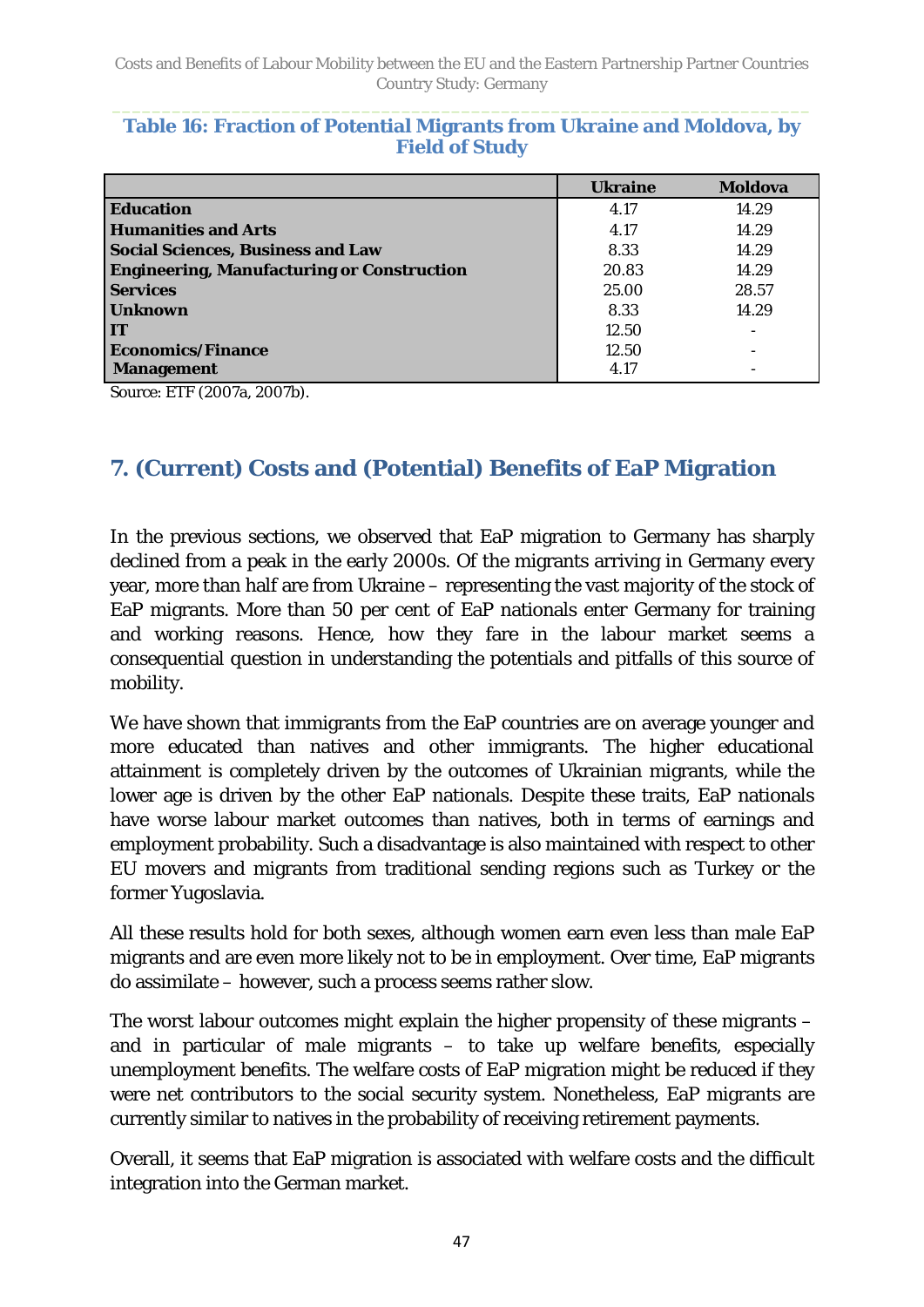On the other hand, we have seen that Germany will have to deal with structural demographic changes in the next decade. Increasing migration flows is one of the needs of this economy. In particular, Germany will need qualified workers to fill the labour shortages in engineering-related occupations, health services and legal, business and management occupations.

To understand the potential benefits of EaP migration, we need to understand whether EaP migrants can supply these skills.

We have shown that male EaP migrants are currently more likely than natives to have a degree in maths and science, and female counterparts a degree in engineering. We have also argued that potential EaP migrants seem to have similar characteristics. However, these migrants do not appear to find a job that matches their skills. EaP migrants are much more likely to be overqualified than comparable natives. Moreover, skilled EaP migrants are much less likely than similarly educated natives to even find a job, as the higher non-employment rates for individuals with a tertiary degree further indicates. In general, even if EaP migrants possess skills that will be in short supply in the near future, there is a question of whether such skills are – and will be – recognised in the German labour market.

[Table 17](#page-47-0) below highlights our final point. It shows the percentage of individuals with a degree in maths, science or engineering who are overqualified for their occupation. 58 per cent of the male EaP migrants and 71 per cent of female counterparts with a MINT degree are overqualified for their job. For all the other groups, such figures are only 5 per cent (MINT) and 11 per cent (engineering). This difference, although purely descriptive and based on a small sample, is indicative of a problem.

#### <span id="page-47-0"></span>**Table 17: Overqualificationin MINT and Engineering (in %), by Nationality**

|               | EaP         |                    | <b>All Other Groups</b> |                    |  |
|---------------|-------------|--------------------|-------------------------|--------------------|--|
|               | <b>MINT</b> | <b>Engineering</b> | <b>MINT</b>             | <b>Engineering</b> |  |
| <b>Male</b>   | 58.33       | 26.47              | 5.24                    | 14.35              |  |
| <b>Female</b> | 71.43       | 57.14              | 10.78                   | 19.44              |  |

*Source:* Own calculations based on the German Microcensus 2008.

The potential benefits related to EaP migration crucially depend on whether the overqualification of these migrants derives from poor recognition of their skills in the German labour market, from German-specific human capital that these migrants lack, or from the lower quality of the degrees obtained. In the first case, a better system of foreign qualification recognition –introduced as such with the Recognition Act of 2012 – will not only help EaP migrants to be better matched to the needs of German firms but might even satisfy the skill needs of qualified workers of the German labour market in the next decade. Under such conditions, EaP migration might benefit Germany in the medium term. Female migration in particular might be incentivised, given the higher skills of this group and their lower welfare participation rates. If, however, the transition to the labour market is not facilitated, or if the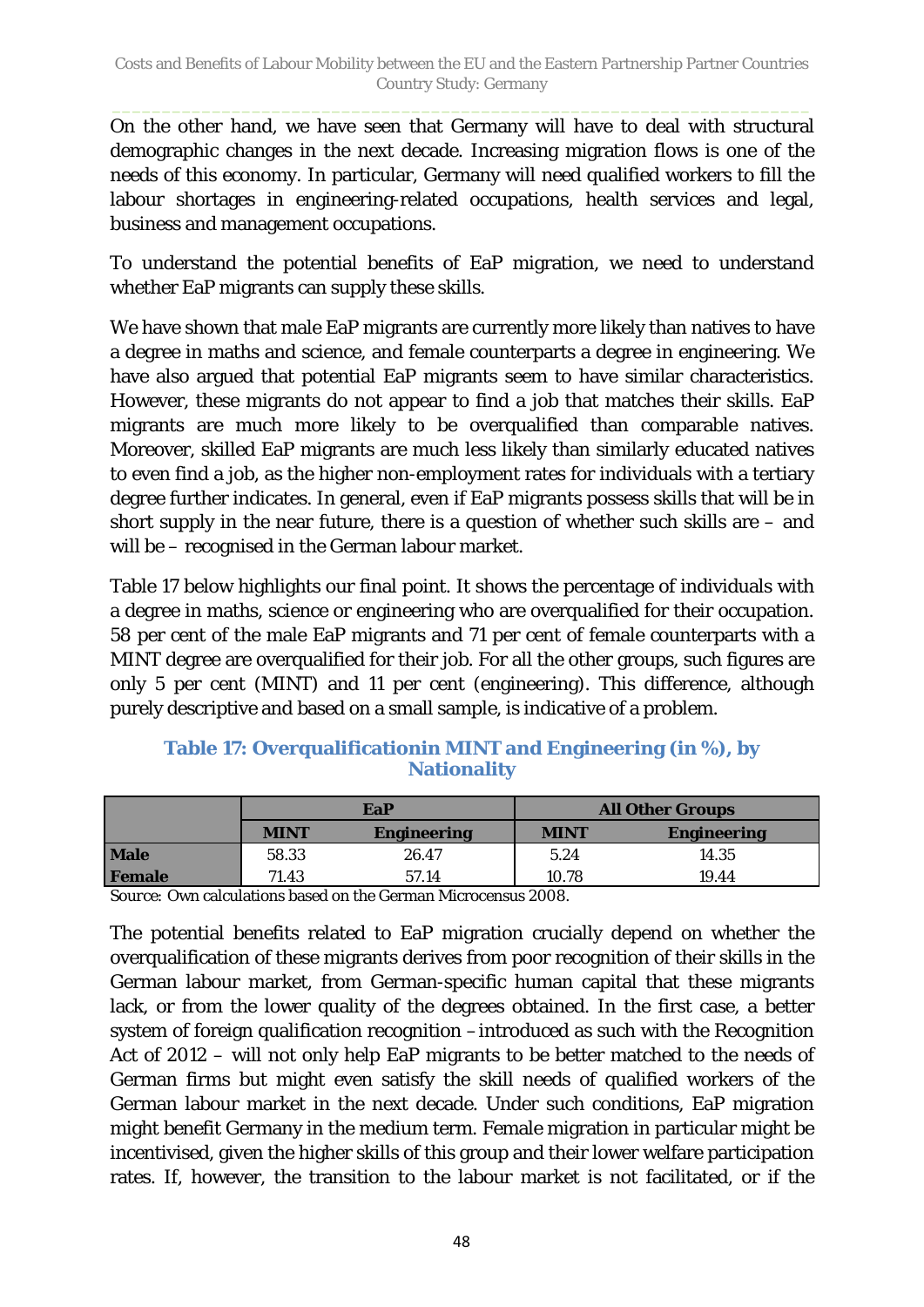quality of the degree differs dramatically between EaP and Germany, EaP migration will not satisfy the needs of the German economy.

To summarise, it appears that EaP migration could be incentivised and Germany would benefit from it, as long as other policies that ensure integration of migrants into the labour market – such as the frictionless recognition of foreign qualifications – could be established. Such policies would not only increase the potential benefits for the German economy, but also increase the benefits for the migrants themselves.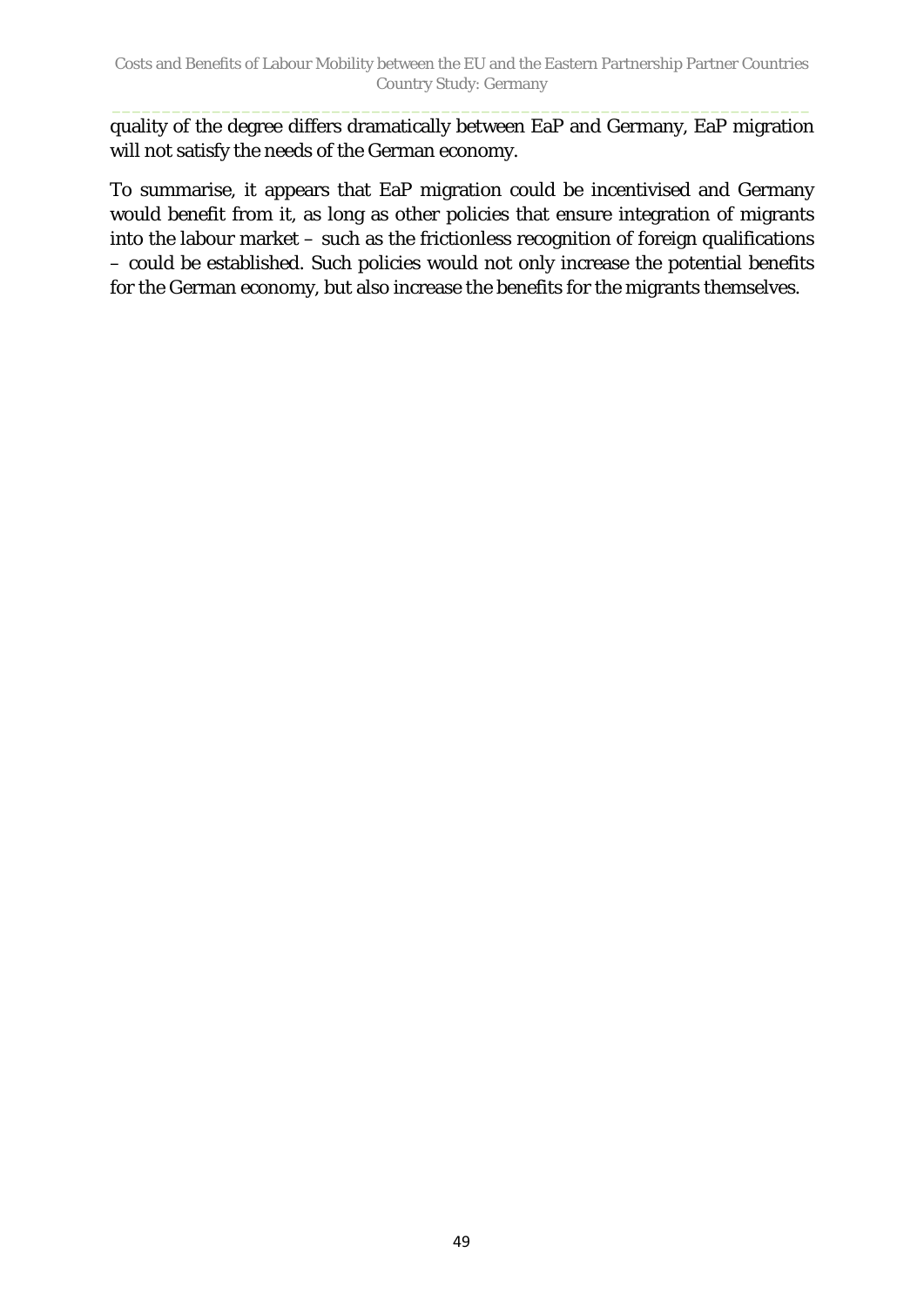### <span id="page-49-0"></span>**Conclusions**

In this chapter, we have looked comprehensively at the EaP migration experience in Germany, in light of the recent intention to facilitate migration from these countries.

We have shown that EaP migrant integration provides some challenges: even conditioning on the demographic and socio-economic composition of this group, they face an economic disadvantage in terms of employment probability and earnings compared with all other groups. Nonetheless, the differences in terms of sectoral distribution are rather small, although EaP migrants are more likely than natives to engage in low-skilled occupations. We have shown that these immigrants suffer from strong overqualification rates. The worse job matches could then explain the labour market disadvantage of this group. Therefore, it seems that most of the current costs associated with EaP migration derive from the poor labour market integration of this population and consequent higher rates of welfare access.

Despite this disadvantage, we analysed whether EaP migrants carry the skills for which shortages are expected in the next decade in Germany. For instance, the Federal Institute for Vocational Education and Training and the Institute for Employment Research have predicted that up to 1.8 million skilled workers will be required by 2025. Our analysis suggests that current and potential EaP migrants seem more likely than their native counterparts to hold a specialisation in the desired fields. However, even at high levels of educational attainment, they face poor skill-job matches in Germany.

We therefore propose that Germany could potentially benefit from this source of migration if migrant transition to the labour market could be enhanced. We suggest that a system of foreign qualification recognition might serve towards this purpose.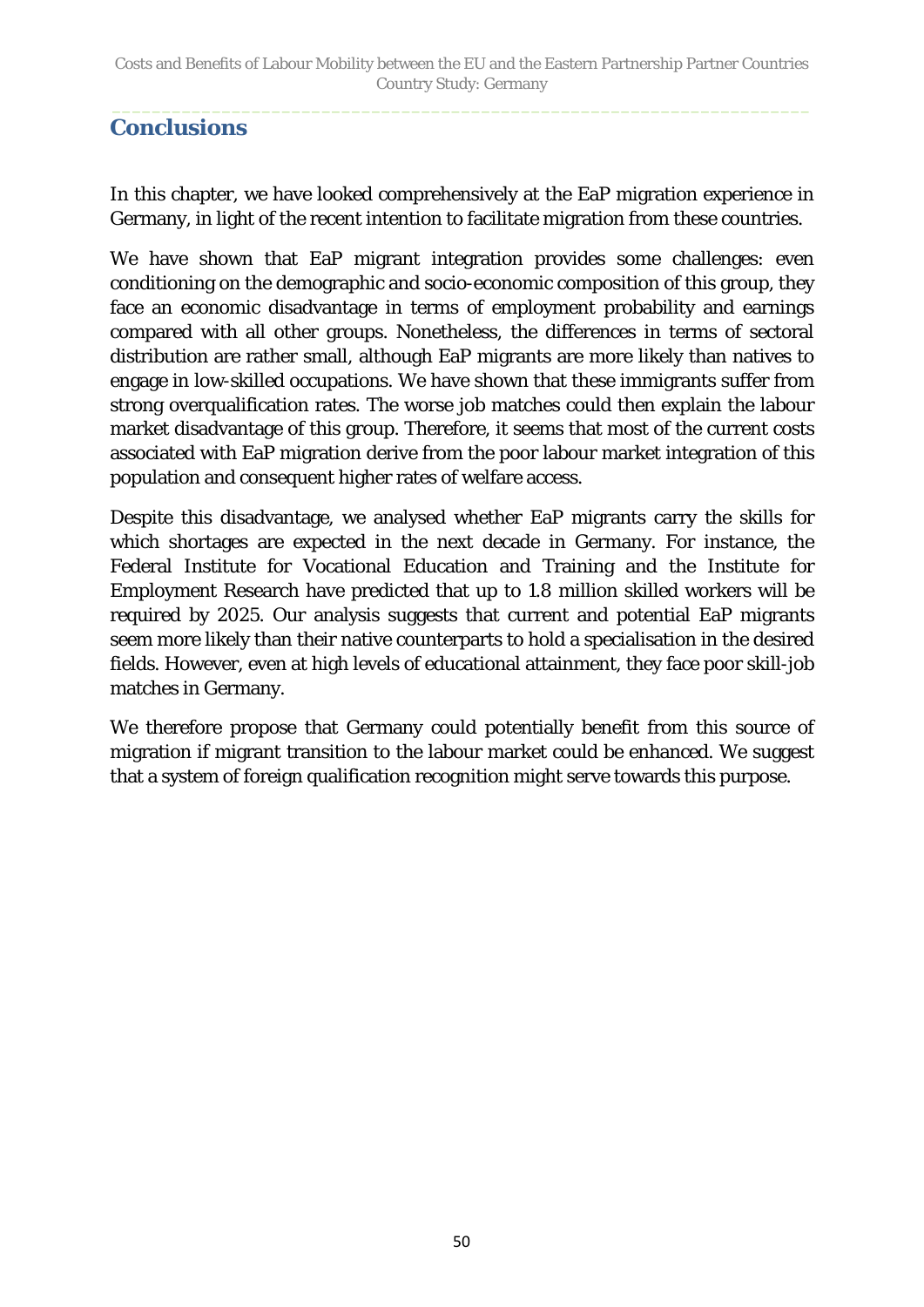### <span id="page-50-0"></span>**References**

Bauer, T. Dietz, B., Zimmermann, K.F. and Zwintz, E. (2005). "German Migration: Development, Assimilation, and Labour Market Effects," in: Zimmermann, K. F. (ed.), 2005. European Migration: What Do We Know? Oxford University Press. Oxford/New York, 197-261.

Borjas, G.J. (2003). "The Labor Demand Curve Is Downward Sloping: Reexamining The Impact Of Immigration On The Labor Market," The Quarterly Journal of Economics, MIT Press, vol. 118(4), 1335-1374.

Börsch-Supan, A. and Wilke, C. B. (2009). "Zur Mittel- und Langfristigen Erwerbstätigkeit in Deutschland", Journal for Labour Market Research, 42(1), 29-48.

Bonin, H., Schneider, M., Quinke, H. and Arens, T. (2007). "Zukunft von Bildung und Arbeit: Perspektiven von Arbeitskräftebedarf und – Angebot bis 2020, " IZA Research Report, Nr. 9.

Bosch, G. (2011). "Fachkräfte-das Geheimnis der Deutschen Wettbewerbsfähigkeit," Wirtschaftsdienst, 9, 583-586.

Brenke, K. (2010). "Fachkräftemangel Kurzfristig noch nicht in Sicht," Wochenbericht des DIW Berlin, 46, 2-15.

Brenke, K. and Zimmermann, K. F. (2007). "Zuwanderung aus Mittel- und Osteuropa trotz Arbeitsmarktbarrierend Deutlich Gestiegen," DIW-Wochenbericht, 44, 645-653.

Brenke, K., Yuksel, M. and Zimmermann, K. F. (2010). "EU Enlargement under Continued Mobility Restrictions: Consequences for the German Labour Market," in: Kahanec, M., and Zimmermann, K. F. (eds.), 2010. EU Labour Markets after Post-Enlargement Migration, Springer, 111-130.

Bundesagentur für Arbeit (2011). "Perspektive 2025: Fachkräfte für Deutschland".

Card, D. (2001). "Immigrant Inflows, Native Outflows, and the Local Labor Market Impacts of Higher Immigration," Journal of Labor Economics, University of Chicago Press, vol. 19(1), 22-64.

DeNew, J. and Zimmermann, K. F. (1994). "Native Wage Impacts of Foreign Labor: A Random Effects Panel Analysis," Journal of Population Economics, 7, 177-192. Reprinted in: Zimmermann, K. F. and Bauer, T. (Eds.), The Economics of Migration, Edward Elgar Publishing Ltd., Cheltenham 2002, Vol. IV, Part III, 358-373.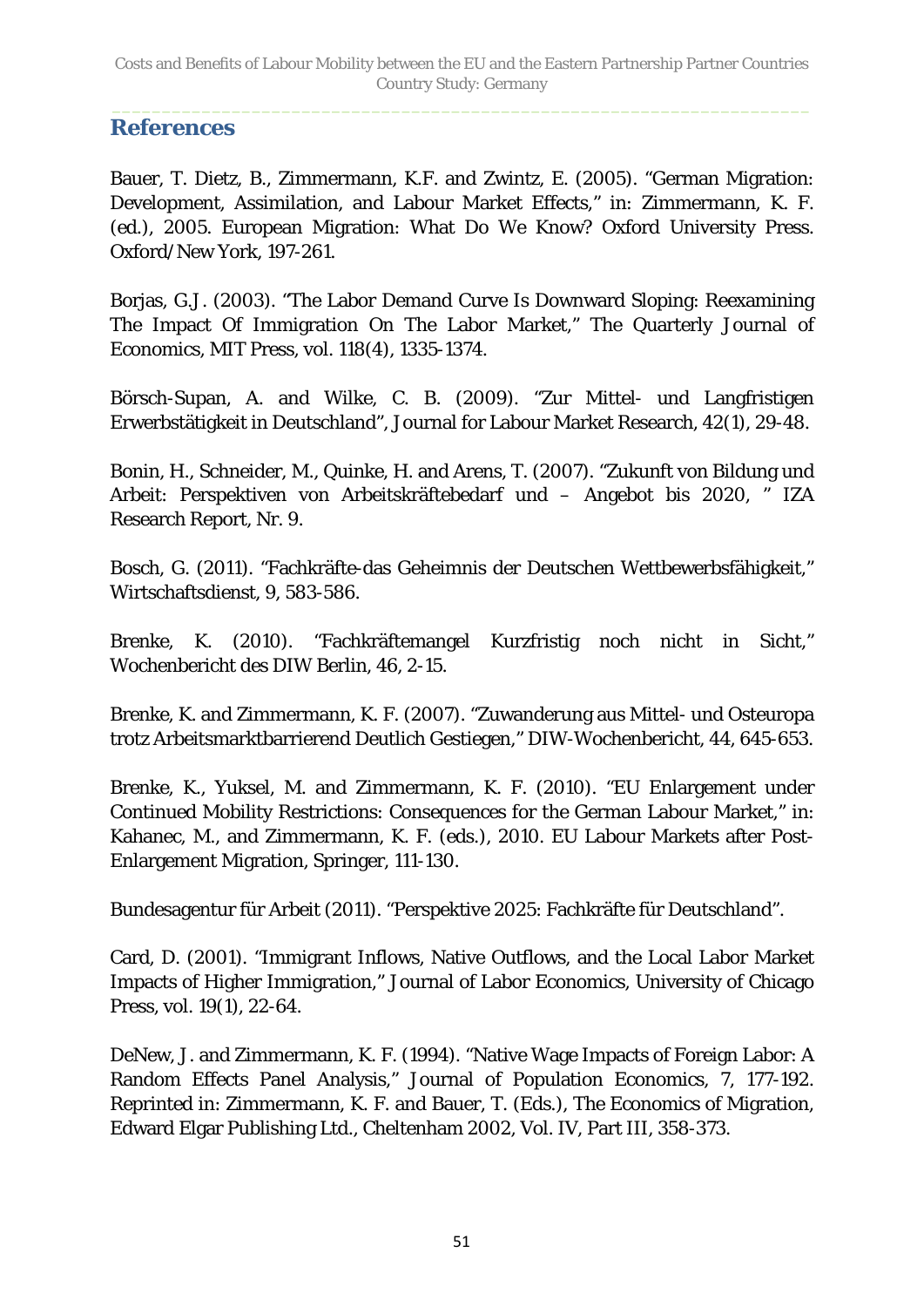Dräger, V. and Schneider, H. (2012). "Fachkräftemangel in 2030: Quantitative Abschätzung zum Handlungsbedarf," mimeo, IZA Bonn.

Dorffmeister, L. (2010). "Neun von Zehn Firmen Rechnen für 2020 mit einem FM," Ifo Schnelldienst, 24, 90-92.

Eichhorst, W., Giulietti, C., Guzi, M., Kendzia, M. J., Monti, P., Frattini, T., Nowotny, P. Huber, P. Vandeweghe, B. (2011). "The Integration of Migrants and Its Effects on the Labour Market," IZA Research Report No. 40.

ETF (2007a). Migration and Skills Survey: Republic of Moldova, 2007 [data file and questionnaire], Turin: ETF.

ETF (2007b). Migration and Skills Survey: Ukraine, 2007 [data file and questionnaire], Turin: ETF.

Federal Foreign Office (2009). [http://www.auswaertiges-](http://www.auswaertiges-amt.de/EN/EinreiseUndAufenthalt/Zuwanderungsrecht_node.html#doc480848bodyText1)[Amt.de/EN/EinreiseUndAufenthalt/Zuwanderungsrecht\\_node.html#doc480848bod](http://www.auswaertiges-amt.de/EN/EinreiseUndAufenthalt/Zuwanderungsrecht_node.html#doc480848bodyText1) [yText1,](http://www.auswaertiges-amt.de/EN/EinreiseUndAufenthalt/Zuwanderungsrecht_node.html#doc480848bodyText1) Last retrieved on April 24 2012

Federal Office for Migration and Refugees (2010). "Das Bundesamt in Zahlen. Asyl, Migration, Ausländische Bevölkerung und Integration."

Frelak, J. and Kazmierkiewicz, P. (2007). "Labour Mobility: The Case of Poland," in: Smith-Bozek, J. (ed.), Labour Mobility in the European Union: New Members, New Challenges, Washington DC: Center for European Policy Analysis, 60-79.

Fuchs, J. and Dörfler, K. (2005). "Projektion des Erwerbspersonenpotenzials bis 2050," IAB Forschungsbericht, Nr. 25/2005.

Fuchs, J. and Söhnlein, D. (2007). "Einflussfaktoren auf das Erwerbspersonenpotenzial," IAB Discussion Paper, Nr. 12/2007.

Kaczmarczyk, P. And Okolski, M. (2008). "Economic Impacts of Migration on Poland and the Baltic States," Fafo paper, 2008:01.

Kahanec, M. and Zimmermann, K. F. eds. (2010). "EU Labour Markets after Post-Enlargement Migration," Springer.

Koppel, O. (2011). "Fachkräfteengpässe: Das Beispiel der Ingenieure," Wirtschaftsdienst, 9, 590-593.